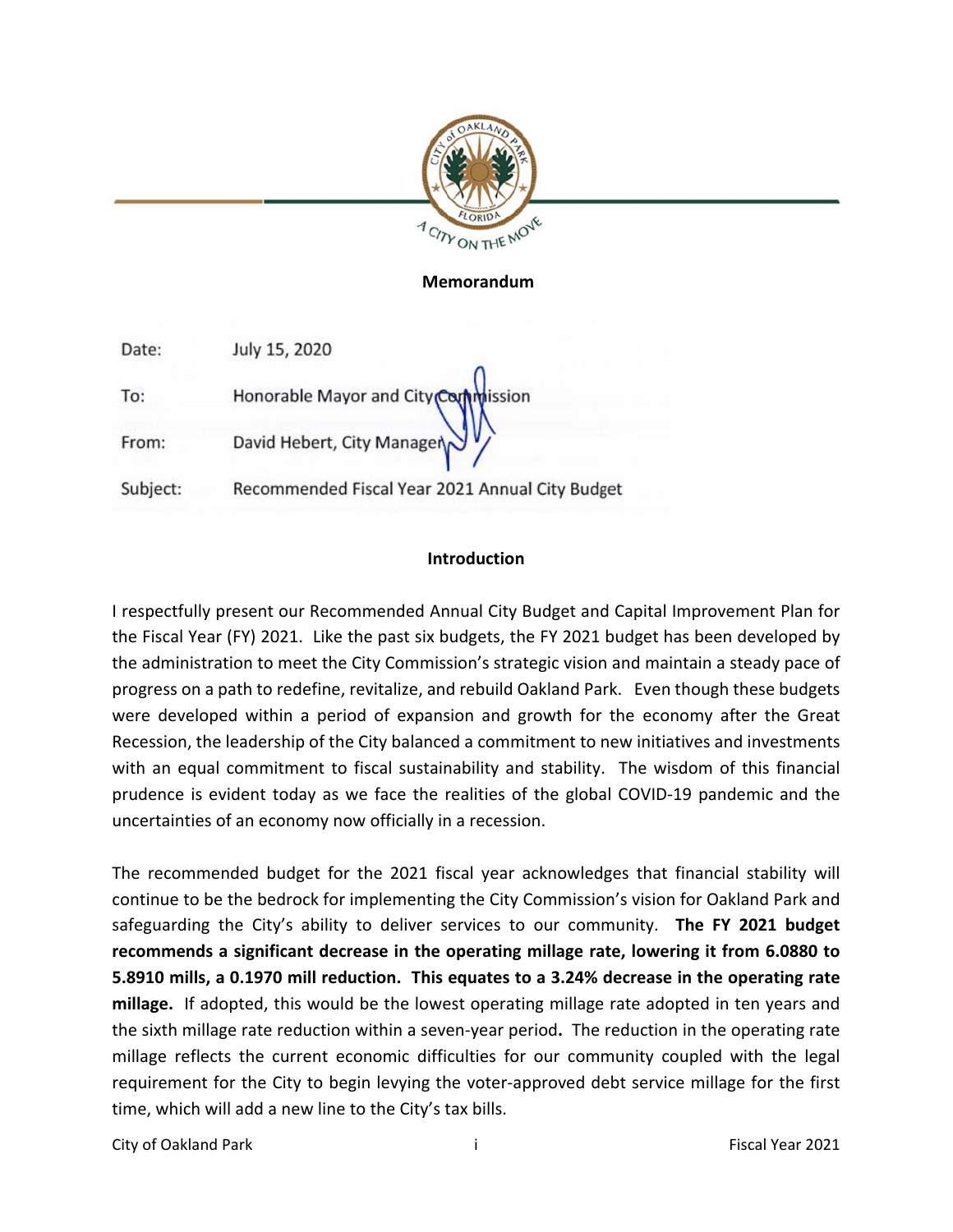During the last recession, the City's tax base wasreduced by more than a third, from \$3.54 billion in FY 2008 to \$2.10 billion in FY 2013 – a loss of more than \$1.4 billion. Over the past seven years, the City's tax base has been steadily growing and now stands at \$3.76 billion, slightly above the base prior to the Great Recession. During this time, the Commission prioritized improving the quality of life for our residents, enhancing the appearance of the City, attracting unique, desirable development, fostering the business community and focusing on sustainability, both environmental and fiscal. Over the past six years, the City Commission has adopted budgets developed to implement these priorities. The FY 2021 Recommended Budget has been prepared to build and expand on these successes. Guided by the City's mission, values and aspirations, the strategic plan, and direction from the Commission, the proposed FY 2021 budget maintains momentum as the City continues to progress.

Progressing as a City has created new costs, but the City has worked to help keep these costs reasonable. As property values have grown and the broader economy has done well, the City invested and improved the infrastructure and amenities provided to our residents and businesses, with much of the cost funded through grants and matched through the use of City reserves. New infrastructure creates new operating expenses that must be allocated in order to properly maintain this infrastructure investment. We have made responsible commitments to our employees to achieve more competitive salaries. The Commission approved labor contracts with wage adjustments consistently above changes in the consumer price index. These contracts restored benefits lost during the recession. The closing of the City's local Police & Fire Pension Plan and the migration of firefighters to the Florida Retirement System (FRS), created an additional annual cost of approximately \$1.0 million a year (an average cost of approximately \$19,000 per FRS‐enrolled firefighter). In time, the payments to the closed plan will decline and help offset these new FRS costs, but these initial transition years significantly elevate personnel costs. These costs are within the context of other growing public safety costs, including the Sheriff's contract. From FY 14 to FY 21, the annual cost of police services has grown by \$3.3 million, from \$13.5 to \$16.8 million, an increase of 25%.

One of the most historic signs of the City's continued progress is the new facilities modernization efforts. In 2018, over two‐thirds of Oakland Park voters approved the issuance of \$40 million in general obligation bonds to rebuild and enhance the City's Fire‐Rescue stations and community facilities. In May 2020, the City was assigned an investment grade "AA" credit rating by Standard and Poor's and in June the first tranche of bonds was sold, securing \$26 million in bond proceeds. This money will be utilized to fund Oakland Park's **Building Our Second Century** program. This initial amount will pay for phase 1 construction, phase 2 design, and reimburse the City for prior bond related expenditures. These bonds are financed over a 20‐year period and principal and interest payments begin in FY 2021. The City will be required to pay the debt service costs by

City of Oakland Park **ii ii ii charge iii Fiscal Year 2021**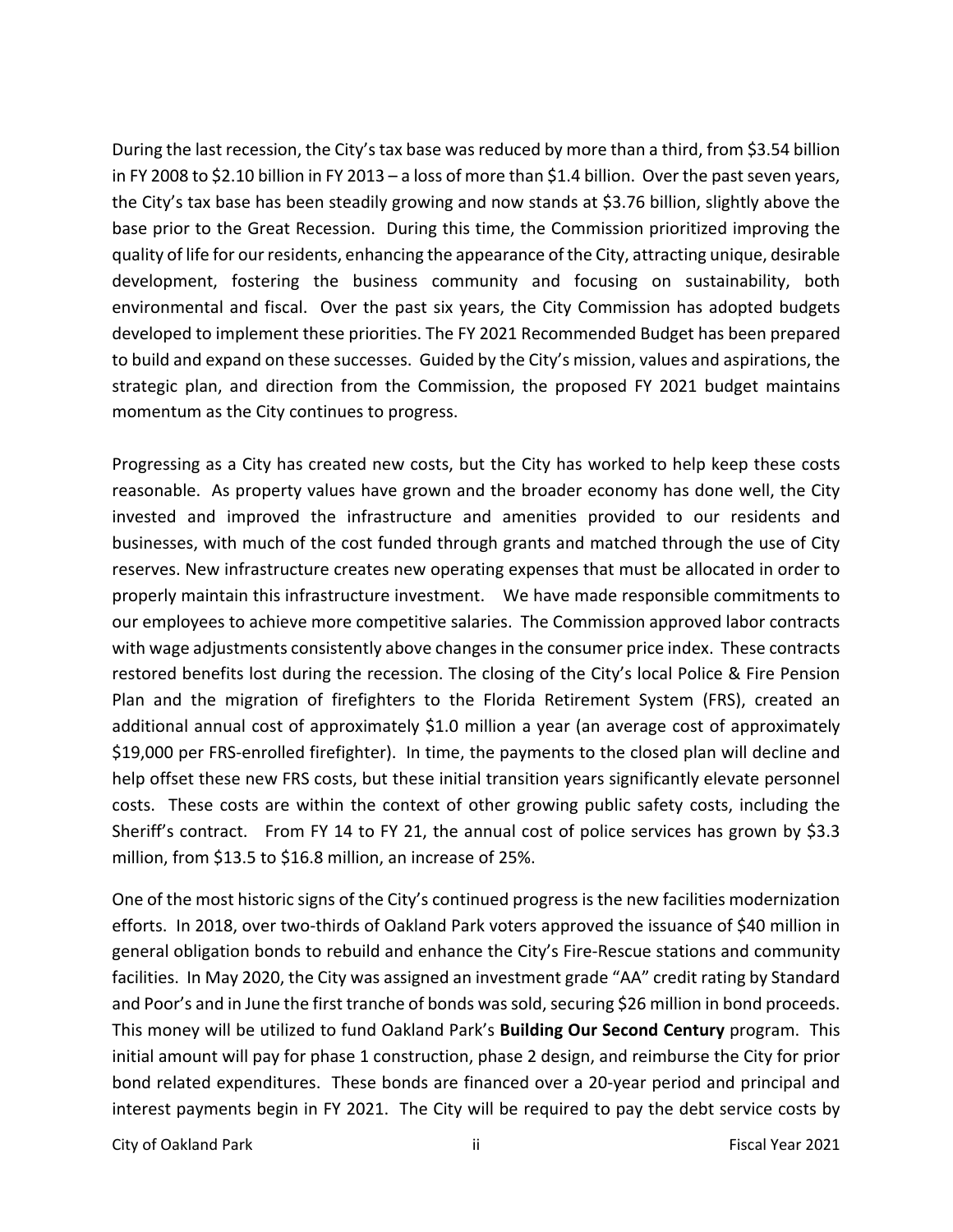levying a voter‐approved debt service millage. **The general obligation bond debt service to be paid next fiscal year is approximately \$1.9 million, which willrequire that a debt service millage of 0.5189 be adopted.** This debt service millage will appear as a separate line on property tax notices and bills and will be used only to pay for the costs of paying for the bonds.

In order to achieve a millage rate that keeps tax bill increases in check for our community, the recommended budget contemplates the use of \$3.6 million in fund balance, which would reduce the fund's reserves to \$9.9 million, or 18.1% of operating appropriations. This remains above the Government Finance Officers Association's guideline of maintaining a minimum of 16.7% of expenditures in reserve. City policy requires that if fund balance goes below 20% a plan must be developed to return the fund balance to 20% within four years. A plan will be developed should the Comprehensive Annual Financial Report for FY 2021 determine that fund balance does go below the 20%.

The upcoming fiscal year is uniquely challenging. The economic consequences ushered in by COVID‐19 have been swift and extreme. The City immediately implemented various safety and cost savings measures in FY 2020 in anticipation of revenue declines which have materialized. These measures include a 10% reduction in hours for all staff (Fire Rescue first responders and Solid Waste operations excluded), non-critical hiring and overtime freezes, reassignment of staff to perform previously contracted services, review of debt refinancing opportunities, and requests to our vendors for voluntary reductions in their rates. New initiatives were implemented to ensure the continuity of city service delivery through online enhancements and the deployment of other new technology. Various steps were also taken to ensure the safety of our employees. These efforts include the closing of City facilities, the distribution of mask and hand sanitizer to staff, shifting to one person per vehicle, use of virtual meetings to facilitate social distancing, a shift to Alpha/Bravo schedules combined with remote work, and a strong program for testing, monitoring, and isolation. Every effort is being made to ensure the City continues to provide services to residents and businesses. Public briefings on the situation have been consistently made at City Commission meetings to ensure that the public is aware of what actions the City is taking in response to the pandemic.

Staff have worked diligently to assist the public during the pandemic. The City has continued to operate a hotline for residents and businesses to provide current information and referrals to agencies that can provide assistance. The Community Redevelopment Agency has begun a new program to promote local businesses (**Find It In Oakland Park**) and has hosted 11 webinars for local businesses to provide guidance on federal aid programs, COVID‐19 reopening guidelines,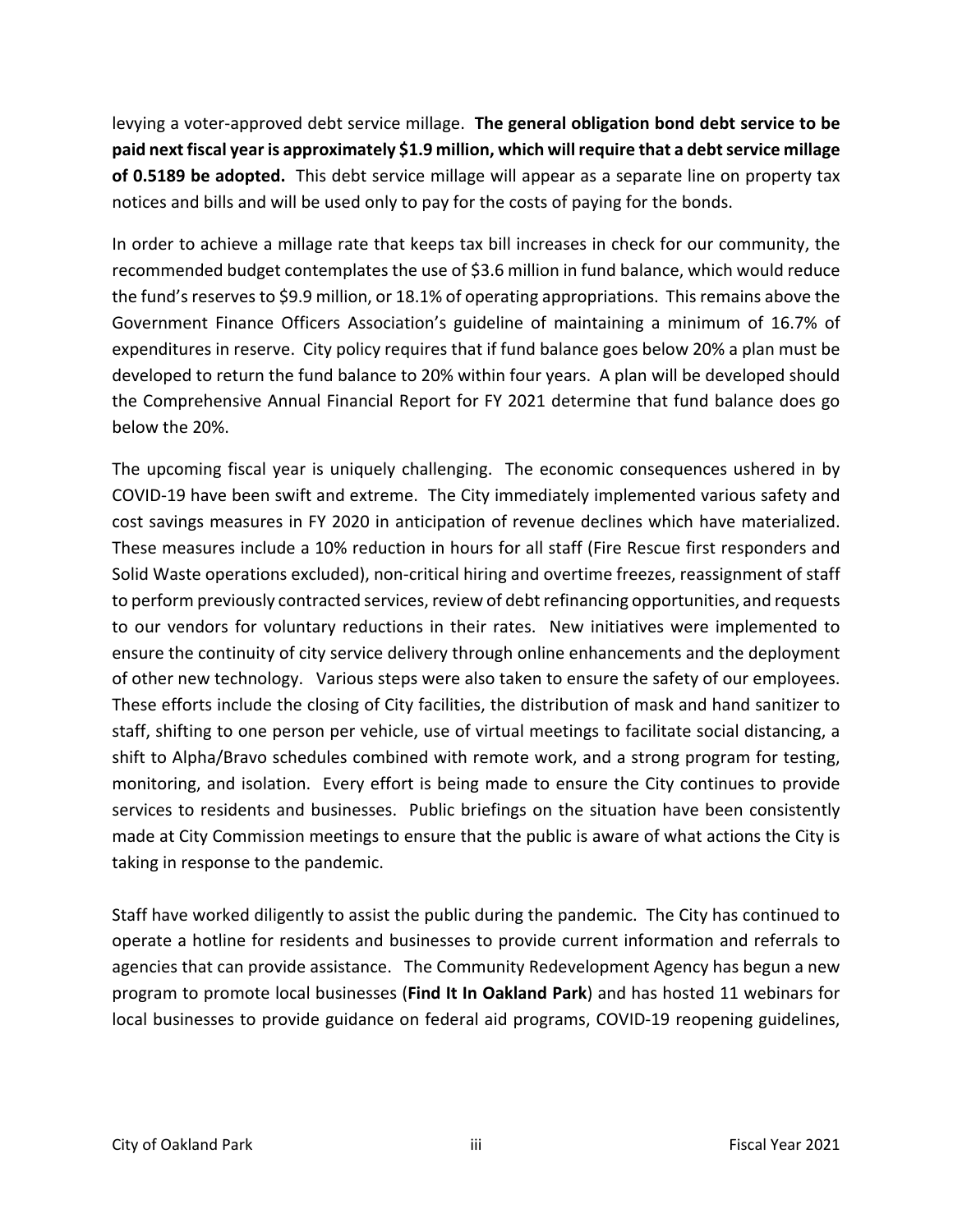and business recovery information. In coordination with Fort Lauderdale, Wilton Manors, and Feeding South Florida, Oakland Park has taken an active role in weekly food distribution for our community, including home delivery of food and masks. We've also tried to uplift the spirit of the community. We hosted a graduation parade and hand‐delivered more than 150 graduation gift bags to the newly minted Northeast



High School Class of 2020 alumni that included yard signs, t-shirts, tote bags, and an "NEHS 2020" decorative license plate. With our partners at the Urban Farm Institute, Equality Garden Club, Fairchild Tropical Botanic Garden, and the Fort Lauderdale Orchid Society, we started the City's new **Parade of Orchids** program at the Stunson Nature Trail. This program provides an opportunity for our community to show appreciation and gratitude to those who have cared for us and provided aid by donating for the planting of orchids. In less than three weeks, the City received enough donations to plant more than 1,000 orchids.

The economic fallout from this pandemic will unfold over the next several months and even years. The impact on the City is unpredictable. Many expenditures related to COVID‐19 were incurred by the General Fund in FY 2020. Oakland Park and other cities are working collaboratively with Broward County to develop a program that would provide CARES Act funding awarded to Broward cities. The exact amount and timing of these funds is unknown, but this potential future reimbursement would assist in improving the City's fund balance levels. As always, staff will vigorously advocate for, monitor and disclose the City's financial activity. As financial conditions evolve in Fiscal Year 2021, recommendations will be prepared to maintain the City's strong commitment to financial stability and sustainability.

As discussed above, the recommended budget includes a proposed decrease in the operating millage rate and levying a debt service millage rate for the first time. In addition to these, rates Oakland Park has three non‐ad valorem special assessments that are set by the City Commission during the budget process: the stormwater assessment, fire assessment, and residential solid waste assessment. **The Recommended Budget proposes no adjustments to the Stormwater Assessment (\$84 per unit) or the Fire Assessment (\$199 per residential unit).** Adjustments to both rates should be anticipated next year based on the results of the Stormwater Master Plan and a required Fire Assessment Rate study update.

**An increase of \$8 per year is recommended for the Residential Solid Waste Assessment, increasing the rate from \$227 per residential unit to \$235.** The Solid Waste Assessment rate remains well below the FY 2014 rate of \$255 and the proposed \$8 increase is based on growing disposal and operating costs. Notable is the increase in the cost of recycling as demand for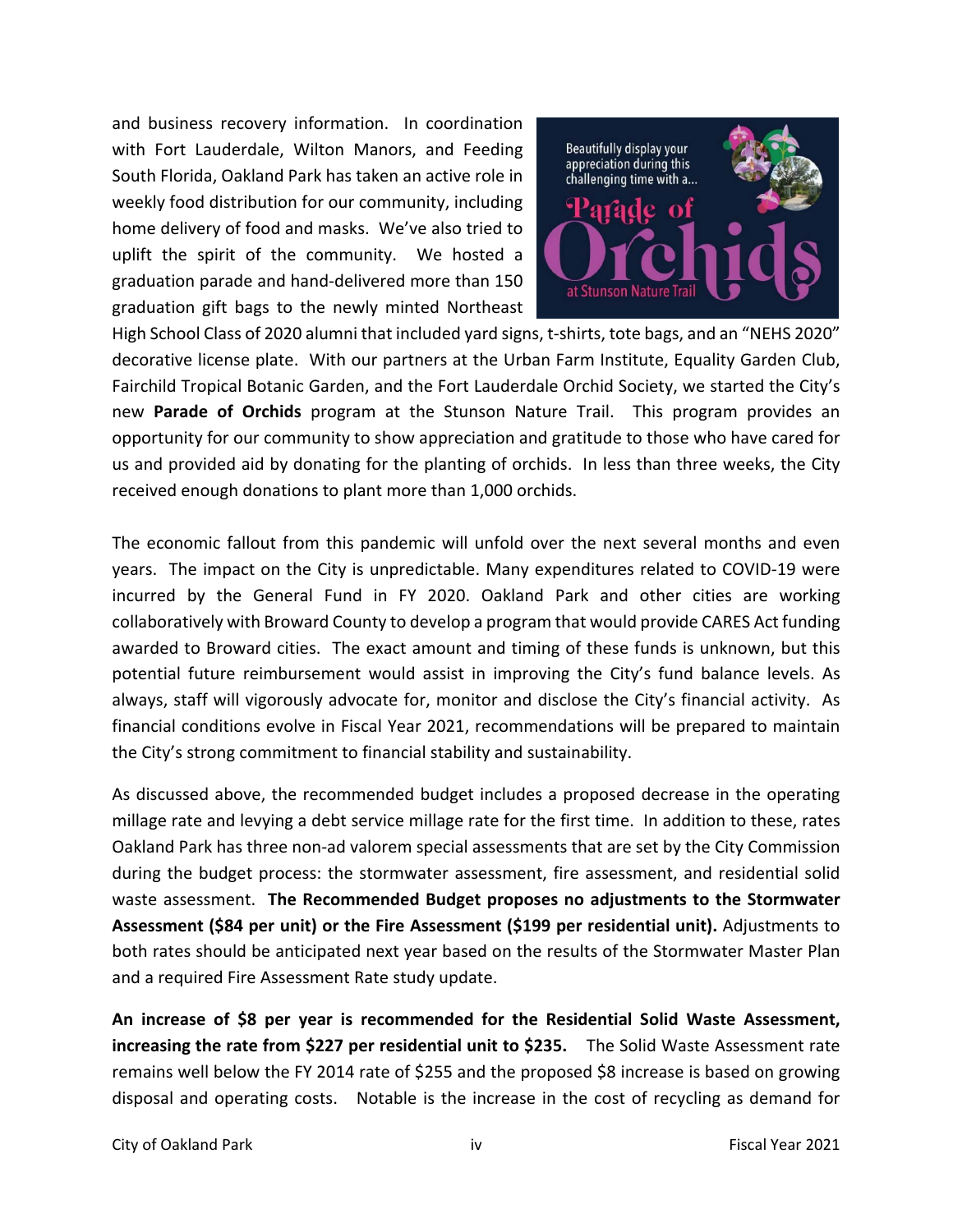recyclable goods continues to decrease, reducing the sales value of these goods and increasing disposal costs. Since July 2018, recycling costs per ton have increased 835% and are twice that of garbage disposal costs. A 6% increase in solid commercial rates, which are billed monthly, is also recommended. Unlike the residential assessment, the commercial rates are set by ordinance and will be considered in September.

Oakland Park purchases water from Fort Lauderdale, which completed a rate study last year and implemented a new rate structure. As part of the new structure, Fort Lauderdale levied a 25% surcharge on water sales to Oakland Park. Such charges had never been previously levied on water purchases. While staff works with Fort Lauderdale on a potential successor water agreement (the current agreement runs through October 2023), the City, with Fort Lauderdale's knowledge and consent, has deferred incurring the surcharge. As a consequence of these on‐ going negotiations, Oakland Park's own water rate study was placed in abeyance until a resolution is reached on the long-term agreement. Should these negotiations prove unsuccessful, the City is prepared to open discussions with the County to secure a water supply for our residents. The City's bulk user agreement for wastewater processing will expire at the end of calendar year 2021 and a successor agreement will need to be negotiated during the next fiscal year. Oakland Park's water and sewer rates are based on provider costs and will be determined over the summer.

The Recommended Budget for all funds is \$102.1 million, which is \$0.71 million more than the FY 2020 Revised Budget of \$101.4 million, a 0.7% increase. The breakdown of funds is as follows:

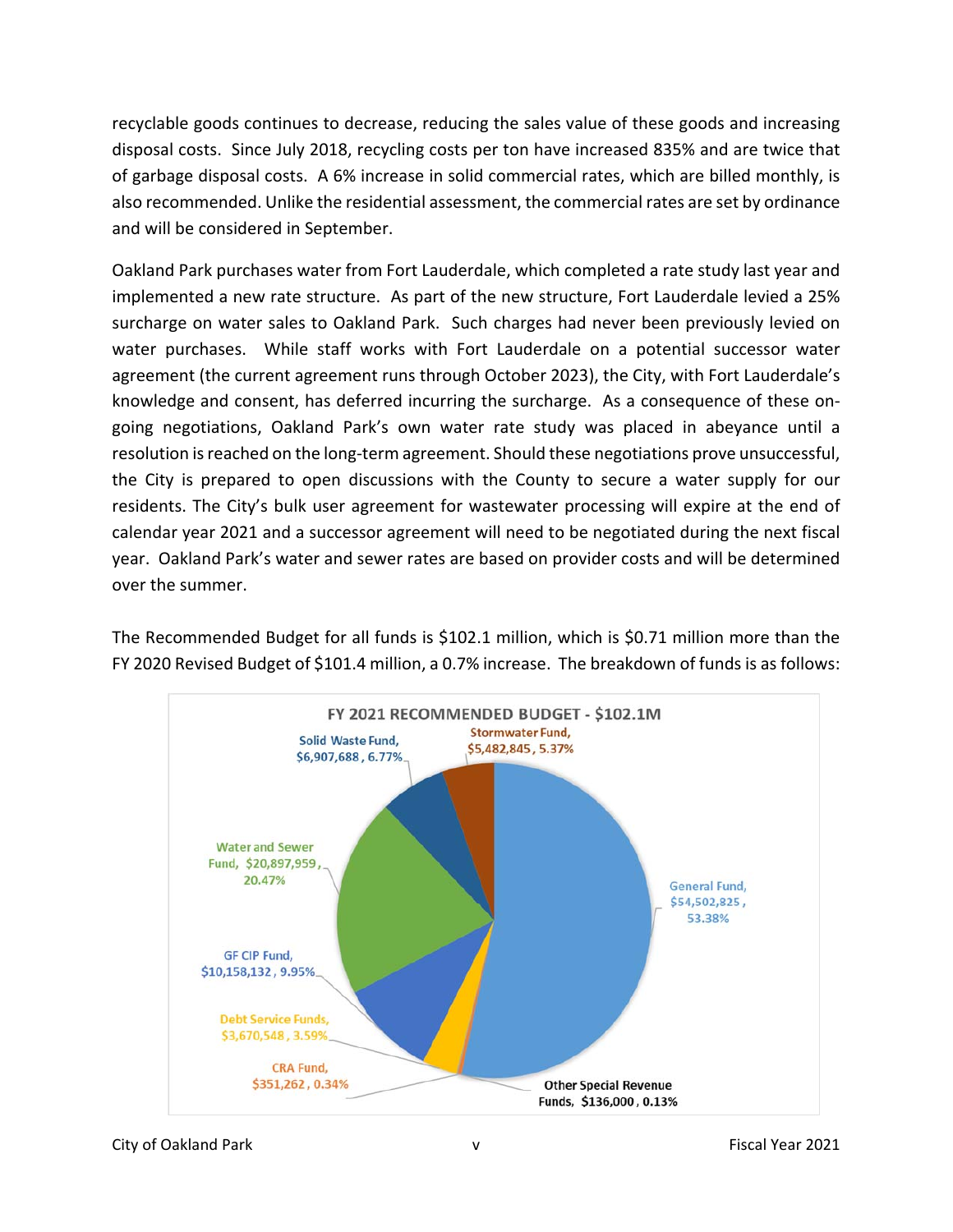The largest fund is the City's general fund, which has a budget of \$54.5 million. The City's general fund for FY 2021 is reduced from the revised FY 2020 budget by \$1.6 million, or 2.85%. The general fund budget also includes \$2.4 million in transfers out to other funds, including \$0.2 million to the Capital Improvement Program fund for various projects, \$1.8 million to the City's debt service fund to pay non-bond related governmental debt, and \$0.3 million to the Community Redevelopment Agency fund for continued planning, marketing, and business support activities. These transfers are down \$0.5 million from FY 2020. Other reductions reflect various cost saving measures due to the current economic circumstances. The City's debt service fund has increased from \$2 million to \$3.7 million, an increase of \$1.7 million, or 83.52%, which reflects the net effect of the new servicing costs(principal and interest payments) for the general obligation bonds. This is offset by the new debt service millage revenue. The Community Redevelopment Agency and other special revenue funds are stable at \$0.5 million. The City's Capital Improvement Program fund, which only reflects governmental‐type projects, is \$10.2 million, or 9.95% of the total budget. This is a major increase over FY 2020's budget of \$6 million, an increase of \$4.2 million, or 69%. This increase is almost exclusively driven by the use of general obligation bond proceeds, surtax funding, and grants. The other budgetary funds are the City's enterprise funds, which reflect self‐supporting, business‐like activities: Water‐Sewer \$20.9 million, Stormwater \$5.5 million, and Solid Waste \$6.9 million.

On July 22, 2020, the City Commission will adopt a preliminary operating millage rate, a preliminary debt service millage rate, and tentative rates for the three non‐ad valorem special assessments. These will appear as separate lines on the TRIM ("Truth‐in‐Millage") notices sent to property owners in August, which will provide the estimated impact of the preliminary rates adopted. Under this recommended budget, **the median homesteaded single‐family residence**  would see no increase in City-attributable operating property tax. This outcome is achieved due to three critical factors: 1) the proposed budget is fiscally conservative, deferring General Fund CIP projects, limiting capital purchases, and prudently reducing operating expenditures; 2) the City's property tax base has grown, generating additional revenue, and; 3) the use of General Fund reserves to balance expenditures in this current "rainy day" situation. All three of these factors contribute to the City's ability to provide relief to Oakland Park's taxpayers during this difficult and uncertain time.

Only two increases are proposed for the City's tax bills. **To ensure the financial stability of the Solid Waste Fund**, **an \$8.00 increase in the residential solid waste assessment isrecommended. To finance the \$26 million in voter‐approved general obligation bonds issued this year, debt service millage must be levied and is anticipated to cost \$59.03.** Compared to last year, the median homesteaded single‐family property would see a total increase on the TRIM notice of \$67.03, or 5.68%: the monthly equivalent of \$5.59**.**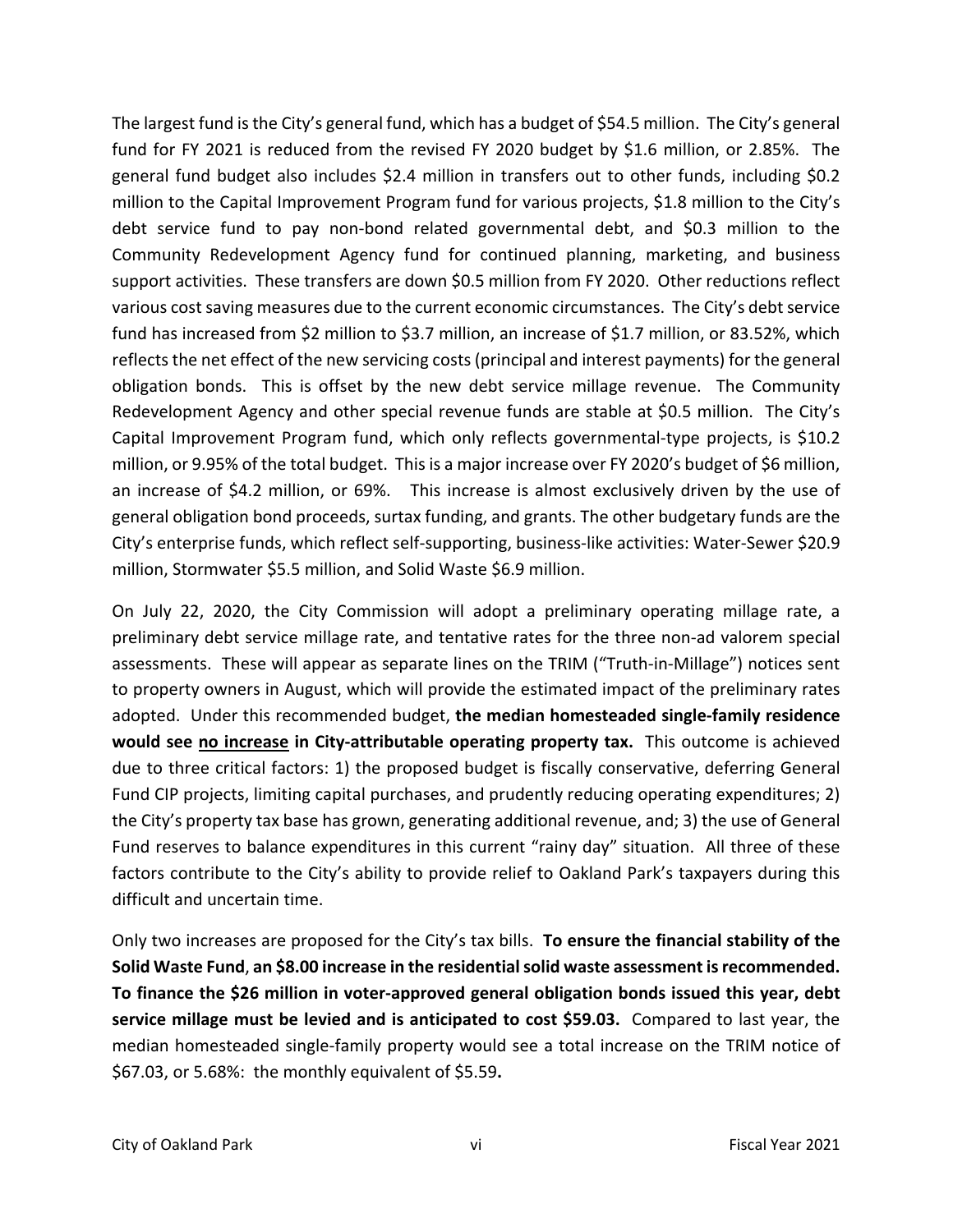The development of this budget has been a balancing act, weighing a reduction in revenues with cost cutting measures, the desire to maintain City services with the need to retain the growing momentum to achieve strategic objectives, and prioritizing the need to manage our finances in a way that respects this difficult economic climate. The recommended budget achieves this balance and provides sufficient flexibility for the City to respond to ongoing and new challenges. Moreover, this budget reflects an exciting moment in the history of our City as bond‐funded construction begins and new private development activities take place citywide. Together, we will overcome the challenges of today and tomorrow. Together, we will Build Our Second Century.

### **Strategic & Business Plan**

The Recommended Budget continues the goals of the City's Strategic and Business plan. The strategic plan was most recently extended in January 2020, prior to the development of the Fiscal Year 2021 budget. The Strategic Performance Areas ensure delivery of quality services and provide for investment in the future of the City of Oakland Park. The recommended budget meets these strategic goals as outlined below:

o *Infrastructure:* provides an aggressive Capital Improvement Program that marks the beginning of vertical construction as part of the City's



facilities program, **Building Our Second Century**, with construction and design of various Phase 1 projects, including beginning construction on the first stages of City Park. Major transportation improvement projects are contemplated, such as the design of future grant‐ funded projects, including the NE 34<sup>th</sup> Court from NE 12<sup>th</sup> Terrace to NE 16<sup>th</sup> Avenue Roadway Improvements, the Lakeside and Lloyd Estate sidewalk networks, and NE 11<sup>th</sup> Avenue Improvements. The City will receive the first year of transportation surtax funding for projects, which includes almost \$3 million for citywide street resurfacing, drainage improvements to North Andrews Gardens near Cypress Creek Boulevard, design of City mast arms for traffic signals at intersections, and funding for phase 2 of the Oakland Park Boulevard Median Improvements projects, which also includes funding from the Florida Highway Beautification Grant Program. Non‐city projects currently underway in Oakland Park include the improvements for NW 21<sup>st</sup> Avenue, and Prospect Road. Additional capital investments include grant-funded improvements to the Guisti Heart Parcourse, sewer system lining, repairs to Main Street fountains, and other minor drainage improvements. As remote working becomes an operational necessity, continued improvements to the City's technological infrastructure are contemplated, with funding included for virtual collaboration programs, cybersecurity, network vulnerability assessments, hardened data centers for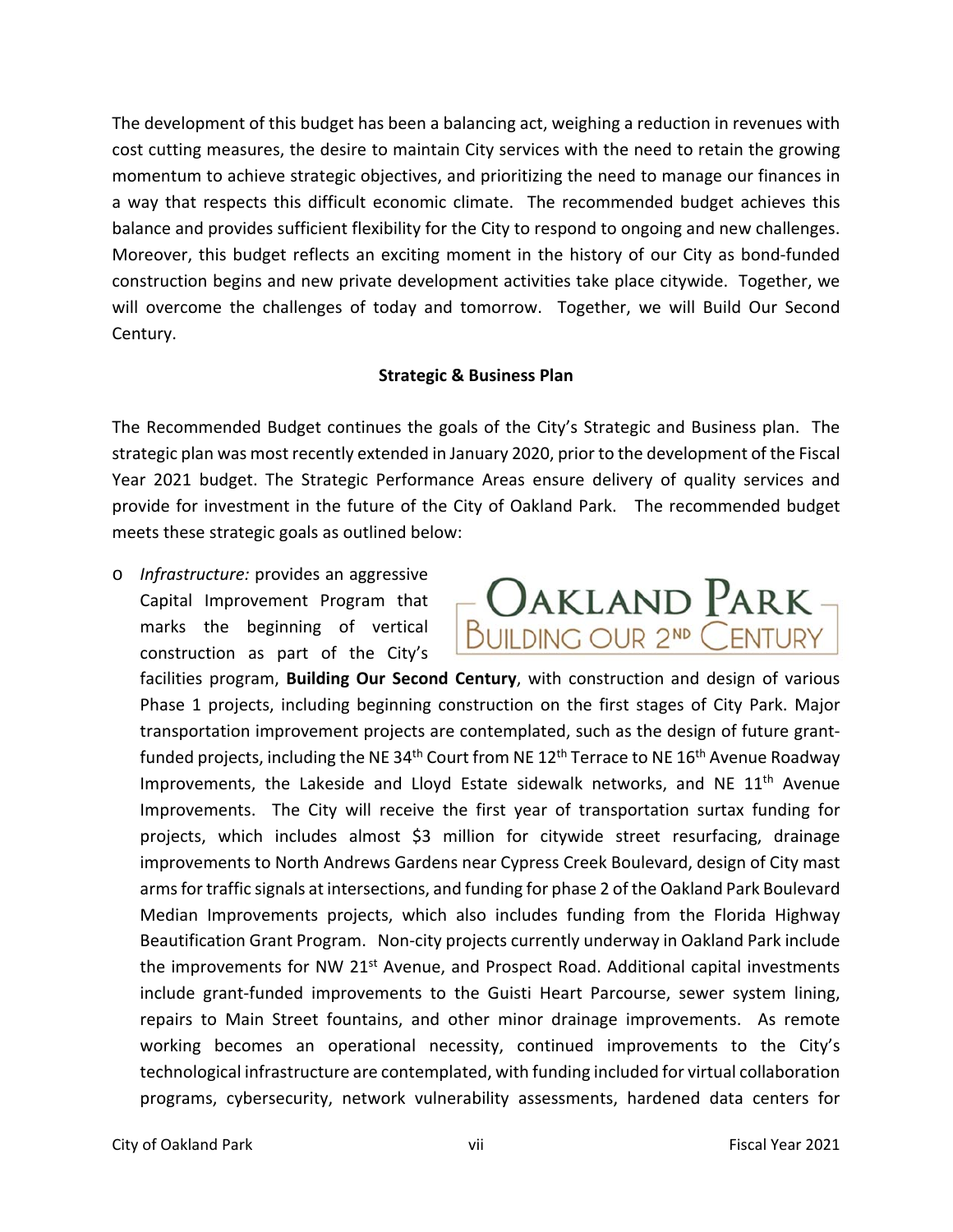servers, and additional network security engineering. Other infrastructure improvements include the introduction of asset management software within the enterprise funds.

- o *Financial Stability & Sustainability*:seeksto balance the financial challengesfaced both by the City and its residents and businesses by strategic use of reserves while maintaining them above the Government Finance Officers Association's recommended minimum of 16.7%, with a forecasted balance of 18.1% of General Fund expenditures by the end of the year; proposes the largest decrease in the operating millage rate in over a decade, with no changes to the fire and stormwater special assessment rates, an increase of \$8 per year on the residential solid waste assessment to maintain fund stability; includes the first year of debt service costs for the \$26 million in general obligation bonds issued earlier this year, resulting in a cost to the median single‐family home of \$59.03 for the year, or approximately \$4.92 a month. To maintain the long‐term financial stability of the City, numerous fee reviews occurred during FY 2020 and will be presented for the Commission's consideration as part of the FY 2021 budget adoption process, including the first review of Parks fees since 2010 and a new, more modern methodology for Building & Permitting fees. The results of stormwater and fire assessment studies will be finalized in FY 2021 and presented as part of the FY 2022 budget's development. The City's utility billing division is now absorbing the convenience fees for online transactions, resulting in a cost to the City, but also providing more customers with access to online payments at no cost to them. The City will also continue to work with Fort Lauderdale to develop successor agreements to existing large-user agreements for water purchases and wastewater processing.
- o *Smart Growth, Redevelopment and Community Appearance:* builds on recent successes to continue the support of local businesses through the *Find It In OP* campaign and supports implementation for a new online permitting service, while also providing continued resources for the implementation of the outdoor storage ordinance, massage parlor regulations, the certificate of use program, and vacation rentals. New studies include a refreshed downtown mobility study to better integrate the results of the OP3D efforts and phase 2 of the State‐ required Evaluation & Appraisal Report, a component of the larger process of updating the City's Comprehensive Plan.
- o *Public Safety:*  as part of the bond implementation program, designs of the City's three fire stations are underway. The budget recognizes the staffing addition and costs of three firefighter‐paramedic positions through the City's successful application to FEMA's SAFER grant program in FY 2020. The budget also contemplates increased Police & Fire Pension Plan costs due to the State's accelerated amortization of the Plan's unfunded liabilities, costs which are borne exclusively by the City; this commitment to funding will ensure the long-term solvency of the plan for the City's current and future retirees. The City's proposed budget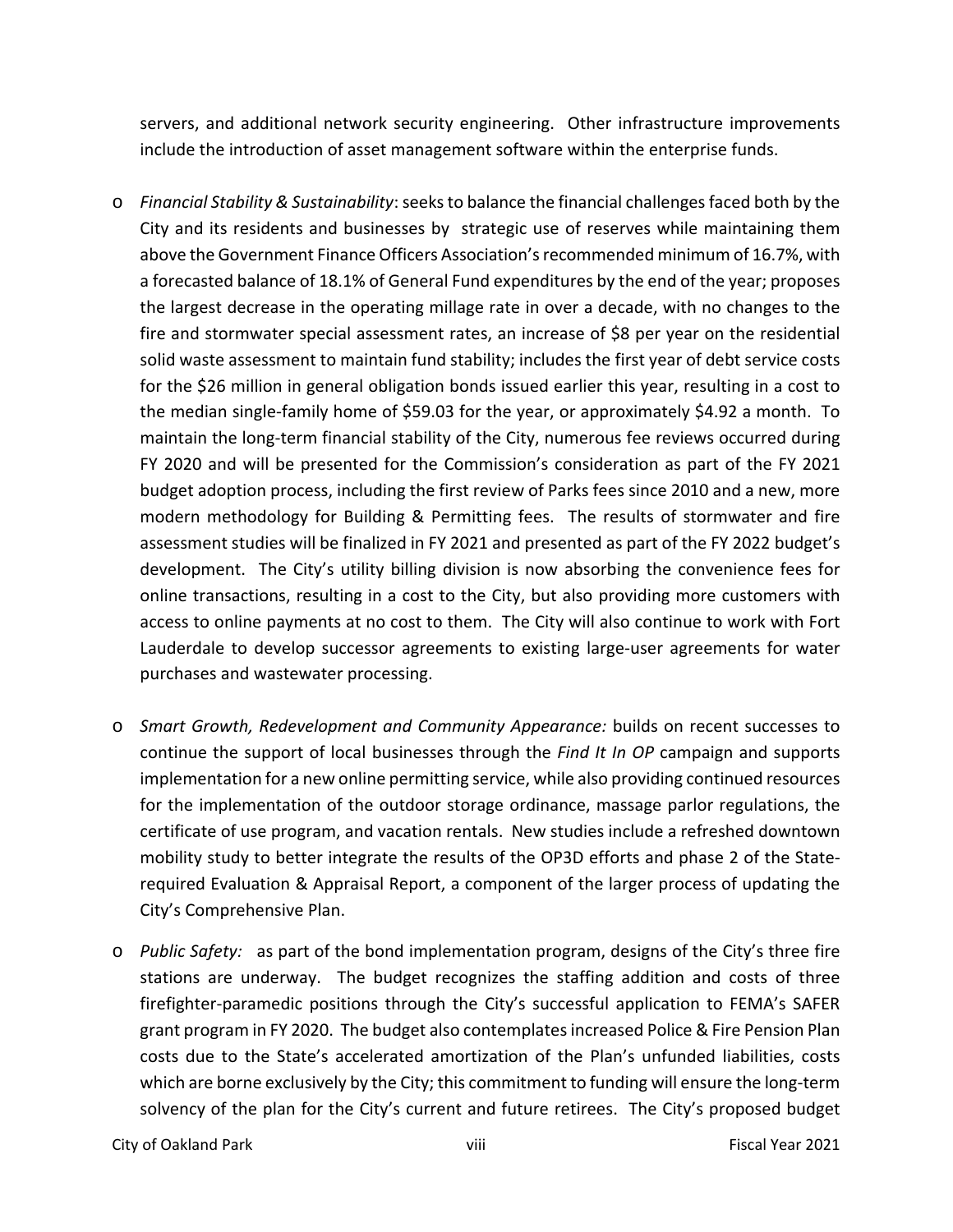includes funding for "LifeScan," a screening program that will help identify potential health problems and allow for earlier intervention and treatment. The budget accommodates a 3.3% increase over last year's submitted budget for the Broward Sheriff's Office (BSO) for police services to protect and safeguard our community; FY 2021 also marks the first year of the new 5‐year agreement for law enforcement services approved by the City Commission in February 2020.

- o *Parks, Leisure Facilities &Activities:* providesfor Phase 1 improvements to City Park, including the construction of the City's first splash pad, and grant‐funded improvements to the Giusti Heart Parcourse. The budget reflects the realities of needing to maintain social distancing in light of the COVID‐19 pandemic and presumes that no physical events will be held by the City for at least the remainder of the calendar year, but includes funding to provide for a "virtual" Halloween Bash and Holiday Village. Funding is maintained to continue the City's roster of events for the next calendar year, including favorites such as Taste of Oakland Park, Soul Fest, Dancing in the Street, and Summer Nights.
- o *Focus on Oakland Park's Image:* changes the City's physical mailing strategy by replacing the existing monthly Oakleaf and semi‐annual Oakland Park Live publications with a quarterly publication and resource guide, which will be coupled with a "refresh" of the City's website to better help residents and businesses find and utilize the online services they need. Funding for the City's twice-a-year tree-giveaway events has been maintained and the City's multi-year commitment to expanding the tree canopy has likewise be incorporated into various CIP projects. The City has also successfully lobbied Broward County to include the costs of adding landscaping to NW 21<sup>st</sup> Avenue and Prospect Road in the County's budget, which will continue the ongoing efforts to beautify Oakland Park's major corridors. As part of the City's facility program, the effort is being made to develop a distinctive Oakland Park aesthetic and a consistent sense of place for the City. The budget also continues funding for the recently redesigned City monument signs.

As outlined in Appendix A of the Recommended Budget book, there are over 100 different initiatives and investments valued at approximately \$2.5 million that will continue to further the strategic plan.

# **FY 21 Recommended Budget Summaries by Fund**

The following table summarizes the FY 21 Recommended Budget by fund (in \$ millions) and compares it to the original budget adopted for FY 20 and the revised budget for FY 20 As is typical for local governments, much of the difference between the adopted and revised budget for a given fiscal year is attributable to the "rolling‐over" of encumbered monies between fiscal years.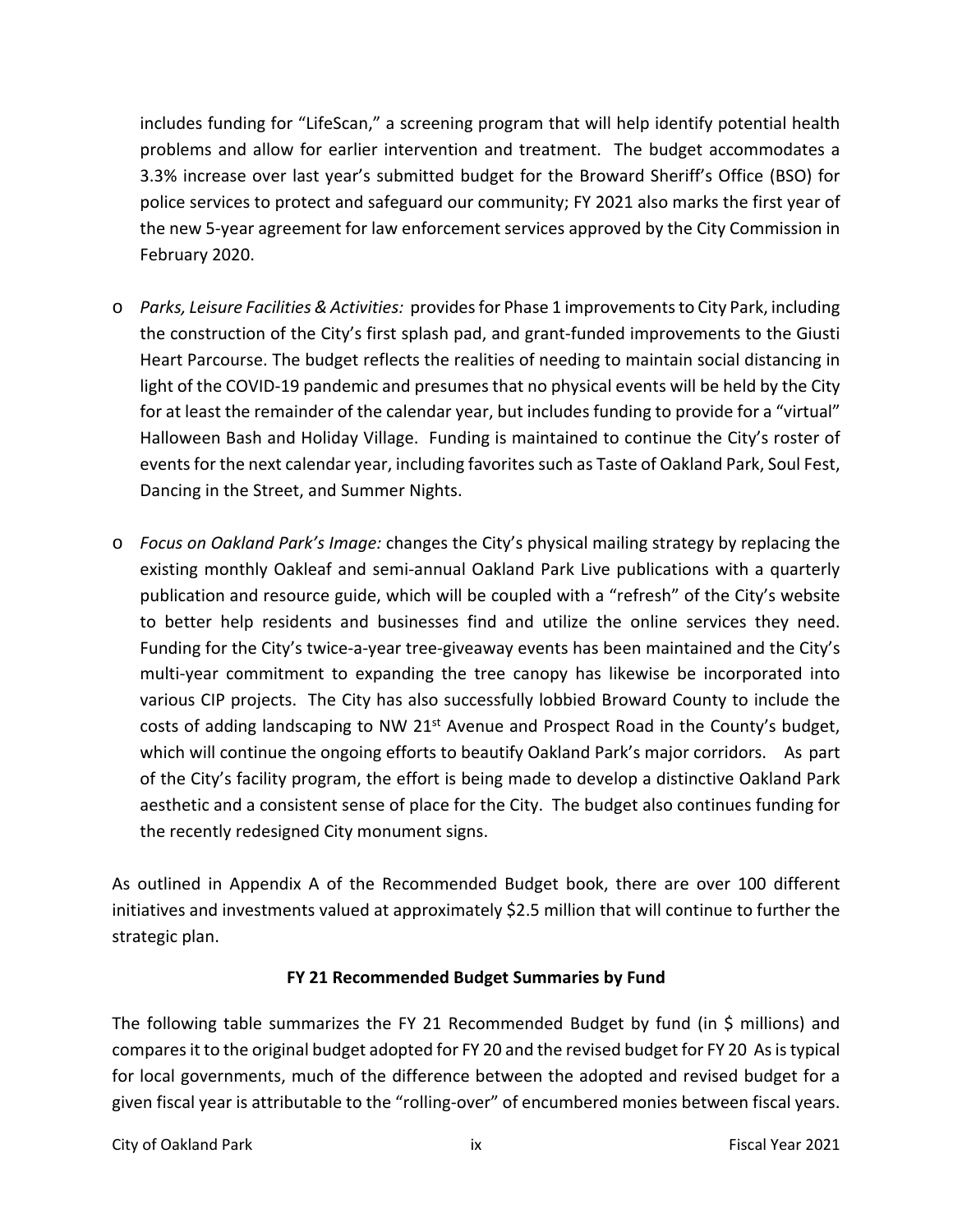A comprehensive summary of all funds by division is attached hereto as Exhibit A of this message and a high‐level summary is below:

| <b>Fund Description</b>                   | <b>FY 20</b><br><b>Adopted</b> | <b>FY 20</b><br><b>Revised</b> | <b>FY 21</b><br>Recommended |
|-------------------------------------------|--------------------------------|--------------------------------|-----------------------------|
| <b>General Fund</b>                       | 54.9                           | 56.1                           | 54.5                        |
| Community Redevelopment Agency (CRA) Fund | 0.6                            | 0.7                            | 0.4                         |
| Debt Service Fund                         | 2.0                            | 2.0                            | 3.7                         |
| Water & Sewer Fund                        | 22.0                           | 24.4                           | 20.9                        |
| Solid Waste Fund                          | 6.8                            | 7.6                            | 6.9                         |
| <b>Stormwater Fund</b>                    | 4.1                            | 4.5                            | 5.5                         |
| <b>Other Special Revenues</b>             | 0.1                            | 0.1                            | 0.1                         |
| General Fund Capital Imp. Plan Fund       | 2.1                            | 6.0                            | 10.2                        |
| <b>Total Budget (in \$Millions)</b>       | 92.6                           | 101.4                          | 102.1                       |

\*The CIP excludes projects from the Enterprise Funds. These projects are reflected within each of the separate Enterprise Fund Budgets.

# **Governmental Funds**

# General Fund

The Recommended Budget for the FY 2021 General Fund is \$54.5 million.

The Recommended General Fund Budget anticipates revenues of \$50,937,929, a decrease of \$2.5 million, or 4.66% compared to FY 2020's Revised Budget. The below summary shows changes in the general revenue categories of the City:

| <b>Category</b>                | <b>FY 20 Revised</b> | FY 21 Proposed | Inc/(Decr)    | % Change  |
|--------------------------------|----------------------|----------------|---------------|-----------|
| Ad Valorem                     | 20,413,847           | 21,218,215     | 804,368       | 3.94%     |
| <b>Other Taxes</b>             | 8,038,295            | 6,791,400      | (1, 246, 895) | $-15.51%$ |
| Permits Fees & Special         |                      |                |               |           |
| l Assessments                  | 4,285,832            | 4,809,532      | 523,700       | 12.22%    |
|                                |                      |                |               |           |
| Intergovernmental Revenue      | 5,119,507            | 3,611,185      | (1,508,322)   | $-29.46%$ |
| Charges for Services           | 14,184,107           | 13,516,082     | (668, 025)    | $-4.71%$  |
| Judgment Fines & Forfeits      | 551,000              | 453,000        | (98,000)      | $-17.79%$ |
| Miscellaneous Revenues         | 669,589              | 448,320        | (221, 269)    | $-33.05%$ |
| Debt/Transfers/Other           | 175,460              | 100,000        | (75, 460)     | $-43.01%$ |
| Total Revenues & Other Sources | 53,437,637           | 50,947,733     | (2,489,904)   | $-4.66%$  |

In prior years, it has been noted that many of the City's revenue streams tied to general economic activity, such as utility tax revenues, sales taxes, etc., had reached a "revenue plateau" and were stagnating. These same accounts are now experiencing major declines due to COVID‐19 and the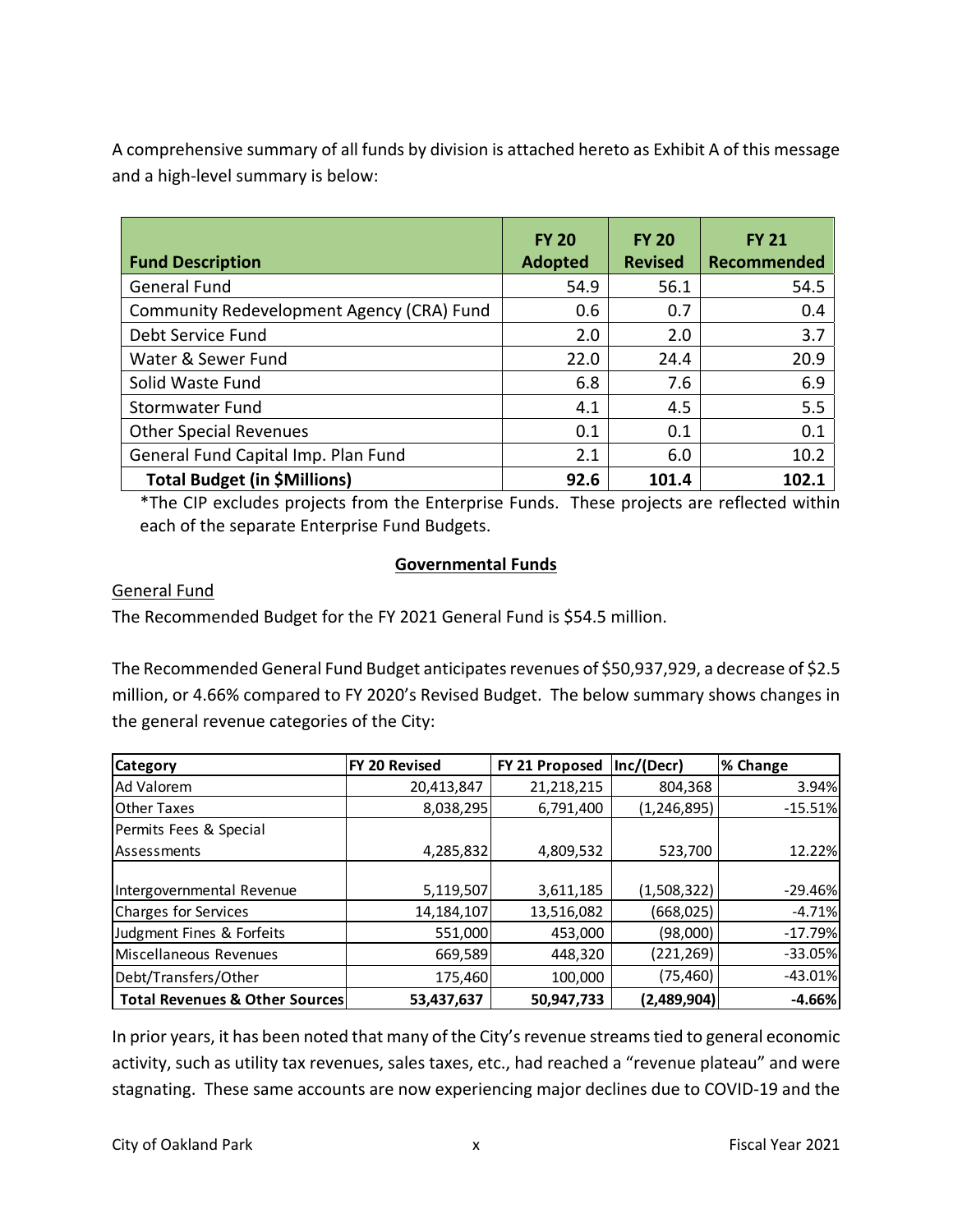resultant disruption to economic activity. The duration of this disruption is uncertain. When reviewing individual accounts, the aggregate losses within the General Fund exceed \$4 million. These decreases are offset in part by the modest increase in ad valorem (property tax) revenues and increased permit anticipated for developments currently underway.

Property tax continues to represent the single largest source of revenue for the General Fund, providing 39% of all general fund revenues. Property tax revenue is determined by two elements: 1) the assessed property tax base, and 2) the millage rate set by Commission. The certified data provided by the Property Appraiser shows that the City's property tax base has expanded for the eighth time since 2007. The City's total tax base is now \$3.76 billion and exceeds the pre‐Great Recession peak of \$3.54 billion. Though this represents a positive milestone for the City, the rate of growth has slowed, with growth at 11% for FY 2019, 8.14% for FY 2020, and 7.43% for FY 2021. It is unclear how the current public health emergency and the corresponding new recession will affect property values for future budgets.

Under the Save‐Our‐Homes law, the growth in the taxable value for homesteaded properties is limited to the lesser of 3% or the change in the consumer price index (CPI). For this year, growth in the taxable value of homesteaded properties is limited to the change in CPI, which is 2.3%. The City has approximately 15,300 single‐family homes, townhomes, and condominiums; of these, 60% are homesteaded. City taxes only comprise a small portion of what appears on residents' tax bills; about 31% of the tax bill represents the City levy and the rest is paid to separate taxing authorities, such as Broward County, the School Board, and other special taxing districts. In years to come, the developments of O & O2, CEIBA, Oakland Park Square, construction at the former K‐mart site, Oaktree, and other projects will add a significant amount of new construction to the City's tax rolls and help generate new revenue.

Since adopting a peak millage rate of 6.3995 in FY 2014, the City reduced millage for five consecutive years, with a rate of 5.9985 mills achieved in FY 2019. **Oakland Park was one of only four cities in Broward County that consecutively reduced millage over that period.** Those reductions were not drastic and did not inhibit the ability of the City to adequately compensate staff or to accomplish new projects and initiatives; the recommendations to reduce millage were done with a firm commitment to maintain the financial sustainability of the City's operations. Increased operating costs led the City to modestly increase the millage rate by 1.49% in FY 2020, resulting in a millage rate of 6.0880.

Due to the COVID-19 pandemic, many members of our community are unemployed or underemployed and our local businesses are struggling. Although revenues are decreasing, maintaining the existing millage rate would create an undue burden on our community. A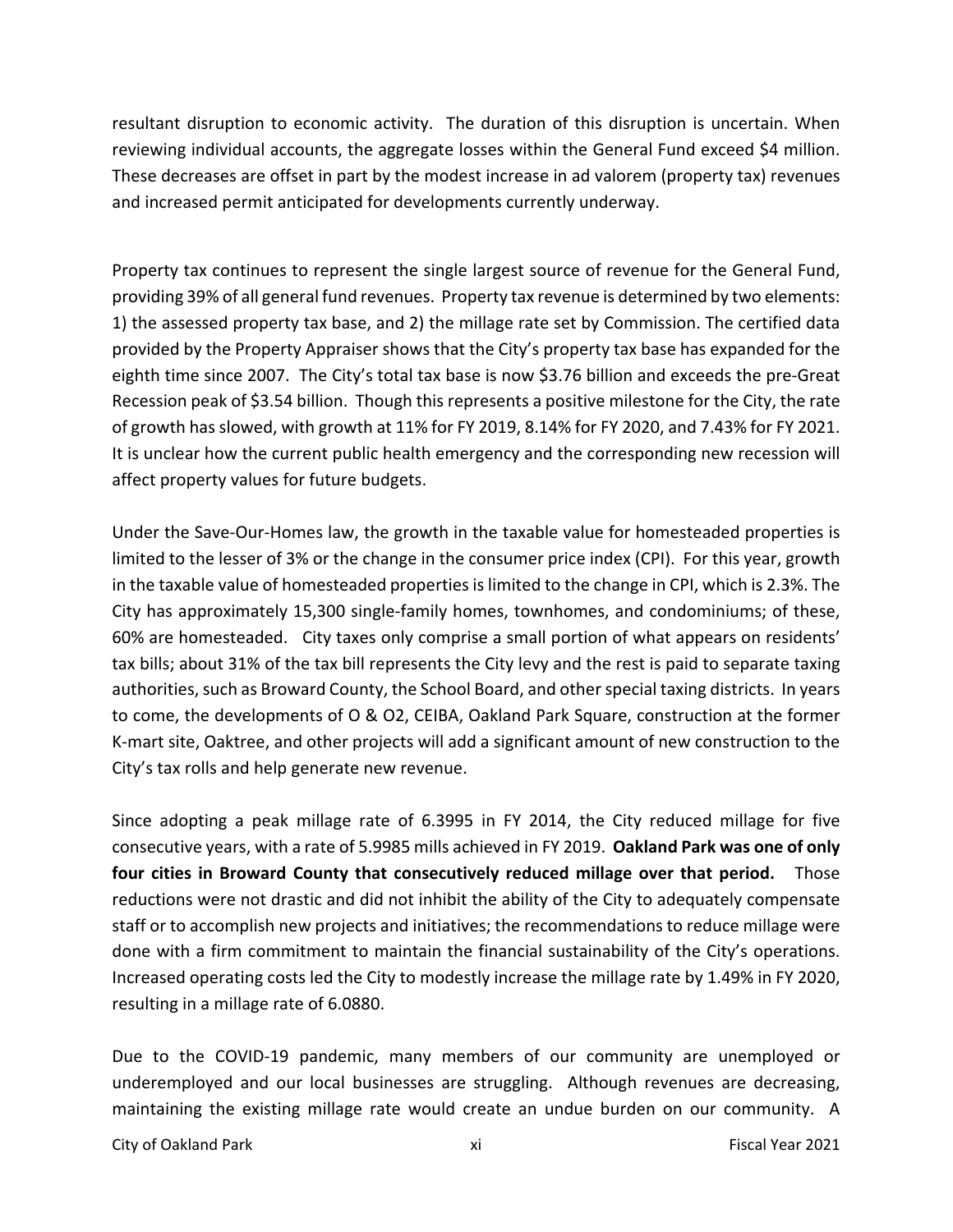reduction to the millage rate is recommended, which along with cost‐saving measures in the general fund and a strategic use of City reserves, will help the City accomplish goals while assisting city taxpayers. **The proposed operating millage rate for FY 2021 is 5.8910, the lowest such rate for the City in ten years. The recommended rate is a decrease of 3.24%, or 0.1970 mills from the FY 2020 rate of 6.0880. The rate will generate \$21.2 million in property tax revenue.**  The recommended millage is 3.57% greater than the calculated rolled‐back rate of 5.6878 and generates an additional \$731 thousand over the rolled‐back rate. This additional revenue is needed to offset the major revenue reductions anticipated among other general fund revenue accounts and to reduce the utilization of reserves.

Another key source of General Fund revenue is the Fire Assessment fee, which generates approximately \$5.7 million and represents 10% of the General Fund's revenue. All proceeds are used to fund the Fire‐Rescue department's fire protection/suppression services; emergency medical service‐related activities cannot be funded through this assessment. A fire assessment rate study was conducted in 2016 and the results of this study were incorporated into the FY 2017 budget. Based on changes in the proportional demand for fire services among the different property classes, adjustments to the rate schedule were adopted ensuring revenue collection would be proportional to service demand by class. The residential rate adopted for FY 2017 in accordance with the study results was \$199 per residential unit. This rate was maintained for FY 2018, FY 2019, and FY 2020. No change to the existing fire assessment residential rate of \$199 is recommended as part of the FY 2021 budget. The City's residential rate remains well below the countywide average. In 2014, the average residential rate was \$219 in Broward County; as of 2020, the residential rate average is \$282**.**

Staff recognizes that the structure of the fire assessment fee is regressive and disproportionally affects those least able to afford it. Nevertheless, as fire suppression costs increase, future adjustments to the assessment must be considered and adjustment of the rate structure is required to ensure revenues are proportional to demand for fire services among property use types. The City's existing budget for the Fire‐Rescue Department has grown in recent years to reflect increased funding for equipment replacement, training, raises, and the considerable additional expense of converting to the Florida Retirement System. The results of the current fire assessment study will be presented during FY 2021 and will be incorporated into the FY 2022 budget. Preliminary results of this study indicate that the proportional demand by property use types has changed and the residential share of these services has increased, which will likely result in an increase to the residential rate simply to maintain the existing level of revenue.

In accordance with the goals for FY 2020, reviews of Parks & Leisure Services and Building & Permitting fee schedules were performed. Adjustments to these fees will be presented during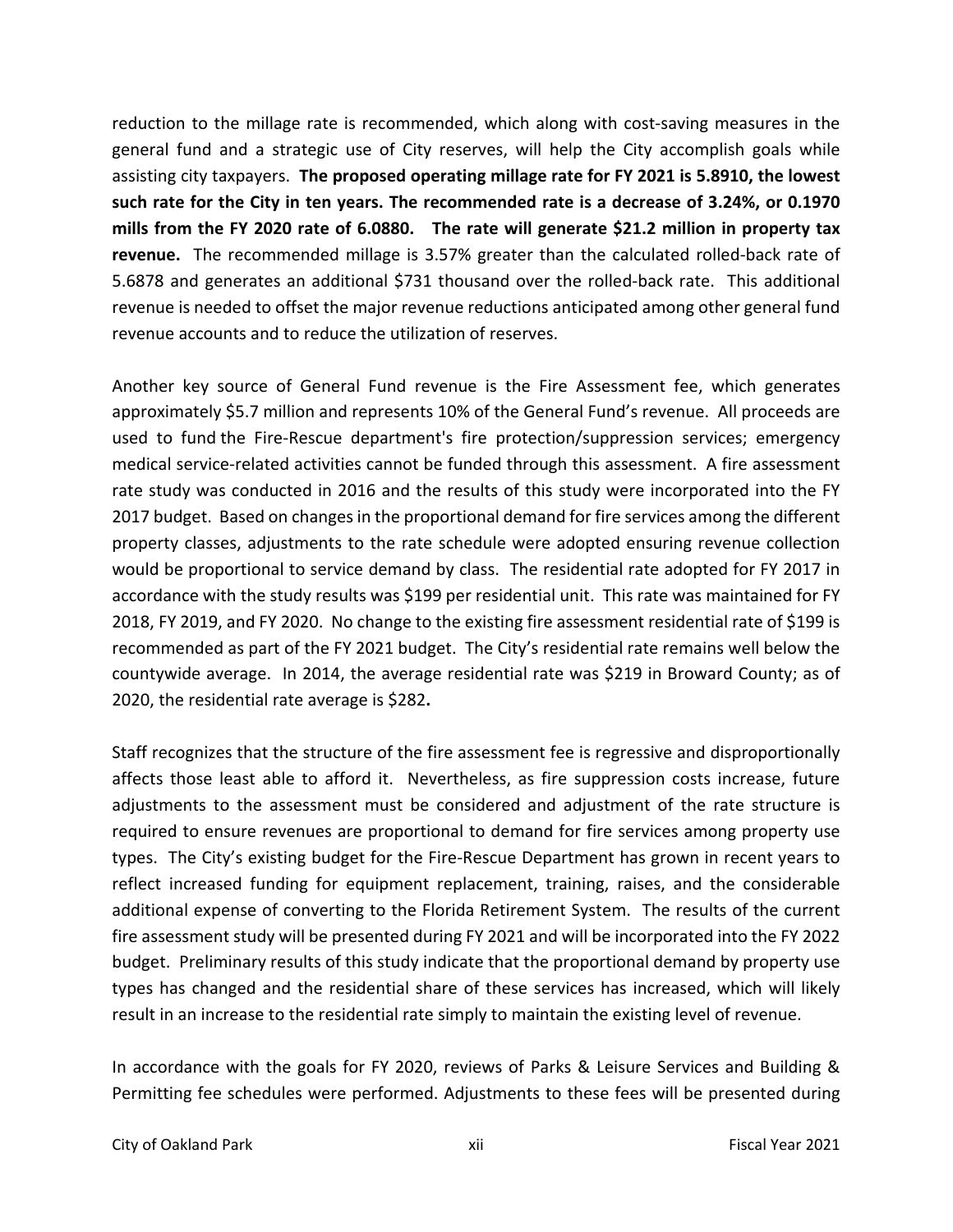the budget adoption process for consideration. Transfers into the General Fund are also included in the budget, with \$60,000 in Library State Aid being utilized to offset salary costs and \$40,000 from the Law Enforcement Trust Fund to be utilized to help offset the cost of School Resource Officer positions (the City is also paid \$109,200 by Broward County Schools to partially offset the cost of these two positions).

The recommended General Fund budget includes \$54.5 in expenditures, which is \$1.6 less than the FY 2020 revised budget. Although there is an overall net decrease in the size of the fund due to various reductions and cost saving measures, the City continues to experience increases in certain areas of personnel and operating costs. Public safety costs represent some of the largest increases in the General Fund Budget. The contract with the Broward Sheriff's Office for services next year will be \$16.8 million, a \$0.5 million, or 3.3%, increase over FY 2020. This is the largest increase since the \$650 thousand increase included in the FY 2017 budget. Staff are working with the Sheriff's Office to identify potential target areas to reduce the size of the request. In accordance with the results of collective bargaining, the City closed the Police & Fire Pension Plan to new members and migrated to the Florida Retirement System for firefighters. The State has required that the City's amortization of the unfunded liability of the closed plan be accelerated, resulting in an increased cost of \$0.9 million (from \$1.8 million in FY 2020 to \$2.7 million in FY 2021). As the City continues to invest in new projects, maintenance costs continue to grow; an example of this is the recently completed NW 10<sup>th</sup> Avenue Roadway Improvement project, which requires landscape maintenance and irrigation.

Other costs include an increase in the employer contribution rates of the Florida Retirement System for general employees, which are increasing from 8.47% to 10.00%. After multiple years of relatively flat health insurance costs, an increase of 5% is anticipated due to current experience. Likewise, a 7.5% increase in general insurance (property, automobile, etc.) is expected. Contracts with the City's three labor unions expired at the end of FY 2019. Only one new contract was negotiated, and funding is included in the budget in accordance with this contract. Impasse was declared by two of the bargaining units. Although the country is facing an unprecedented recession and unemployment has reached levels unseen in this generation, the City has not retracted its wage proposals during impasse. The proposed budget includes reasonable funding to maintain continued parity in wage increases among all employee groups. Information technology costs are also increasing as the City shifts to remote work for employees and online delivery of City services.

No changes to staffing levels in the General Fund are proposed for FY 2021. After careful consideration, it was determined that the sheer magnitude of the capital improvement program requires reorganization of departments. As part of the budget recommendation, the current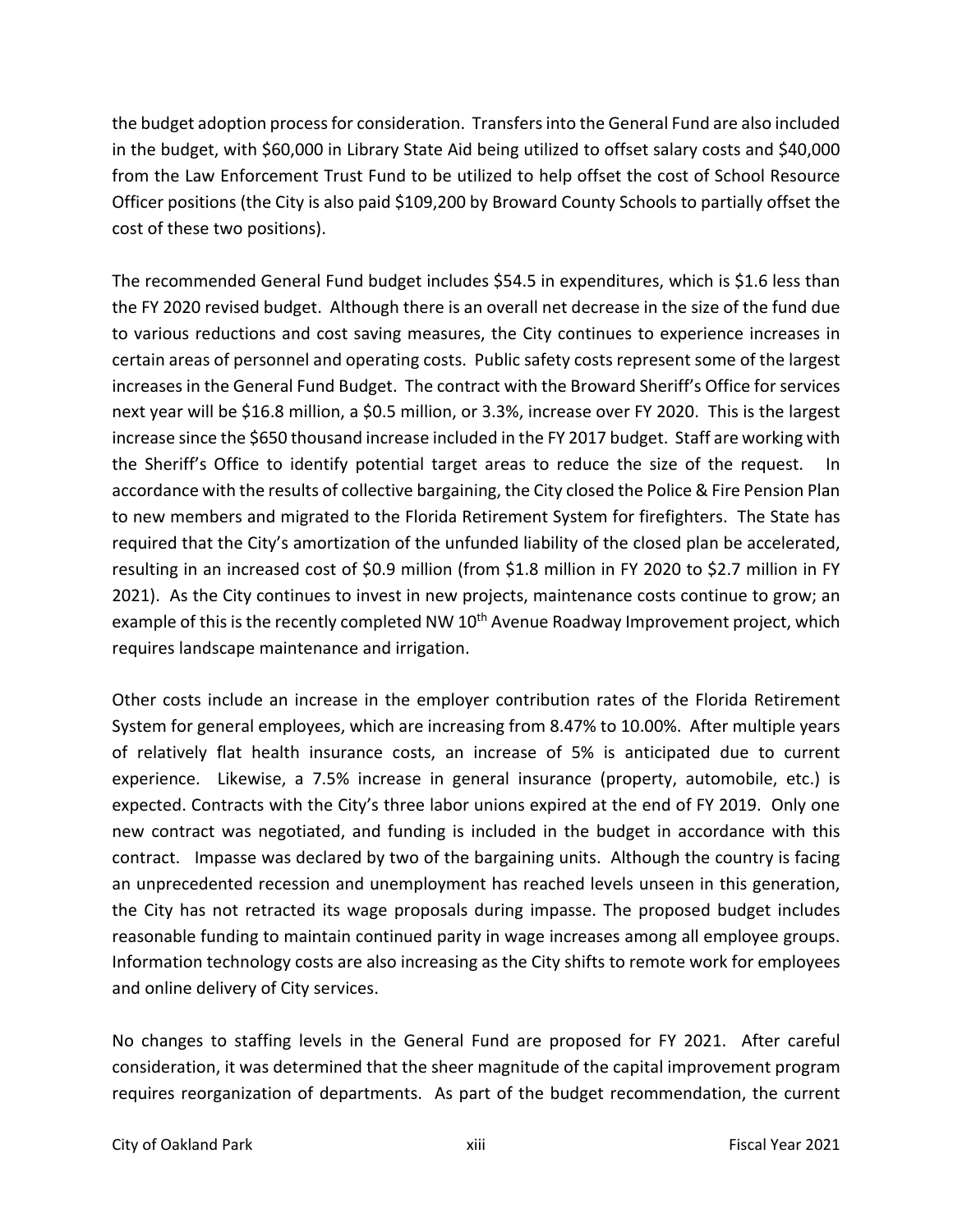Engineering & Building Services Department will be divided into two departments: an Engineering & Construction Management Department and a separate Building & Permitting Services Department. The division of these functions will allow for the oversight and focus needed to manage the tens of millions of dollars in construction projects that will begin in FY 2021. The new department director‐level position for Building & Permitting Services would be funded through the conversion of an existing assistant director position. No net additions to General Fund staffing are contemplated.

A more detailed, department‐by‐department description of General Fund can be found in the General Fund Departmental Summary sections contained later in this document.

The FY 2021 Budget also recommends transfers from the General Fund to other funds. Proposed transfers are as follows:

|                | <b>FY 20 Revised</b> | FY 21 Proposed | \$ Change     | % Change  |
|----------------|----------------------|----------------|---------------|-----------|
| <b>To CIP</b>  | \$454,856            | \$217,316      | $-$ \$237,540 | $-52%$    |
| <b>To Debt</b> | \$1,962,629          | \$1,814,784    | $-$147,845$   | -8%       |
| Service*       |                      |                |               |           |
| <b>To CRA</b>  | \$417,919            | \$309,034      | $-$108,885$   | -26%      |
| <b>Total</b>   | \$2,835,404          | \$2,341,134    | $-$494,270$   | $-17.43%$ |

#### **Transfers from General Fund**

\*Debt service transfer only for non‐general obligation governmental debt.

The transfers from the General Fund to other funds are reduced, with savings of approximately \$0.5 million. This reduction is predicated on modest decreases in the Community Redevelopment Agency's costs, the maturation of loan in the Debt Service Fund and the temporary suspension of payments for an interfund loan, and a Capital Improvement Program that is primarily funded through a combination of general obligation bond proceeds, transportation surtax funds, and grants.

The differential between anticipated revenues and expenditures is \$3.6 million, which requires the fund to utilize the same amount in reserves to balance the budget. This level of utilization is forecasted to reduce the City's reserves to 18.1%. The purpose of the City's policy mandating reserves in the range of 20 to 25% is to ensure that, under regular conditions, the City has sufficient resources in the event of a financial crisis or emergency. Today, we are faced with such a situation, the duration and extent of which are uncertain. The remaining level of reserves will still be in excess of the Government Finance Officers Association's minimum reserve guideline of 16.7% and provides the City with sufficient resources in the event of a hurricane. The only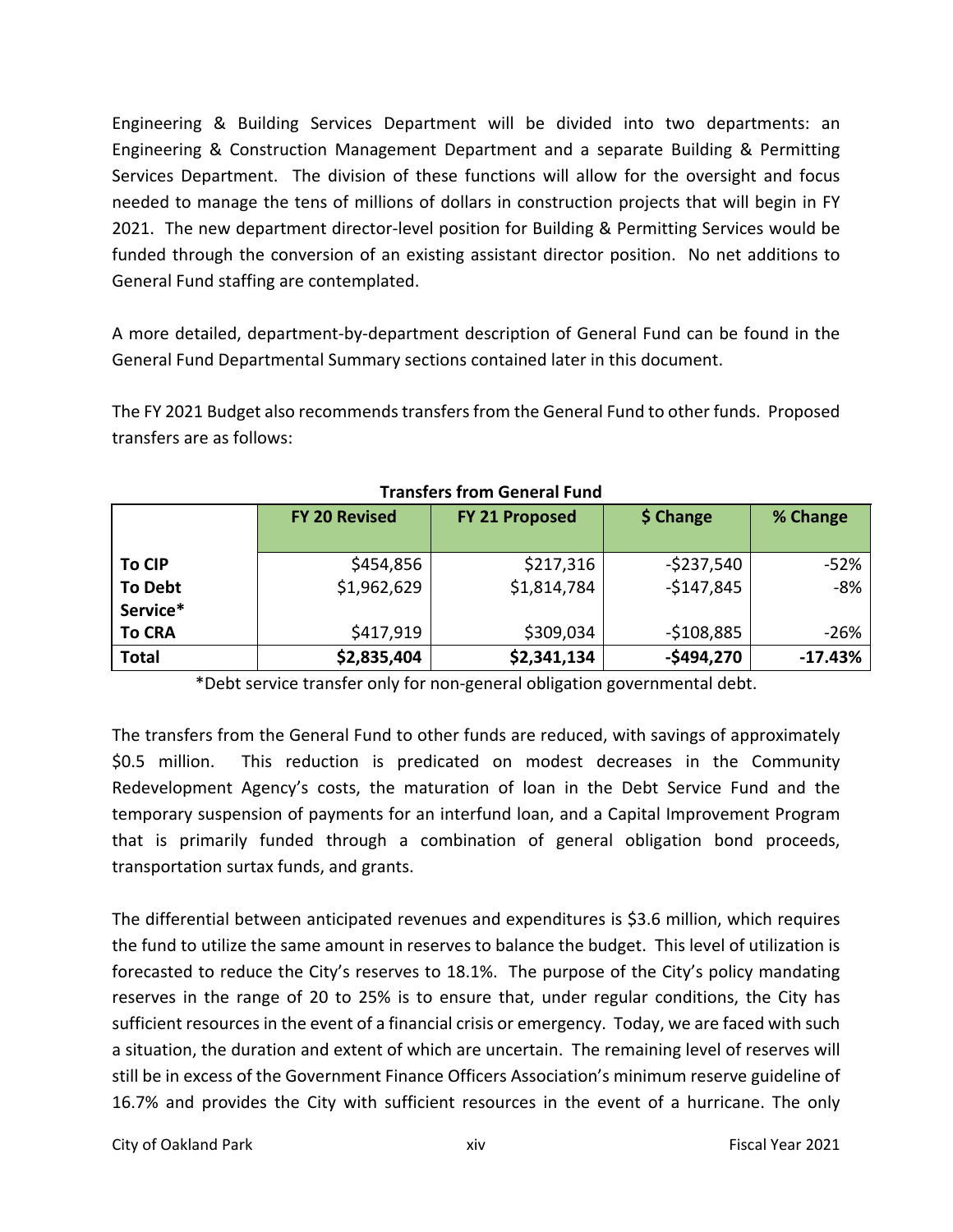alternative to utilizing these reserves would be increasing revenues through raising the operating millage rate, reducing the number of services offered, reducing quality of services provided, elimination of existing and future strategic planning initiatives, or layoffs. Should the City receive reimbursements from Broward County's CARES Act distribution, it is anticipated that fund balance levels will improve. The timing and size of any such reimbursements are unknown.

### Community Redevelopment Agency (CRA) Fund

In recent years, the Community Redevelopment Agency has revitalized Oakland Park and helped spur new interest in redevelopment. During FY 2017, the City Commission approved a new 5year strategic plan for the CRA, and the FY 2021 budget reflects continued funding for initiatives, innovative projects, and studies to continue this momentum. This attracts new development, promotes redevelopment, and stimulates economic activity within the downtown and the other areas of the CRA.

During 2019 and 2020, the CRA played a critical role in ongoing planning studies concerning revisions to the Downtown Mixed‐Use District regulations through the new OP3D program that will better shape development in the City's downtown. The FY 2021 budget includes \$25,000 in funding for a new mobility study of the downtown to better align transportation needs with results of the new OP3D planning efforts. The Recommended Budget also includes \$15,000 for additional beautification projects and an additional \$20,000 in new money for façade and incentive grants. The CRA budget also includes \$96,000 for CRA consulting assistance to provide strategic planning implementation, special project planning and development, and enhanced marketing.

The CRA's activities have shifted in light of the COVID‐19 pandemic, with additional emphasis on business assistance, recovery, and education. In the span of a few weeks, the CRA and its partners produced 11 webinars attended by over 350 local businesses. These webinars provided valuable information on federal aid programs, financial crisis management tools, COVID‐19 reopening guidelines, and other business recovery information. Substantive support in promoting the patronage of local businesses came in the form of a new program, **Find It In Oakland Park**. The purpose of



this campaign is to spur a movement among residents to dine and shop within their own community to support local businesses. With the ongoing effects of the COVID‐19 pandemic, Oakland Park businesses have been significantly impacted. With Find it in Oakland Park, the CRA will partner with local businesses to provide incentives to residents who support local merchants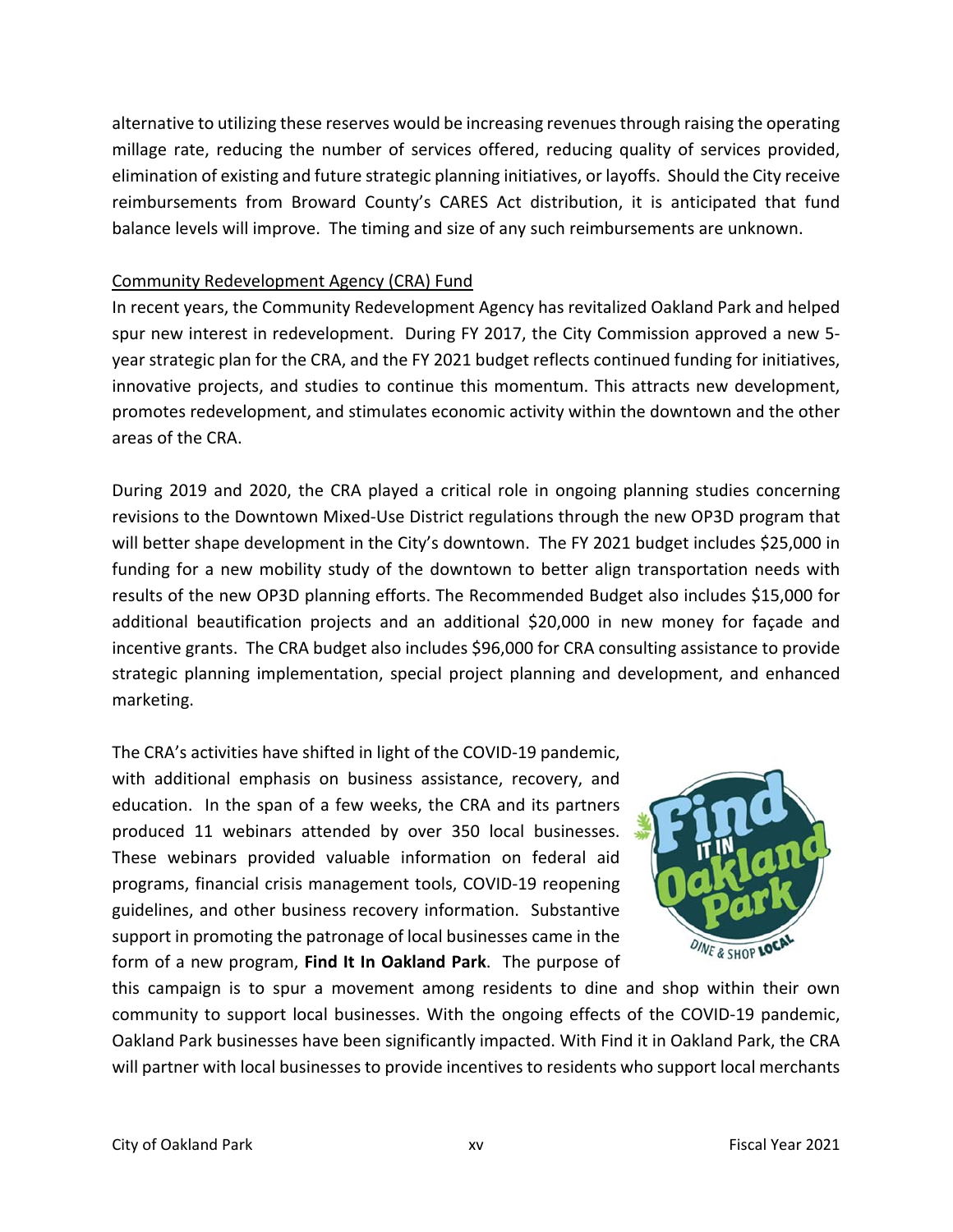and promote social engagement and pride through its #livelikealOAKl tagline. The budget for FY 2021 includes \$25,000 to support and expand this program.

Oakland Park's CRA is not funded by tax‐increment financing. As such, it has relied on a close partnership with Broward County to assist in providing funding for major projects. This continued partnership between the County and the CRA has provided fruitful economic investments for the community.

The City's CRA participated in the County's Redevelopment Capital Program (RCP) to acquire properties downtown and fund various infrastructure projects. Distributions from the RCP are loans to the City. These loans can be converted into grants if certain levels of development are achieved as measured by improvements in the CRA's property tax base. The City has 11 different RCP loans, totaling \$4.8 million in principal. Debt service for these loans is staggered and the first two of these loans began debt service payments in 2017. Staff worked directly with the County to defer principal payments of these first two loans, as a result of the continued economic activity in the CRA. In FY 2018, the CRA submitted conversion documentation using the most recent data from the Broward County Property Appraiser. Based on these initial submissions, the City successfully converted \$1.4 of the \$4.8 million owed, completely eliminating two loans and partially converting another. Although not reflected in the CRA budget itself, the debt service budget for FY 2021 includes debt service costs for those RCP loans which are due and payable. Staff will continue to work with Broward County on the conversion of the outstanding loans and a second conversion package has been submitted to Broward County. The City is also engaged in efforts to modify the terms of the RCP program to extend the grant conversion period, which would allow the City to earn additional credit for upcoming projects in the CRA, such as the redevelopment of the old K‐mart site.

Expenditures in the CRA for FY 2021 total \$351,262, of which \$309,034 is funded through transfers from the General Fund. The remaining expenditures are funded by the CRA's rentals and leases revenue and other sources. A separate adoption of the CRA's budget by the CRA Board will occur during September as part of the larger budget adoption process.

# Debt Service Fund

This fund reflects principal and interest payments and is for all City debt other than that related to the Enterprise Funds (Water & Sewer, Solid Waste and Stormwater). Thisis repayment of debt for the acquisition of vehicles, municipal facilities, property acquisition, and the development and upgrading of some of the City's recreational facilities. The proposed debt service budget for FY 2021 is \$3,670,480 an increase of \$1.67 million over FY 2020.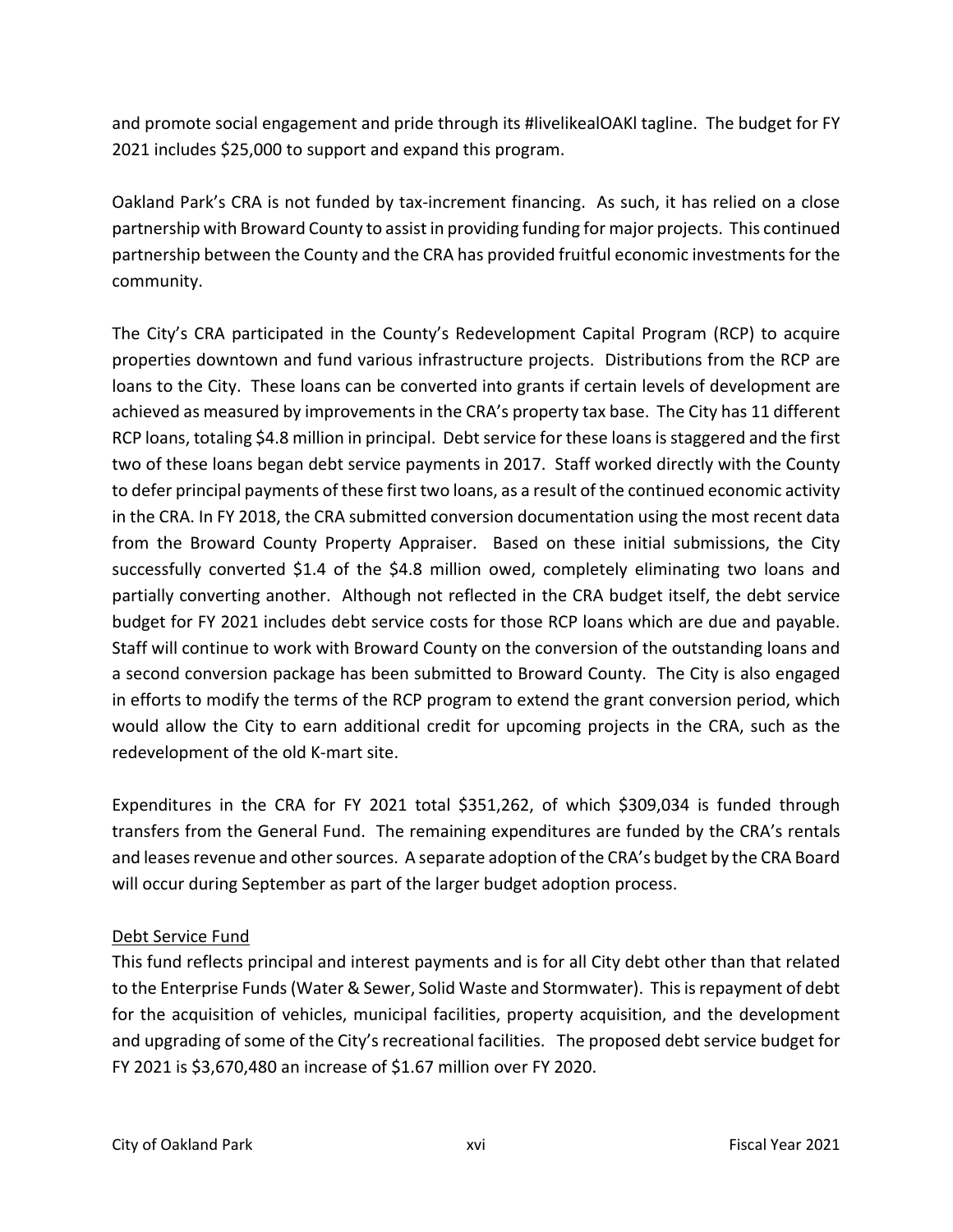The increase is primarily attributable to the debt service costs of general obligation bonds issued earlier this year for the purposes of funding the City's facilities program, Building Our Second Century. The November 2018 approval of the \$40 million in general obligation bonds represented a major change to the City's governmental debt structure. The \$40 million program will be implemented over a period of approximately 10 years to coincide with Oakland Park's 100<sup>th</sup> anniversary in 2029.

The City anticipates issuing the \$40 million in two to three tranches of debt. A tranche is a "slice", or portion, of the total \$40 million in bonds that would be sold, or issued, together at the same time; this is the process by which the City "draws down" on the approved \$40 million to provide funding for the bond program. The first tranche was issued in June 2020 in the amount of \$26 million. This first tranche will fund the reimbursement of prior bond-related expenditures, planning and design efforts, and construction of Phase 1 projects.

Due to Oakland Park's commitment to strong financial management and the success in attracting new developments to Oakland Park, the City was assigned an "AA" credit rating score by Standard and Poor's. "AA" rated bonds are considered to be "high grade" investment quality and demonstrate the very strong creditworthiness of Oakland Park. This rating generated overwhelming investor demand for the bonds, with investors placing \$66 million in orders for the \$26 million in bonds available – this resulted in a total interest cost at the low effective rate of 2.26% over the twenty‐year lifespan of the bonds.

The debt service payments for the initial \$26 million tranche will begin in FY 2021. The debt service cost is \$1.9 million. The cost of debt service will be funded through the voter-approved debt millage, which is separate and distinct from the operating millage used to support the General Fund. The millage rate needed to provide sufficient revenue for the servicing costs is 0.5189 mills. The estimated cost to the median single‐family home will be \$59.03 a year, or \$4.92 a month. The debt service millage will appear as a separate line on the property tax bill of residents.

Overall debt servicing costs for non‐general obligation debt shows a modest decline for FY 2021. The final payment of a capital lease for a fire ladder truck was made during FY 2020, which reduces debt service costs for FY 2021 by approximately \$100,000. The General Fund has an interfund loan with water and sewer that was used to fund the purchase of the Alster properties on NE 35<sup>th</sup> Street in the downtown. The proposed budget recommends that these payments be suspended for FY 2021; this results in a savings of approximately \$100,000.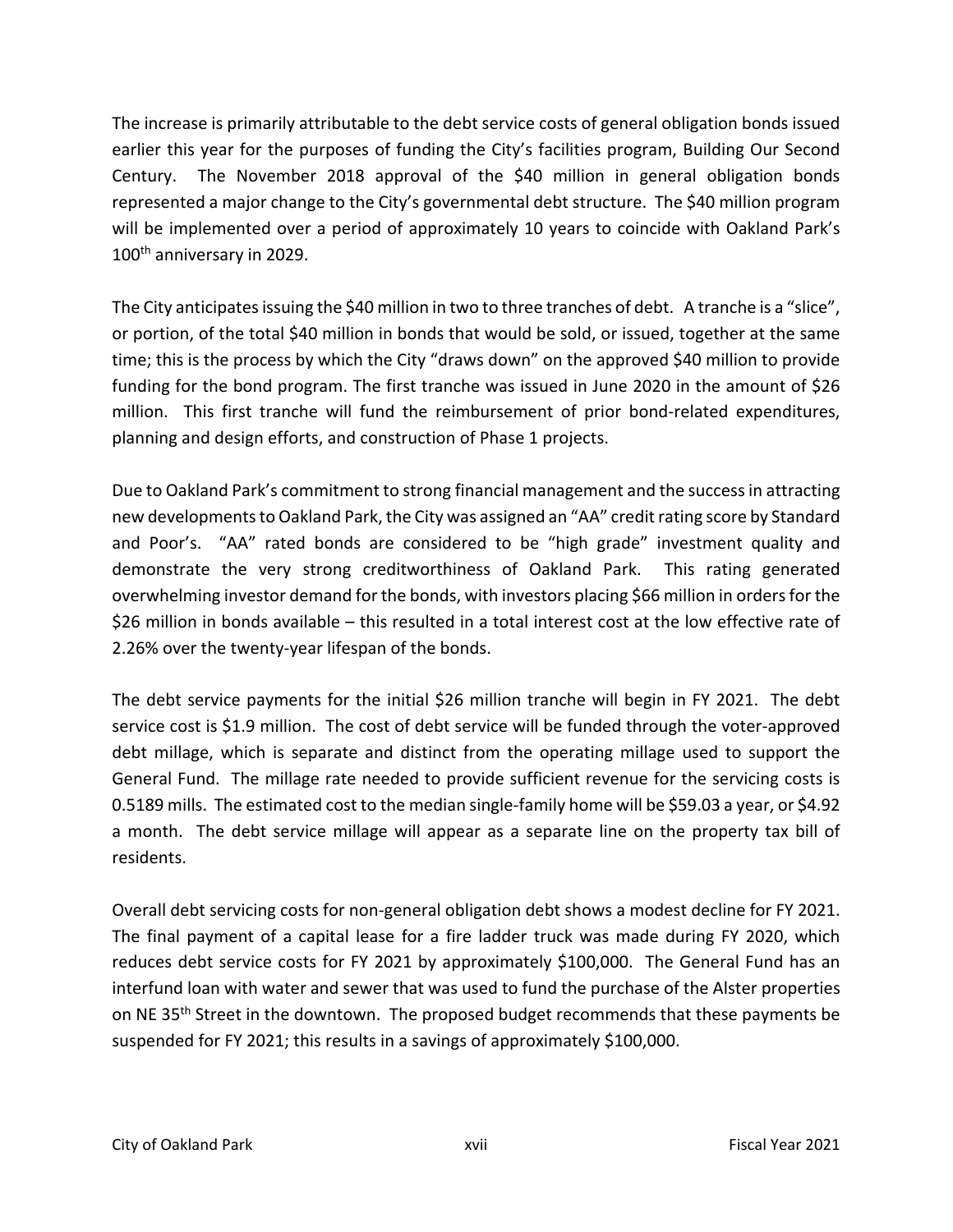The preliminary debt service millage will be set during the July 22, 2020 City Commission meeting. A tentative and final debt service millage rate will be set during the September budget hearings.

### **Enterprise Funds**

# Water & Sewer Fund

This fund generates revenues through user fees paid by the City's water and sewer customers. The City's water and sewer utility system covers most of the City, with the exception of certain areas, e.g. North Andrews Gardens, Twin Lakes South, and parts of the Lakeside neighborhood. Recent major infrastructure projects have also been funded by the proceeds of the 2010 and 2012 bond issuances. Service charges cover ongoing operations, debt service, and capital expenditures.

The overall Water & Sewer Fund budget for FY 2021 is \$20.9 million, a decrease of \$1.1 million from the FY 2020 Adopted budget. This decrease is primarily due to changes in the capital improvement program. The FY 2020 Adopted budget included \$1.6 million in CIP projects, whereas the FY 2021 CIP's water & sewer project roster is limited to \$0.3 million in additional funding for the City's multi-year sewer lining program to reduce inflow and infiltration, saving the City hundreds of thousands of dollars. Water and sewer funded projects for FY 2020 will eventually be rolled into the FY 2021 budget, including the design of the new Public Works facility.

Operating activities for next fiscal year include the negotiation of a new successor agreement to the existing wastewater large user agreement with Fort Lauderdale, which expires in November 2021; \$25,000 is included to provide legal and other support in crafting this critical document. The water and sewer divisions will also engage in a federally required risk assessment and develop an appropriate emergency response plan for adoption (\$25,000). The proposed budget also includes funding for new asset management software (\$56,000), valve exercising (\$90,000), and capital equipment purchases of a new forklift (\$25,000) and utility truck (\$50,000) to replace current City assets that have reached the end of their useful lifespans. Funding is also included for the ongoing costs of the Smart Meter Badger Beacon portal, which is estimated to be \$108,000. The smart meter program was completed in April 2019 and the results of the first full year were reported to the Commission in June of 2020. As indicated in the report, the estimated operational cost savings and increase in meter accuracy has resulted in a financial benefit of \$1.1 million, well in excess of the costs of the Badger Beacon portal and the annual debt service taken on by the City to fund the program. As part of efforts to allow for easier access to online payments, the City is implementing an e‐check payment method option and has begun absorbing the convenience for credit card payments for a total combined estimated cost of \$63,000.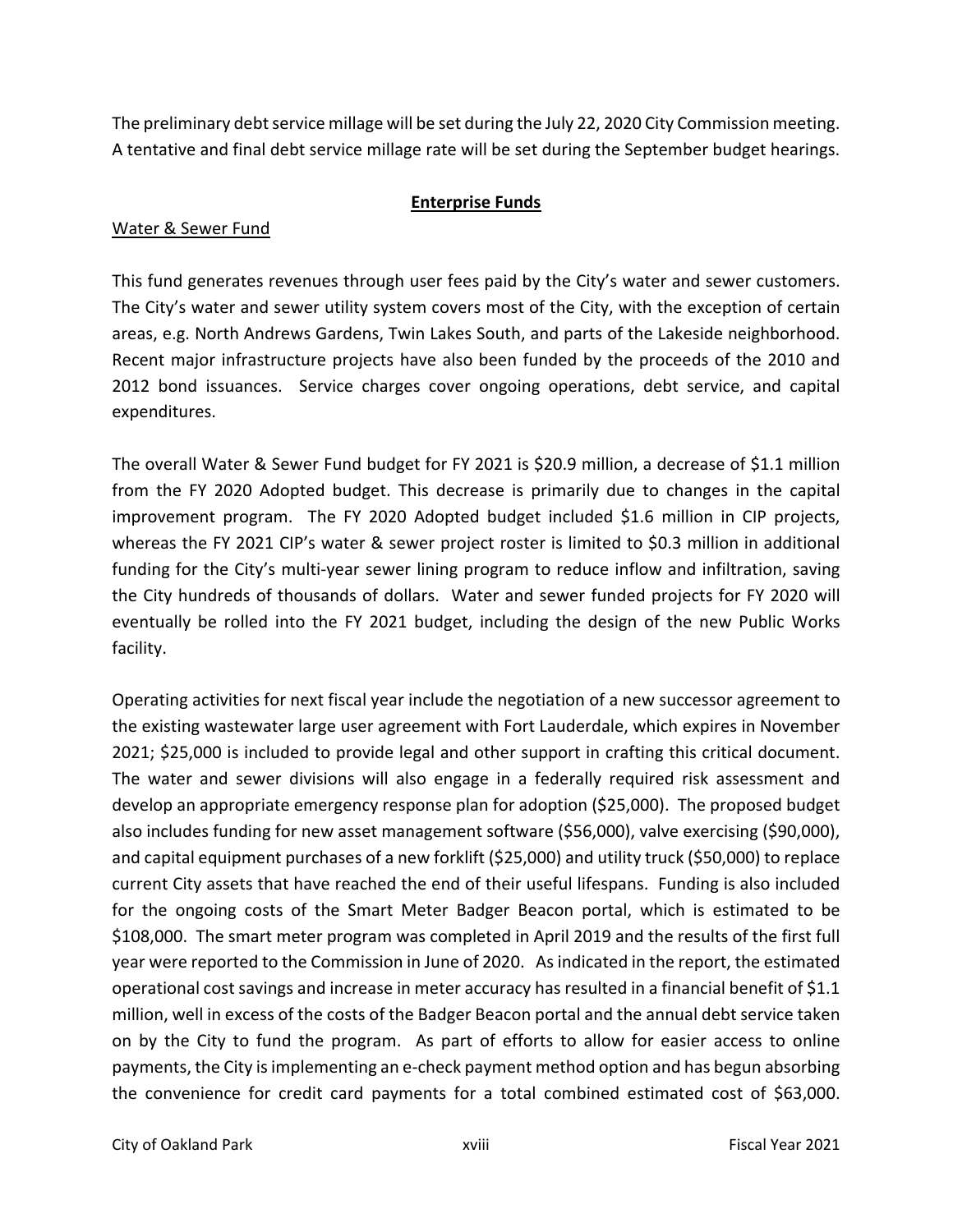Promoting water conservation and sustainability remains a paramount priority and funding is provided in the budget to maintain the existing water conservation rebate for the purchase of high-efficiency toilet fixtures (\$10,000).

A rate schedule was adopted in 2009 that provided for programmed water and sewer rate adjustments to support the projects and maintain the City's utility bond credit rating. The scheduled rate increases are also required to provide for pass-through of rate increases from Fort Lauderdale and Broward County (which provide the City's potable water and wastewater processing services). These programmed rate adjustments will keep the fund on track to retain the City's favorable credit rating and maintain the schedule for construction of infrastructure improvements. The success of this strategy was demonstrated when the City's rating was upgraded by Standard and Poor's to AA in 2015 and has been consistently affirmed as AA‐ by Fitch Ratings. The Standard and Poor's AA rating was affirmed in 2019 as part of the City's \$10.1 million refunding of the City's Series 2010B Build America Bonds. The refunding resulted in present value savings in excess of \$1.2 million. The refunding bonds were issued as "Green Bonds", receiving Standard and Poor's highest green rating score, E1. These ratings are separate from the rating for the 2020 General Obligation bonds.

The FY 2019 budget included funding for a new utility rate study for Oakland Park. As indicated above, the City's current rate structure is based on a self-adjusting formula that takes into account cost increasesfrom our service providers, Fort Lauderdale and Broward County. In 2019, Fort Lauderdale engaged in a rate study and the new rates were implemented for the 2020 fiscal year. As part of this implementation, Fort Lauderdale began to levy a 25% surcharge on the water sold to Oakland Park for the first time in the history of our relationship. The City is currently in the process of negotiating a successor water agreement with Fort Lauderdale that will resolve this outstanding issue. Oakland Park's own water rate study was placed on hold until a resolution is reached on this major, long‐term agreement.

Changes to some of the miscellaneous rates for the water and sewer fund are being presented for consideration concurrent with the budget adoption process. These changes will simplify the deposit structure for customers, eliminating the distinction between tenants and owners, and will also update certain fees to reflect increased costs borne by the utility. An example of this is an increase in the cost to install a new meter, which reflects the increased cost and configuration expense of smart meters.

### Stormwater Fund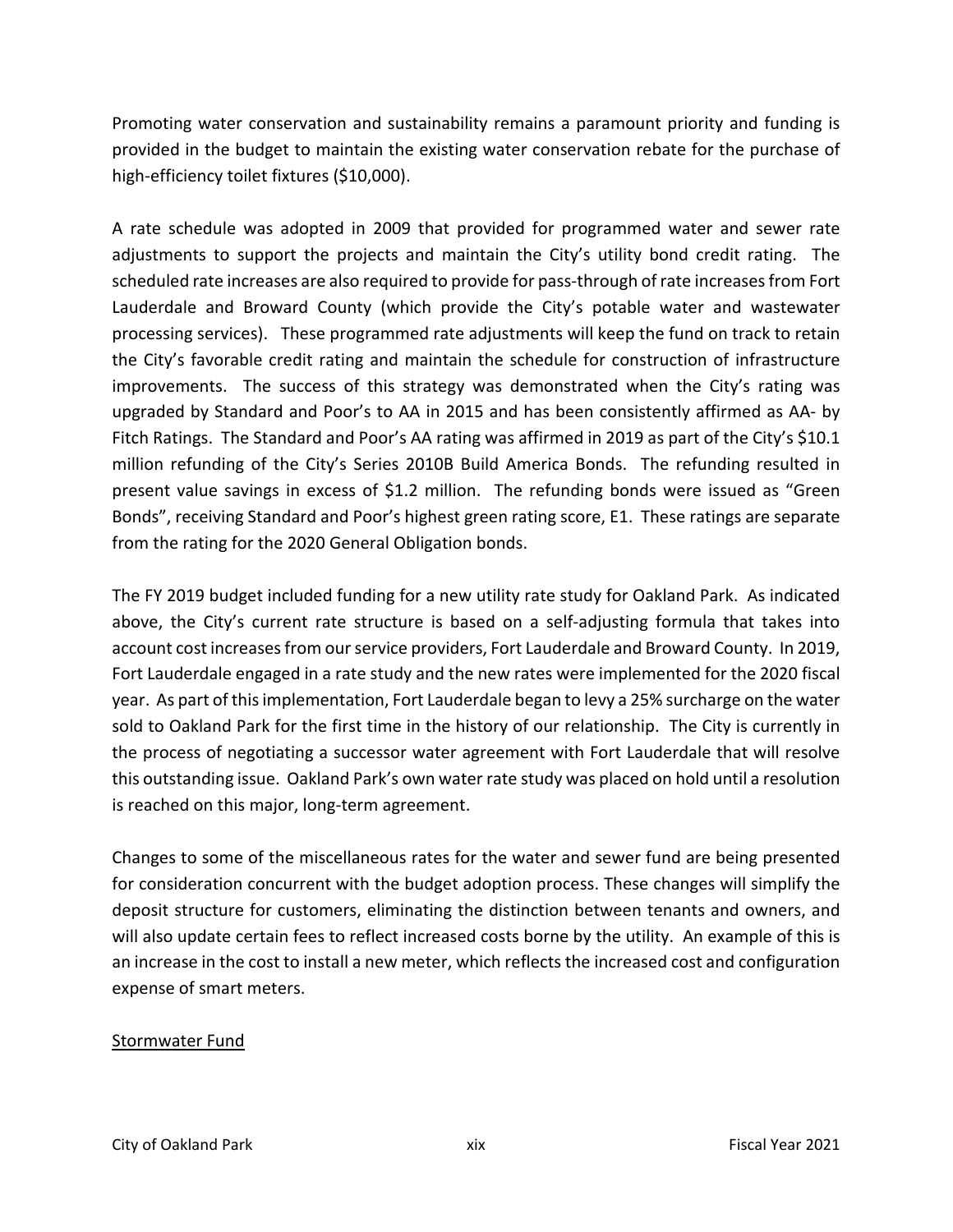The Stormwater Fund is almost exclusively funded by revenues generated by the citywide stormwater assessment. In FY 2015, the City contracted with a firm to conduct a utility rate analysis of the stormwater system in order to ensure the fiscal stability of the fund to meet current and future projects. Based on the results of this study, it was determined that the then‐ current rate was not adequate to meet the ongoing operational and capital demands of the stormwater system over the next four years. The assessment rate was increased for the FY 16 budget from \$72 to \$84 per equivalent residential unit (ERU), the first increase since 2006.

With the exception of governmental entities, all properties in Oakland Park are assessed for stormwater services. As a utility service, governmental entities are billed monthly for the prorated value of the assessment. In September 2018, the School Board provided notice that it would no longer pay these charges beginning October 2018, citing legal precedents concerning sovereign immunity that limit the ability of Oakland Park to force payment of these utility services. The refusal to pay for these vital services resulted in an unanticipated \$0.2 million loss of revenue in FY 2019, which continues to impact all City budgets thereafter. This represents a loss of approximately 5% of fund revenues, which required greater than anticipated use of stormwater reserves to fill the shortfall.

The proposed stormwater fund budget for FY 2021 is \$5.5 million, an increase of \$1.4 million over the adopted FY 2020 budget of \$4.1 million. This increase is driven by the City's award of \$1.9 million in transportation surtax funding for roadway drainage capital improvements in sections of the North Andrews Gardens community near Cypress Creek Boulevard. The proposed budget also includes funding for the City's "Save Our Swales" program (\$3,000), the lining of corroded service piping (\$20,000), and the fund's share of new asset management software (\$18,000).

In February 2020, the City Commission approved an update to the City's Stormwater Master Plan and a Flood Vulnerability Assessment study, funded in part by a grant from the State of Florida. These efforts will help identify the new long-term needs for drainage infrastructure in the City, with emphasis on how to address the challenges of sea-level rise, flooding, and surface water quality. The capital intensity of the master plan will be a major factor in the fund's future rate structure as sufficient revenue will need to be generated to fund these improvements. The results of these efforts will be presented during FY 2021 and are expected to include recommended changes to the City's comprehensive plan, additions to the capital improvement program, and a new recommended rate structure.

No change to the rate of \$84 per ERU is recommended at this time. The current stormwater assessment rate will generate approximately \$3.4 million in FY 2021. The City will continue the placement of the annual assessment for the Stormwater program on the property tax bill.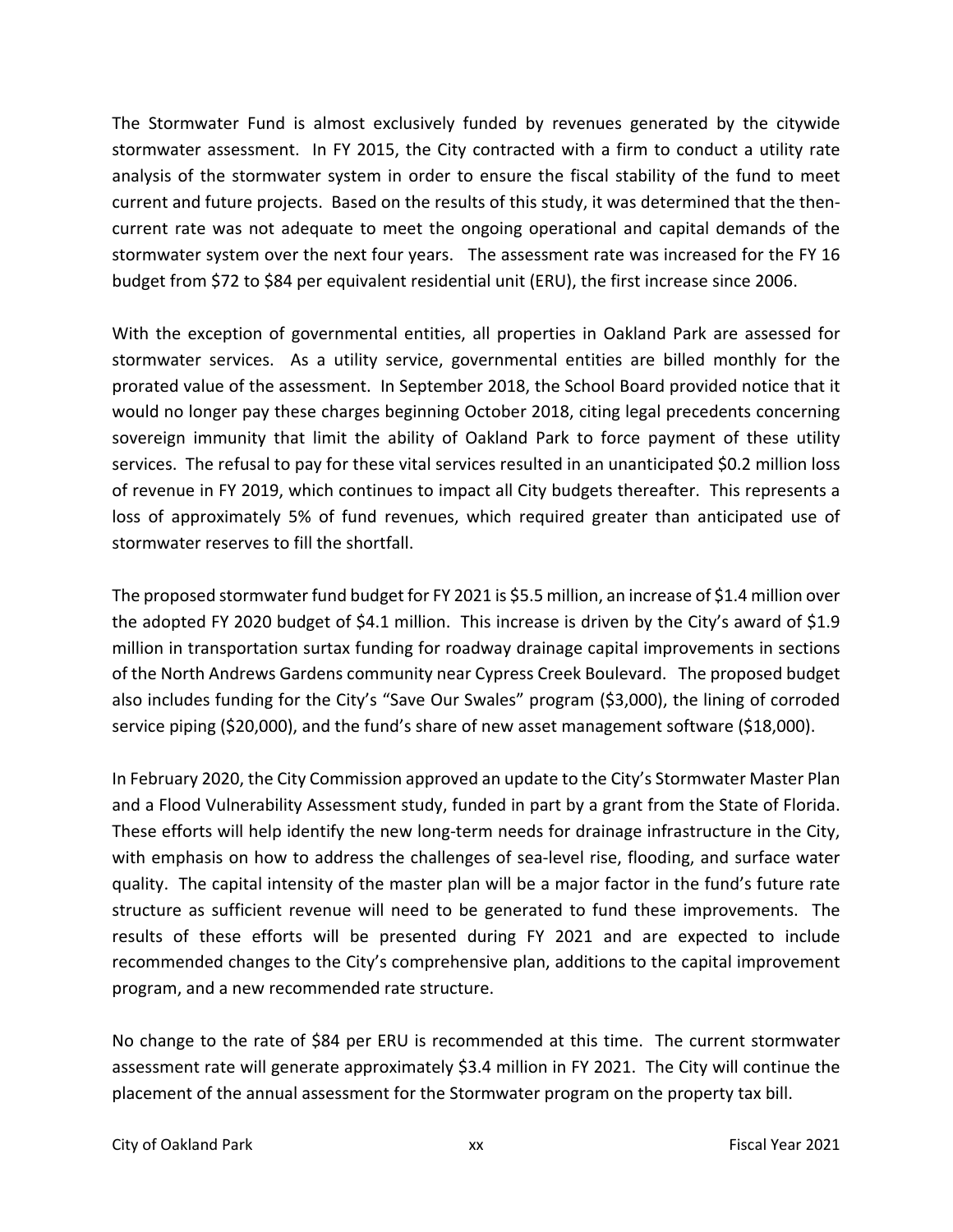### Solid Waste Fund

The Solid Waste Fund has two primary revenue sources: a non‐ad valorem special assessment for residential customers and monthly utility service charges for commercial services. The residential special assessment program was introduced in FY 2012 and the residential fee was \$255. In FY 2014, the residential fee was reduced by \$50 to \$205, a 19.6% reduction, and commercial rates were decreased by the same proportion, resulting in a recurring revenue reduction of \$1.2 million.

A comprehensive study on the City's solid waste program concluded that the reduction in rates that occurred as part of the FY 2014 budget was not sustainable. Adjustments to the rates would be needed to provide increased stability in the fund's reserves and to cover increasing disposal, fleet, and other operating costs. In FY 2018, the rates were adjusted slightly, with the residential assessment increased by \$12 and the commercial rates by 5.5%. In FY 2019, the residential rate of \$217 remained unadjusted and the commercial rates were increased by 3.5%. The FY 2020 budget increased the residential assessment rate to \$227 and increased the commercial rates by 3.5%. Rates remain well below FY 2013 levels even as operating costs have increased.

The total budget of the fund for FY 2021 is \$6.9 million, an increase of \$0.1 million over FY 2020's adopted budget. The overall operating costs of the fund are increasing. The largest driver of the increase is disposal costs, which are projected to increase by 7% (from \$2.05 million to \$2.2 million). Growth in personnel costs are also reflected. These increases are offset in part by reductions in professional services and budgeted contingency.

Oakland Park's recycling program, like all such programs nationally, is highly affected by changes in the global market for recyclables. The City's contract with Waste Management's Recycle America costs the City \$102.16 per ton for processing the recyclables. The cost of sorting and processing single‐stream recycling is partially offset by revenue generated by the sale of the recyclable materials. In prior years, the sales value of recyclable goods was greater than the processing cost, but as the market has cooled the sale of the goods has only partially offset processing costs. Historically, the market for recycling has been such that, after the sale of the materials, the net cost per ton of recycling was substantially lower than the cost of general municipal solid waste disposal (\$42.43 per ton).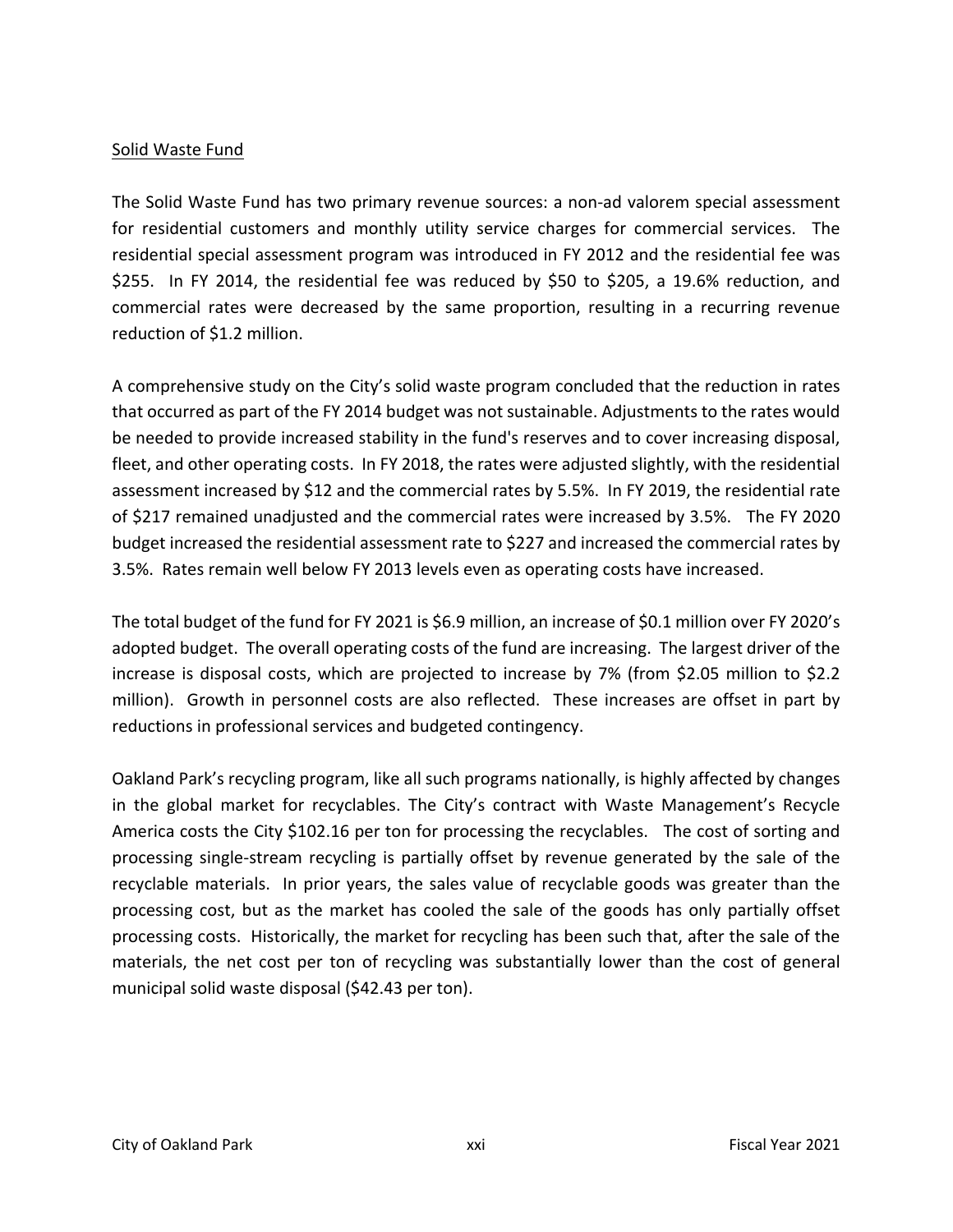

Over the past two years, the sales value of recyclables has continued to decline due to a shrinking market of purchasers for recycled materials. These factors have greatly increased the net cost of recycling and the trajectory of costs is highly unfavorable.

As shown above, since the drafting of the last budget message, the net cost of recycling has grown from \$56.83 per ton in June 2019 to \$87.43 per ton in June 2020, an increase of 54%. During the period from July 2018 (rate of \$9.35 per ton) to June 2020, the rate increased by 835%.

Not all material placed by residents into their recycling carts is recyclable; the City's contract allows a "contaminated" percentage of up to 10%. Loads with more than a 10% contamination level are deemed unsaleable and the City is then must pay the \$102.16 per ton processing fee in full without any offsetting sales value. Even with aggressive outreach efforts to decrease contamination, minimal financial recovery is possible; the \$102.16 cost per contaminated load is only mildly greater than the cost for an uncontaminated load, currently \$87.43 – this is a difference of only \$14.73 per ton. The uncontaminated load cost per ton is also more than double the regular, mainstream solid waste disposal fee of \$42.43 per ton. As part of the FY 2021 budget year, the City will re-examine how it delivers recycling services to residents and businesses, including a review of the current "single‐stream" recycling method.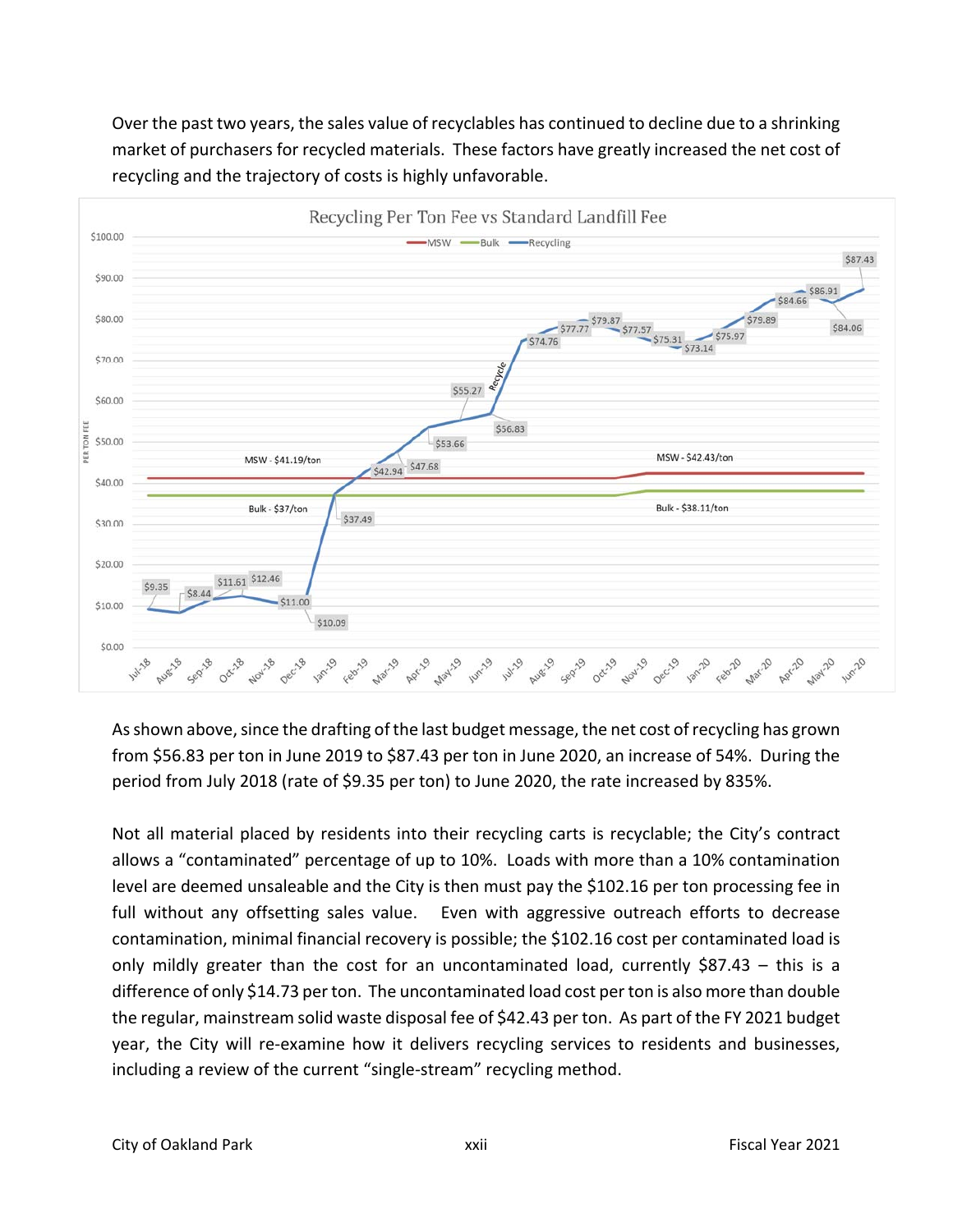The City's solid waste rates remain well below 2013 levels (\$255 per residential unit) even as operating costsforthe solid waste fund have increased. An \$8.00, or 3.5%, increase in the special assessment rate for residential properties (an increase from \$227 to \$235 per residential unit per year) is recommended. The rate still remains \$20 lower than the earlier 2013 rate. The proposed \$235 rate is also well below the FY 2020 County average assessment of \$301 per year for residential units. The proposed \$8 increase in the residential assessment will generate an additional \$84,000 for the fund.

Not all residential properties are assessed for residential solid waste services. Residential properties with more than four dwelling units, such as a condominium development, receive commercial services rather than residential ones. The utility bills for these commercial services are typically billed to condominium associations.

For commercial rates, an increase of 6% is recommended, which is anticipated to generate an additional \$180,000. Commercial rates are set by ordinance.

Increases in the residential and commercial rates will help offset increased disposal and operating costs, but even with the increase, the fund will require the use of approximately \$0.5 million in reserves to balance the anticipated \$6.4 million in revenues with the \$6.9 million in expenditures. The major rate reductions in 2013 for the FY 2014 budget were not sustainable. Continued rate adjustments will be needed in subsequent budget years to maintain financial sustainability, matching operating revenues with operating expenses and providing resources for the replacement of solid waste trucks.

The City continues the revenue collection process by placing the annual assessment for the residential solid waste program on the property tax bill. Monthly commercial billing rates are set via ordinance. First and second readings of the ordinance will be held in September.

# **Capital Improvement Program (CIP) Plan**

The City's CIP plan over the past several years has focused on the upgrade of our infrastructure. These projects have ensured that the City's distribution and collection systems meet the needs of our current and future citizens. By providing the improved capacity to address flooding, as well as residential and commercial water and sewer needs, the City has realized significant reductions in operational and maintenance costs, which help offset the costs of the 2010 and 2012 Water‐ Sewer Bonds.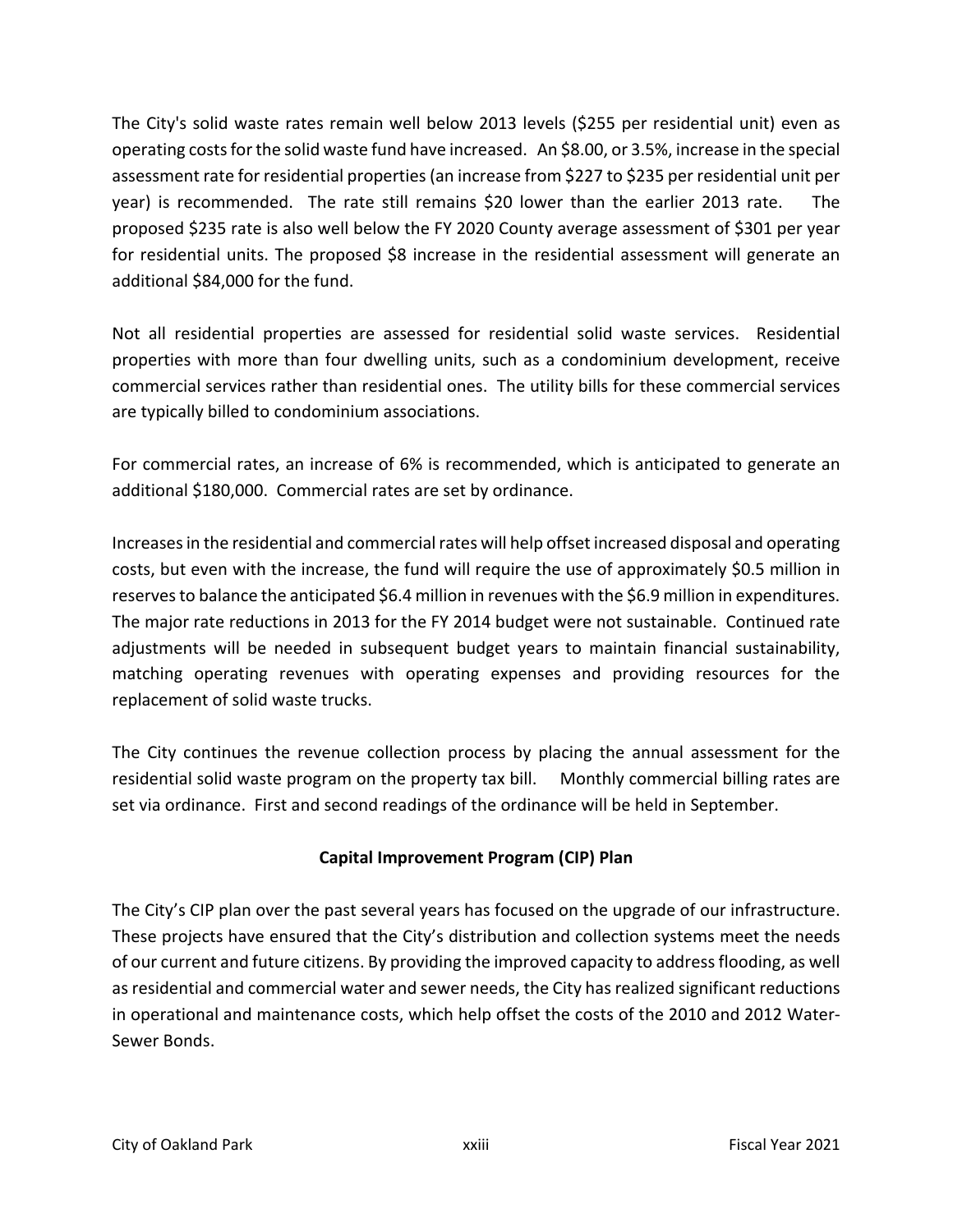### *Building on Past Successes*

The City's strategic CIP efforts to upgrade the infrastructure have led to the next stage of planning and implementation for the City's renewed prosperity. The five‐year CIP continues to provide projects that promote a sustainable future through enhancements in our City parks and other above‐ground beautification improvements that promote walkable, bicycle‐friendly, landscaped streetscapes. As the CIP is a multi-year document, it is important to understand the capital improvements undertaken in recent years.

The Fiscal Year 2018 CIP budget was approved at \$19.6 million, of which approximately \$2.5 million was grant revenue. This was one of the largest single-year CIP investments in recent history, funded in part by a historic transfer of over \$3 million from the General Fund. Major projects awarded included Bid Pack 8, Smart Meters, Andrews Avenue Improvements, and Powerline Road Improvements. Like any budget, the CIP is not a static document. Additional projects not originally included were added via budget amendment during the year, including NW 5th Avenue Enhancements and the West Dixie Parking Lot on 34th Street (both partially grant‐funded). The fiscal year also saw the completion of various City projects, including the first phase of the Stunson Nature Trail, Oakland Park West Landscaping Improvement Projects Phase 1, and multiple bid packs. Changing conditions also resulted in the retooling of some projects. The Oakland Park Boulevard West Landscaping Improvements Project Phase 2 was deferred as timing conflicts with planned FDOT improvements made it ineligible for the Florida Highway Beautification grant program.

The FY 2019 adopted CIP was \$3.4 million. It included the award of the NW 10th Avenue Improvement Project, demolition of the old Public Works wastewater facility, additional enhancements to the Stunson Nature Trail, significant outlays for sewer system lining to reduce inflow and infiltration, and other improvements to the City's water and sewer system. During FY 2019, the City also had a variety of projects that continued construction begun in FY 2018, including Bid Pack 8, and a new municipal parking lot on the corner of Dixie Highway and NE 34<sup>th</sup> Street. The year also marked the completion of the grant-funded Andrews Avenue roadway improvement project, which beautified one of the City's major corridors.

For the 2020 fiscal year, the adopted CIP was \$3.8 million. This number is misleading, though, as throughout the fiscal year additional capital activity was incorporated into the budget via Commission approved amendments for various design and remediation activities related to the City's facilities program. Grant‐funded Oakland Park Elementary and Lakeside neighborhood sidewalk design began, as did design and planning work for the Public Works facility, Municipal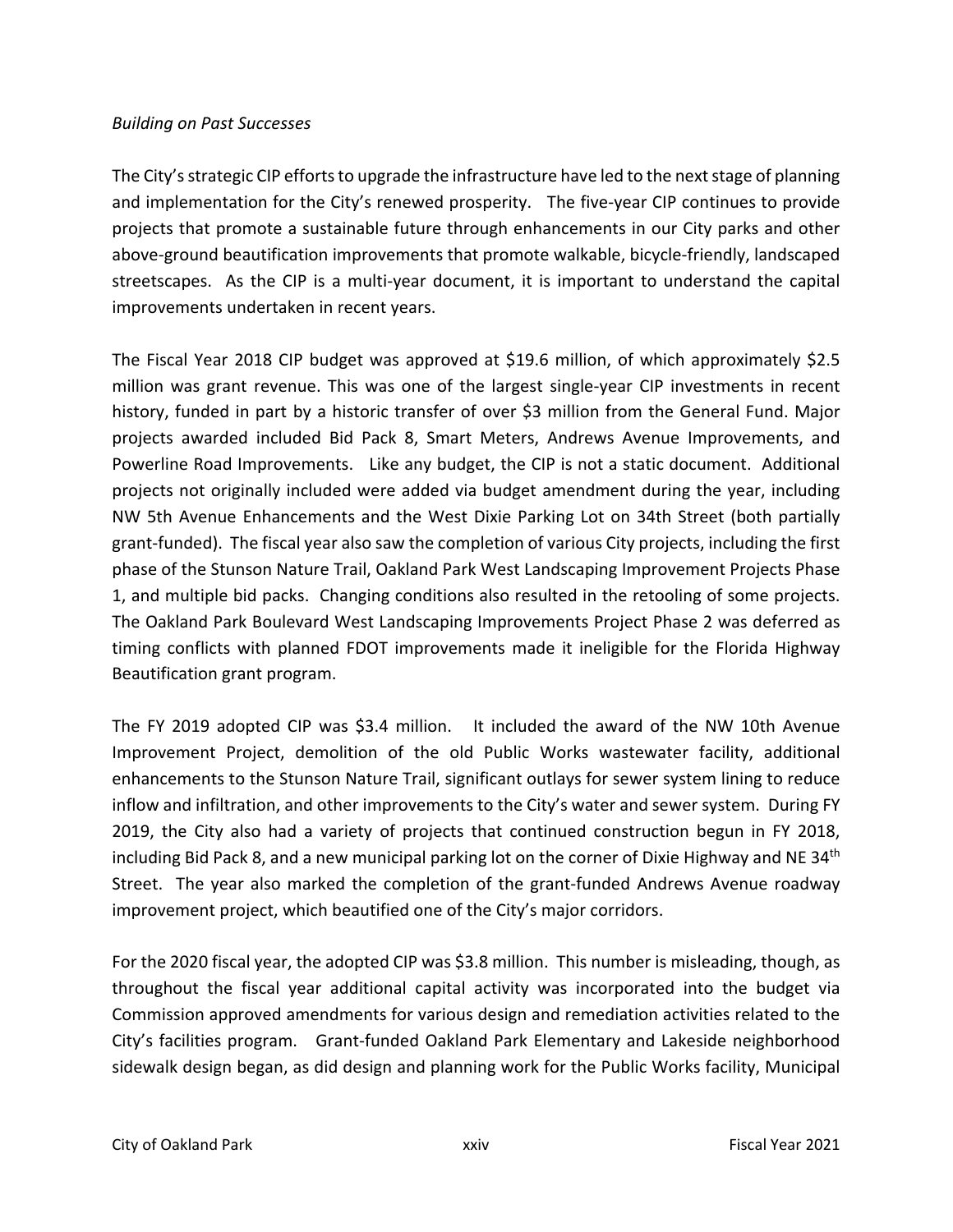Building hardening, North Andrews Gardens Community Center, Fire Station planning, elements of City Park, and more.

Major accomplishments during the year included the close‐out of the Bid Pack 8, the City's final bid pack project, and the completion of the grant-funded NW 10<sup>th</sup> Avenue roadway improvement project. Due to the financial crisis, funding for certain projects, such as Main Street Enhancements, was reallocated to provide resources to offset declining revenues.

Other agency projects occurring within the City during FY 2020 include two major roadway improvement projects, one for Northwest  $21<sup>st</sup>$  Avenue and the other for Prospect Road. The Metropolitan Planning Organization's \$7.6 million improvement project on Northwest 21<sup>st</sup> Avenue spans from Oakland Park Boulevard to Commercial Boulevard. The project includes road widening to provide bicycle lanes with two-foot buffers on both sides of the road, the addition of medians, and the replacement of the bridge. Construction is anticipated to begin this year and end in spring 2021. The City has also applied for grant funding to continue these improvements on Northwest 21<sup>st</sup> Avenue south of Oakland Park Boulevard. The long-awaited Prospect Road enhancement and lane reduction project covers the area from Commercial Blvd to Dixie Highway and recently began construction. The project will include the addition of bicycle lanes in each direction, ADA improvements, resurfacing of the roadway, and landscape enhancements. Both projects will improve the aesthetic appearance and functionality of these important corridors.

# *The Proposed FY 2021 to FY 2025 CIP*

The proposed CIP for FY 2021 is \$12.4 million, an increase of \$8.6 million over FY 2020 adopted budget's CIP of \$3.8 million. The CIP is notable in that it reflects a major increase of bond‐funded facilities projects and surtax-funded roadway projects. Of the \$12.4 million in projects contemplated, 38% are bond‐funded and 57% are funded by grants, surtax proceeds, and other agency contributions. Major projects include:

**• Facilities Bond Projects**: The CIP includes the award of bond-funded design for Fire Station 87 Phase 1 (\$56,150) as part of a \$450,000 FEMA Hazard Mitigation construction grant for hardening improvements. The construction of phase 1 of City Park is included in the budget at a cost of \$3,908,410, which includes \$186,068 in Community Development Block Grant funds; the remaining amount is funded solely by bond proceeds. This first construction phase includes the construction of the splash pad facility, playground, new fieldhouse, pickleball courts, basketball courts, and other amenities located within the northernmost portion of the City Park area abutting Wimberly Field. The CIP also includes \$750,000 for the remediation of portions of the City Park area, the area currently housing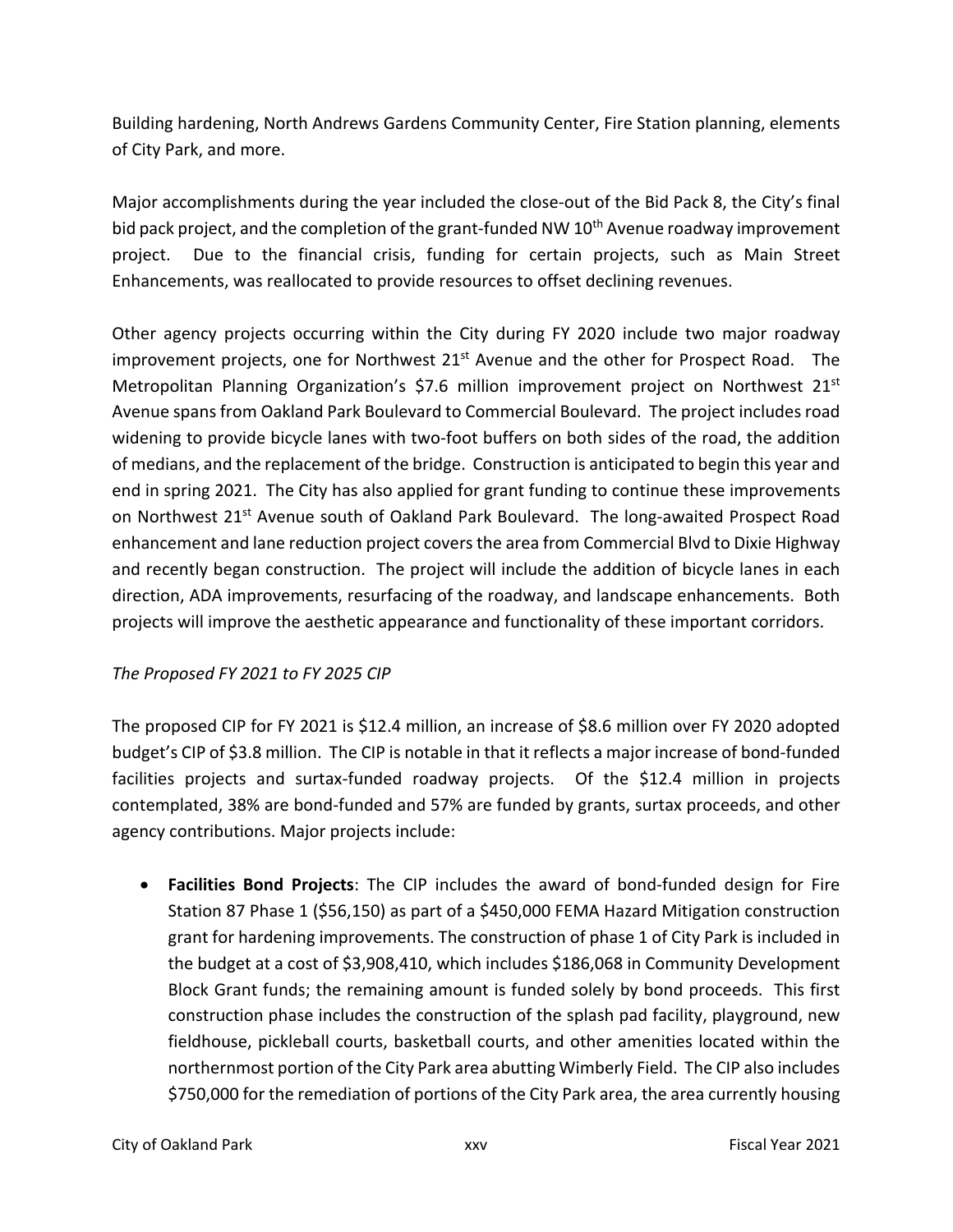a portion of Public Works. The plan for City Park contemplates a significant addition to our park acreage once the existing Public Works facility is vacated.

- **Surtax Projects**: Oakland Park was awarded \$5,833,560 in surtax funding for capital design and construction that will take place during FY 2021. The largest project is citywide street resurfacing for \$2,981,440; these funds will be prioritized based on the City's pavement management system and to avoid conflicts with other current and near‐term capital projects. The City typically budgets between \$230,000 to \$330,000 on an annual basis for roadway resurfacing; this successful request for surtax funds is the equivalent of 9 to 10 years' worth of the City's resurfacing plan and should resurface 14 miles of the City's streets. The City also received \$1,907,120 for drainage improvements within the North Andrews Gardens neighborhood in the area of Cypress Creek and North Dixie Highway. The project will include a new pump system, storm water force main improvements, and other enhancements. The City received surtax funding in the amount of \$330,000 for the Oakland Park Boulevard Median Improvements Phase 2 project; this project is also funded by a \$105,306 Highway Beautification Grant and a \$6,694 transfer from the General Fund. The improvements will continue the beautification efforts begun in Phase 1 of the project and will cover the area from NW 21<sup>st</sup> Avenue to NW 31<sup>st</sup> Avenue. The final surtax project included in the CIP is \$975,000 for development of a citywide mast arm conversion design package. The design will evaluate 20 signalized intersections that currently use traditional span wire mounting for conversion to stronger, wind‐resistant mast arm assemblies. These modern assemblies will allow for the continued operation of traffic signals during and after storm events, which will improve traffic safety for residents and first responders. The City will apply for additional surtax monies for the actual construction element of the project.
- **Transportation, Mobility, Roadway Improvements:** The CIP includes a number of other design activities related to future mobility projects. A general fund transfer of \$140,000 is budgeted to fund the Lloyd Estates Sidewalks project, which also includes a \$917,749 Safe Routes to School grant for the construction phase. This project will add or replace approximately 14,750 feet of sidewalks and add handrails, ramps, and other improvements to promote pedestrian and bicyclist safety. Design for Complete Streets and other Localized Initiatives Program (CSLIP)‐funded Lakeside sidewalks project began in FY 2020, but an additional \$15,000 of other agency funds for more design work is included in the budget. The grant value for the construction phase is \$1,529,747. The City secured a CSLIP grant for NE  $11<sup>th</sup>$  Avenue improvements and a \$45,000 transfer from the General Fund is included in the budget for design work. The value of the grant for the later construction is \$424,144. A CSLIP improvement for NE  $34<sup>th</sup>$  Court from NE  $12<sup>th</sup>$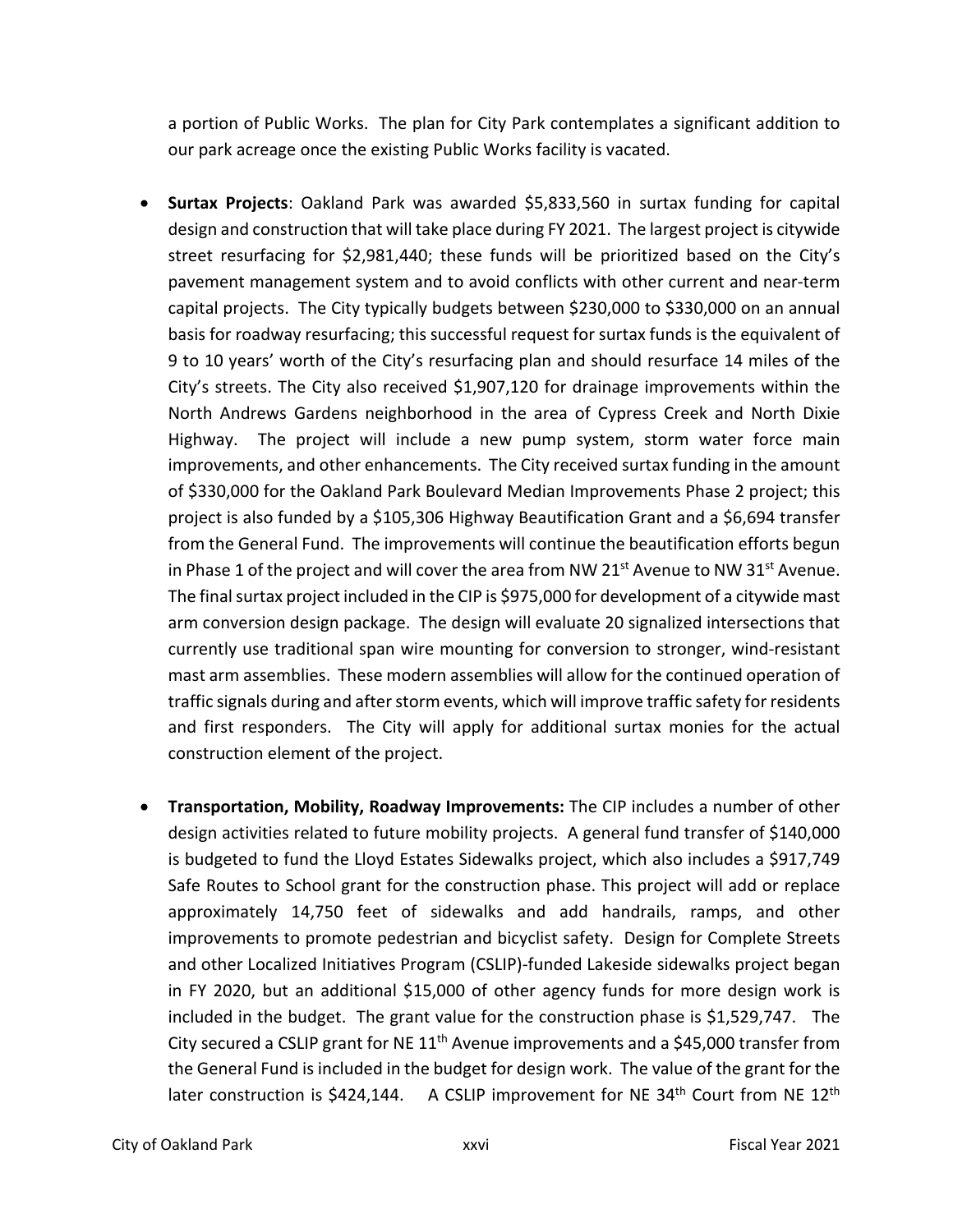Terrace to NE 16<sup>th</sup> Avenue enters the design phase in FY 2021 with other agency funding for \$470,000. The project will add roadway and streetscape improvements for these streets similar to what was installed on NE 34<sup>th</sup> Court west of Dixie Highway.

 **Other Projects**: The CIP includes a variety of smaller projects that do not fit into any of the prior categories. The City will utilize \$193,442 in Community Development Block Grant funds to enhance the Giusti Heart Parcourse by adding new surface parking. Design of drainage improvements along NE 41<sup>st</sup> Street near the Dillon Tennis Center is included in the stormwater fund for \$9,000 to plan the mitigation of flooding issues in that area. A multi‐year program of capital maintenance for the Main Street fountains begins in FY 2021, with the first year of the program funded by a \$25,000 General Fund transfer. The CIP also includes an additional \$300,000 for additional sewer lining to reduce inflow and infiltration within the wastewater system, which will reduce processing charges for the City.

The CIP is a multi-year document and considering only the first year of projects appropriated as part of this budget process, can be misleading. Although the FY 2021 CIP is \$12.8 million, the proposed five‐year CIP is \$66.3 million. The five‐year plan contemplates approximately \$22.8 million in streetscaping and mobility projects, \$20.7 million in new facilities and parks projects, \$19.4 million in water‐sewer projects, and \$3.4 million in stormwater projects. Commission direction, the integration studies and master planning recommendations, grant awards, changing economic conditions, community priorities, and other factors, will invariably result in changes to the timing, modification, addition, or even removal of some projects.

Long-term capital planning requires long-term financial planning. Many of these projects are related to the City's enterprise funds, with project funding coming from user fees. The long-term capital needs of these funds are contemplated in rate studies. Rate adjustments are made to provide sufficient resources for these critical infrastructure improvements. Many potential projects included in the CIP are attributable to the General Fund and, as such, cannot rely on enterprise fund user fees as a basis for financing. Future streetscapes, parks, and other "governmental" capital improvements are largely funded by contributions from the City's General Fund. The City has worked diligently to secure external funding through grants to support the CIP; as noted above, 57% of FY 2021's proposed CIP is grant, surtax, or other agency funded. Approximately \$3.4 million in General Fund projects are identified as "unfunded" for the out‐years in the proposed CIP, with individual unfunded values per year ranging from a high of \$1.4 million in FY 2022 to a low of \$0.2 million in FY 2025. In addition to long-term financial needs for funding future projects, many of these projects will add substantial maintenance costs for the City. While the City will continue to aggressively pursue additional grant and surtax funding when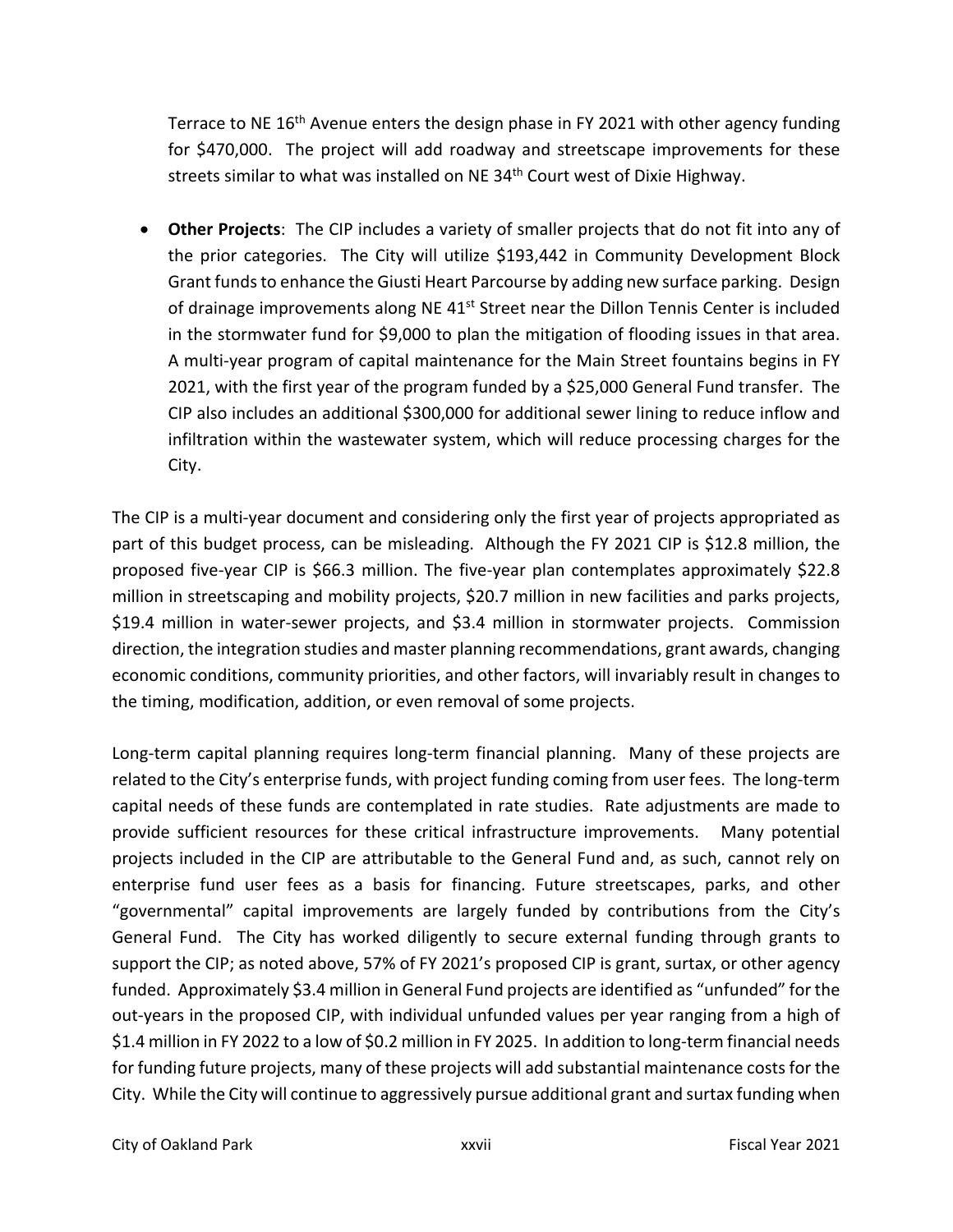possible, future CIPs may require adjustment of the timing of projects to correspond to the financial capacity of the City, which in turn will be driven in part by how long the existing COVID‐ 19 economic distress will continue.

An overview of the CIP plan was presented to the Commission on June 17, 2020. The CIP for FY 2021 will be presented for final Commission consideration and adoption with the City budget in September.

# **Departmental Organization**

Over the years, the reorganization of City departments and divisions has been needed from time‐ to-time to ensure the best delivery of services to residents and businesses. These reorganizations reflect particular "synergies" between specific functions that have complementary services or, that by realigning services, will together provide a more effective opportunity to implement strategic goals. For example, in FY 2016 the Utility Billing Division was moved from the Public Works to Financial Services to create a single entity administrating the City's Tyler Munis financial systems and to better coordinate billing and accounting activity. Likewise, the Information Technology Services division was moved to Human Resources shortly thereafter to better manage the deployment of technology to the workforce and to promote appropriate internal controls.

During the 2019 Fiscal Year, the City Commission approved the creation of a separate Director of Library & Cultural Services. The proposed FY 2020 budget reflects the addition of a new Library and Cultural Services Department, separate and apart from Parks & Leisure Services. The creation of this new department was intended to reflect the importance of our municipal library to our community and to provide a leadership structure for the creation of the City's new library facility as part of the bond program. This change follows on the movement of parks maintenance activities from Parks & Leisure Services to Public Works in FY 2018.

The FY 2020 budget reorganized the delivery of Public Works' maintenance activities, with staffing and funding moving between Facilities, Parks, and Streets maintenance divisions to better align activities and responsibilities. Streets Maintenance became responsible for not just roads and sidewalks, but also median landscaping and trees located therein. Facilities Maintenance is responsible for city buildings and structures, such as the City's many pavilions and playgrounds. Parks Maintenance became responsible for grounds maintenance of our facilities landscaping, tree canopy, greenspaces, playfields, etc. These changes did not have a financial impact resulting in increased costs, but the realignment of crews, contracts, and operational supplies did result in substantial variances in account‐level budgets between FY 2019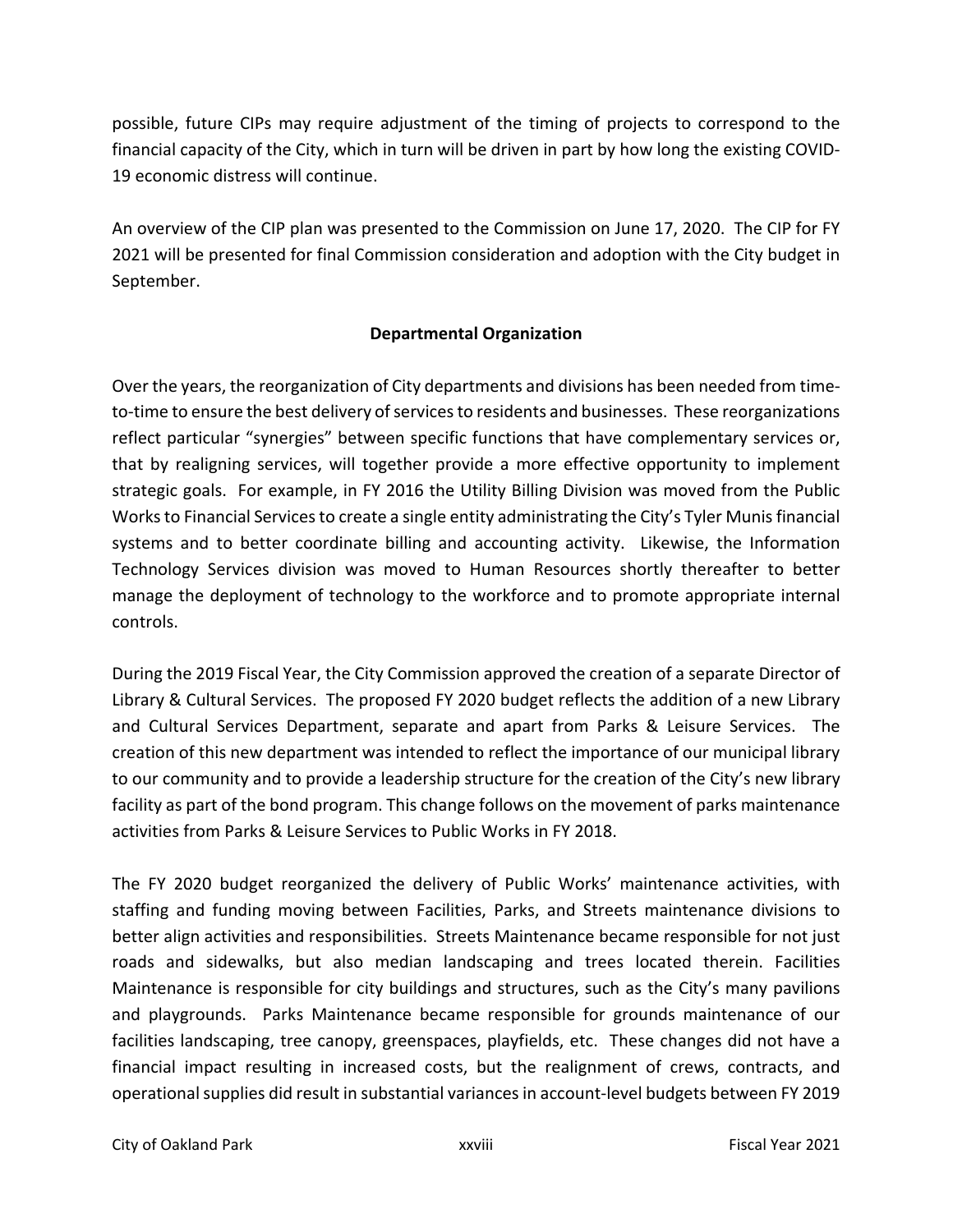and FY 2020 to reflect the changed scope of each division. The FY 2020 budget also returned Community Enhancement/Code Enforcement to Engineering and Community Development to provide a single structure for implementing the various qualify of life ordinances (certification of use, massage parlors, vacation rentals, etc.), which simplified management, public outreach, and oversight.

The adopted FY 2020 budget document discussed the future need for more reorganizational efforts to address the upcoming increase in capital infrastructure planning, design, and construction. During FY 2020, the functions of the Engineering and Community Development Department were divided into two separate reporting structures: Engineering & Building Services (EBS) and Community & Economic Development (CED). This separation has improved the quality of service for building and permitting activities and the management of engineering, but the scale of work for both engineering and permitting is growing rapidly.

The proposed five-year CIP contains over \$66 million in capital projects, which does not contemplate the full timeline or funding of the City's ten‐year facilities bond program. Many of these projects are highly complex and require significant coordination and oversight to properly manage. The City currently has more than three dozen different private development projects throughout the City at various stages of planning and permitting; these projects include more than 1,700 new residential units and are estimated to add more than \$370,000,000 to our tax base once constructed, the equivalent of a 10% increase to our current \$3.7 billion base.

The FY 2021 budget proposes the reorganization of EBS into two separate departments: Engineering & Construction Management (ECM) and Building & Permitting Services (BPS). This additional reorganization of functions is crucial to maintain the excellent quality of permitting services, while also ensuring that enough focus and resources exist to provide strong oversight of critical infrastructure projects as we begin Building Our Second Century. Both ECM and BPS exist as separate cost centers within the General Fund and no additional positions are requested as part of this restructuring. The only financial cost to the City is the cost of converting an existing Assistant Director position to a full Department Director position.

The current COVID-19 pandemic has resulted in many changes to how our organization functions and it has also been the catalyst for accelerating changes that were already underway. Lockdowns, social distancing, and remote working have required that the City rethink organizational strategies for how services and information are delivered to residents and businesses. The City has made efforts to simplify online utility bill payments and implement online permitting, but these efforts alone are not enough. It is imperative that the City begin a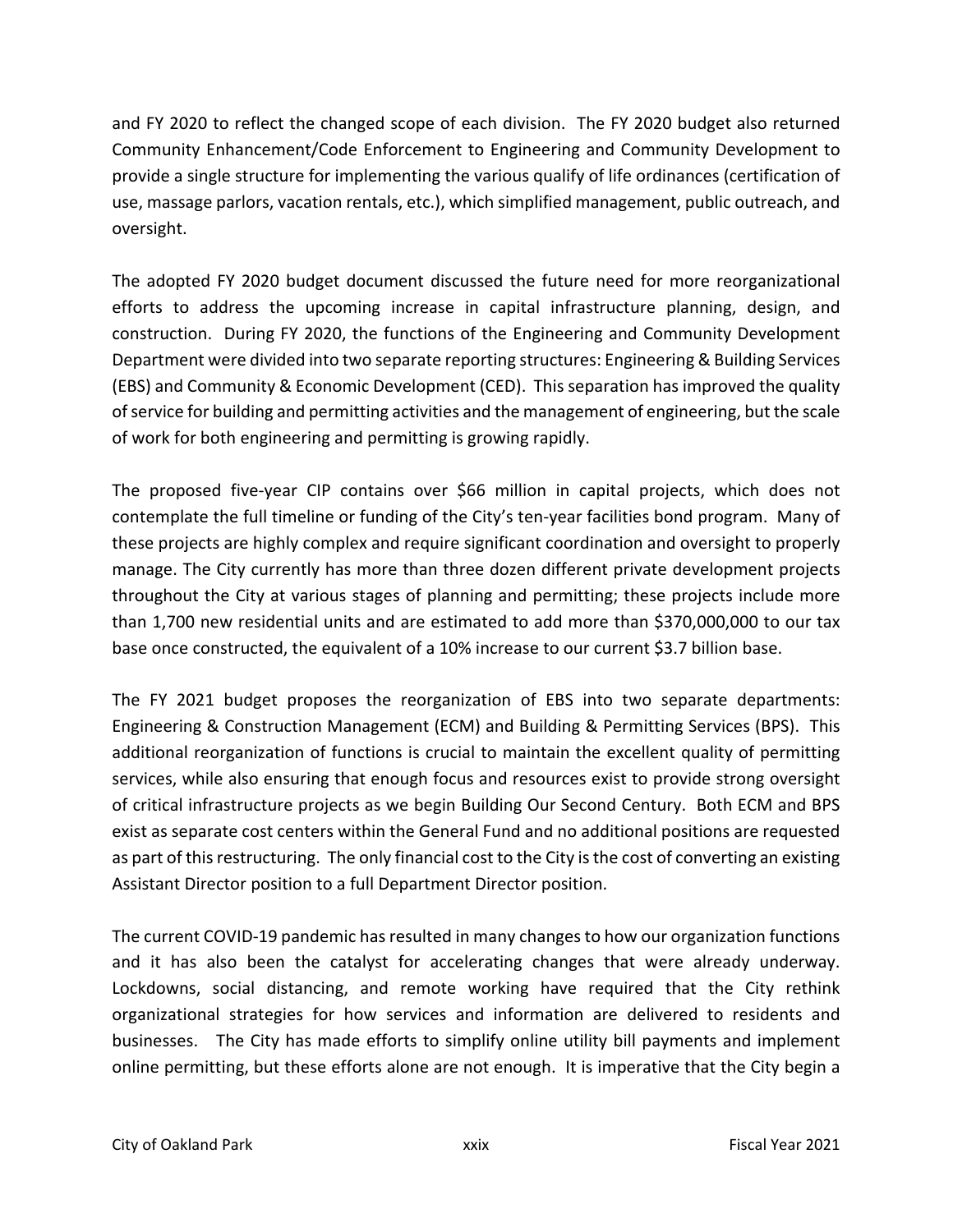comprehensive review of how it handles customer service, online access, and public information. As this review is conducted, recommendations to reorganize related functions may be merited.

# **General Fund Departmental Summaries**

Below is a summary of actions, assumptions, and reductions proposed in the FY 2021 Recommended Budget for the City's General Fund.

The intention of these summaries is not to provide an exhaustive list of all activities for individual departments within the General Fund, but to highlight new costs, changes, and other elements. Across‐the‐board reductions were made to the budget to limit various expenditures, such as non‐ critical overtime, travel, and other operational expenses. Readers are encouraged to review the Business Plan for FY 2021 included as Appendix A of the budget book and the individual departmental sections within the main section of the book for further information.

# Building & Permitting Services

- Conversion into an independent department
- Upgrade of assistant director-level position to department-director level position (\$35,220)
- Additional overtime for plans review (\$15,000)
- Continued implementation of Energov functionalities

### City Commission

- Maintain travel budget to accommodate lobbying, advocacy, and other efforts (\$20,000)
- Funding for membership in the Greater Fort Lauderdale Alliance (\$2,500)
- Funding for membership with the National League of Cities, Broward League of Cities, Florida League of Cities, Florida League of Mayors, United States Conference of Mayors, and the Broward Metropolitan Planning Organization (\$23,650)
- Funding for attendance at regional civic events, including United Way Mayors' Gala and the Broward League of Cities Annual Gala (\$8,200)
- Continued funding of lobbyist services (\$65,000)
- Implementation of the new compensation structure for elected officials under Ordinance No 2019‐018 (\$20,439 increase)

### Clerk's Office

- Americans with Disabilities Act website compliance measures (\$7,650)
- Conversion of the monthly Oakleaf and semi-annual Oakland Park Live publications into a single quarterly publication (\$40,780 cost; reduction of \$69,220)
- Welcome packages for new residents and businesses (\$2,000, reduction of \$4,000 from FY 2020)
- November 3rd, 2020 election costs (\$20,000)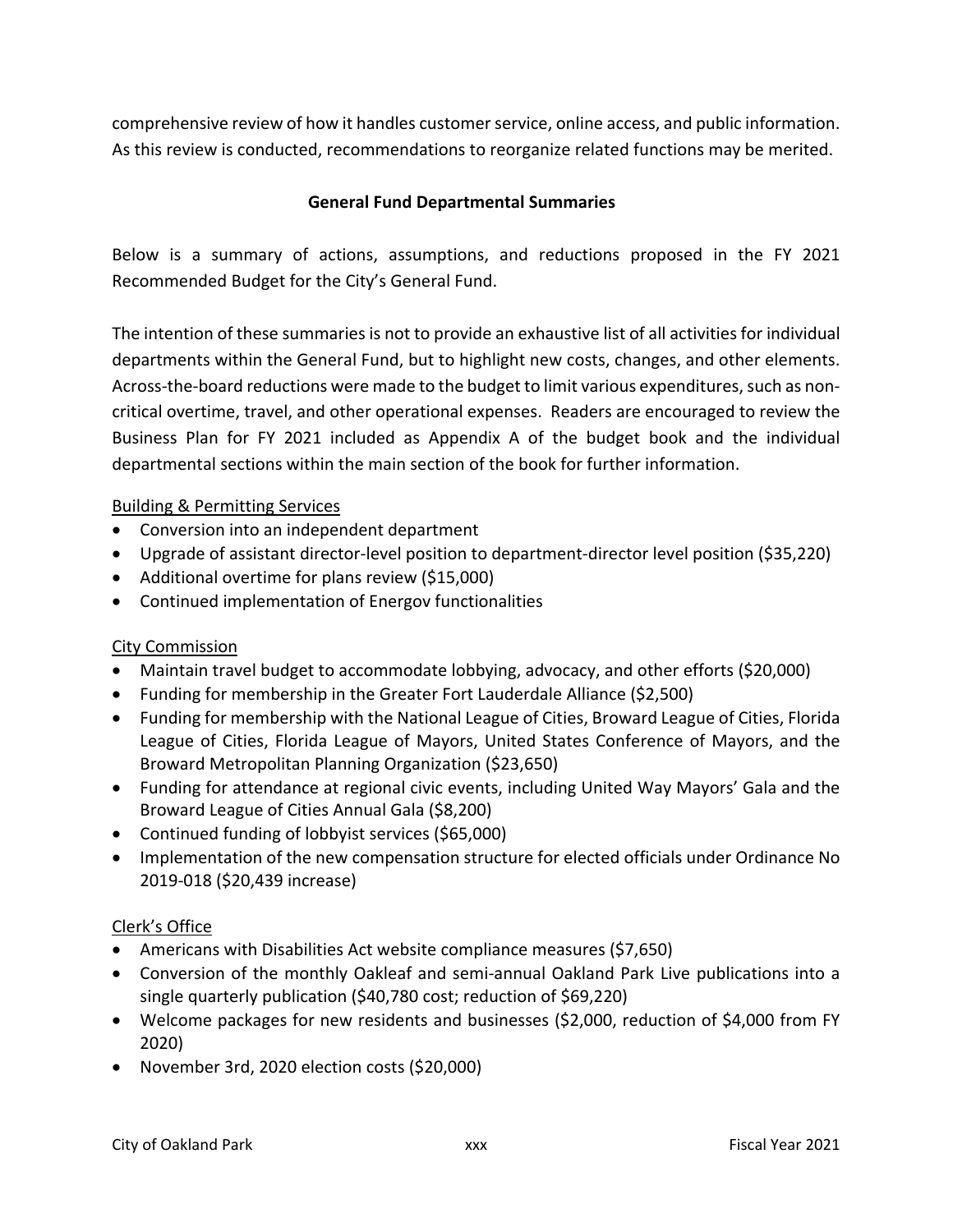# Community & Economic Development

- Planning Division activities including preparation of the Evaluation Appraisal Report Part II as part of the update to the Comprehensive Plan (\$100,000) and other planning studies as needed (\$50,000)
- Community Enhancement Division outdoor storage grants (\$10,000)
- Community Enhancement Division's continued administration of the City's Vacation Rental regulations (\$60,238)

# Engineering & Construction Management

- Reorganization into a separate department
- Continued planning and design of bond projects and beginning of construction for Phase 1 of bond projects

# Financial Services

- Grant management assistance to handle the increase in grant awards received by City (\$16,000)
- Implementation of E-Check payments for online services and absorption of credit card processing fees for utility billing transactions (\$63,000)
- Preparation of solicitation for banking services and review of proposals (\$35,000)
- Maintenance of the new smart meter customer portal and monthly cellular costs (\$108,000)
- Continued utilization of the purchasing card program (expected rebate of \$235,000)

### Fire‐Rescue

- Additional overtime for officer development (\$23,040)
- Maintenance on new communications equipment for P-25 digital dispatch including station alerting systems (\$23,000) and Motorola portables (\$11,000)
- Target Solutions Inventory & Schedule programming (\$6,500)
- Fire-Rescue immunization program (\$3,000) & LifeScan program to allow for early detection of potential medical problems (\$32,305)
- New and replacement personnel protective equipment for staff (\$25,000)
- Auto-Pulse annual maintenance program (\$17,500), LikePak Titan III Gateway (\$3,300), and Stretcher/Power Loader repair contract (\$13,000) to extend the useful lifespan of critical medical transportation equipment
- Increased retirement costs to reflect FRS conversion and increase in required City plan contribution costs (\$0.9 million estimated cost)

### Human Resources & Administrative Services (Including Information Technology Services)

- Maintain program to incentivize contributions to individual Retirement Health Savings Accounts, which provide a mechanism to fund post-retirement healthcare expenses on a pretax basis (\$4,000)
- Continue the City's Tuition Reimbursement Program (\$10,000)
- Continue the elective retirement incentive program, to encourage employees to establish and actively contribute to supplemental retirement accounts (\$4,000)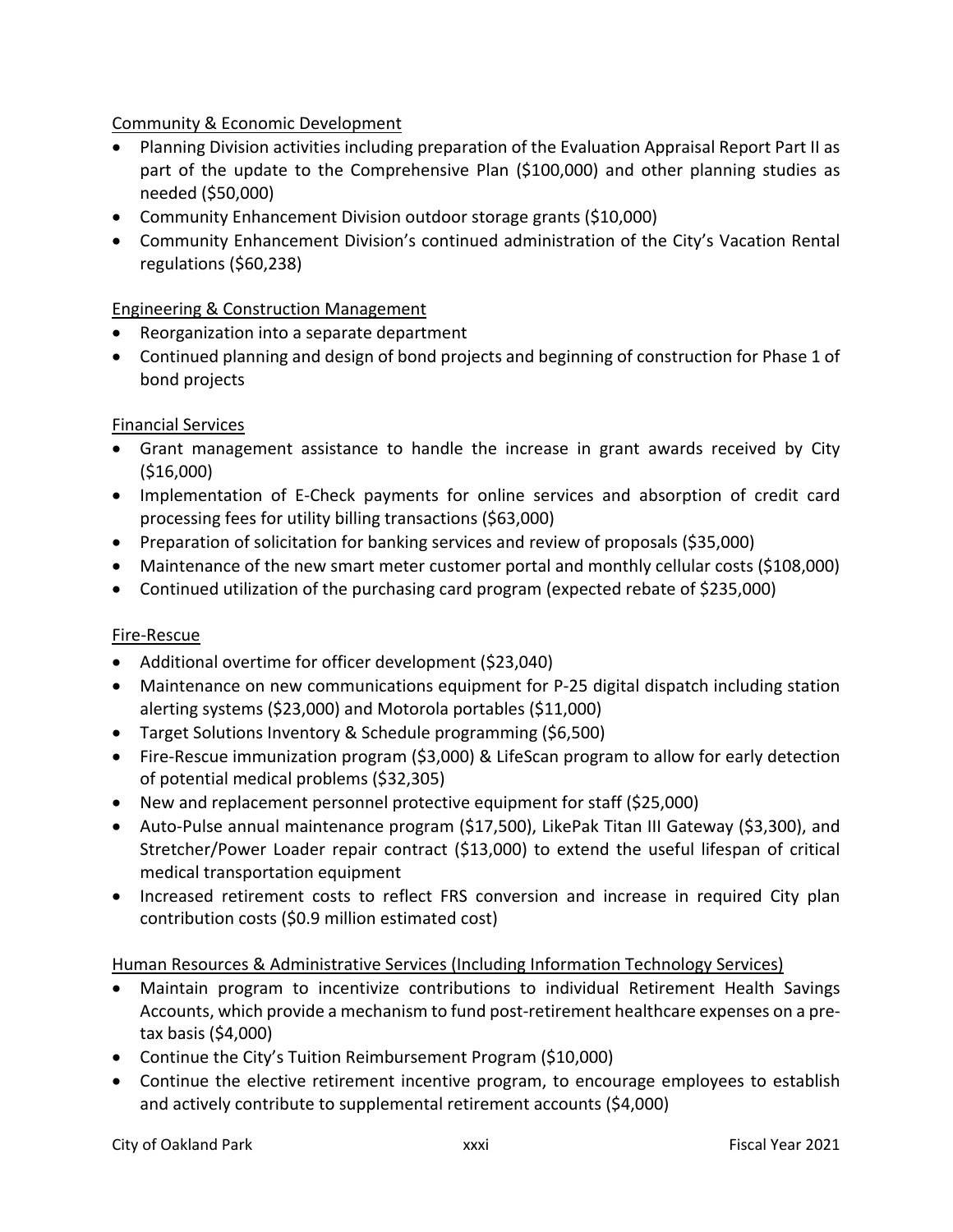- City summer internship program for students (\$15,000)
- Information security vulnerability assessment to ensure the continued security and integrity of the City's network infrastructure and IT environments (\$25,000) and end‐user security training (\$5,000)
- Engineering and security support services to assist in network security improvements (\$30,000) and additional onsite technical support services (\$60,000)
- Zoom Meeting Licenses (\$5,000)
- Annual maintenance for hardened data center services (\$18,000)
- 24/7 Network security monitoring (\$30,000)
- Workstation replacements/add‐ons for remote working (\$15,000)
- Increased risk management costs to reflect anticipated renewal costs of City property and other insurances (\$67,000)

# Manager's Office

- Strategic consultants for special projects (\$35,000)
- City promotional materials (\$20,000)

# Park & Leisure Services

- Presumes that due to the COVID-19 pandemic that no events will be held for the remainder of calendar year 2020, which includes the cancellation of the City's Oktoberfest and the conversion of Halloween Bash and Holiday Village into virtual events; all events for 2021 are tentatively included (Events cost of \$403,555, a reduction of \$271,000)
- Funding for one annual Tree‐Give Away program (\$9,000)
- Childcare program and youth sports financial aid (\$30,500)
- Conversion of existing Parks & Recreation Management Software to a new program with enhanced online service functionality (\$45,000)

# Library and Cultural Services

- Improvements to patron services with mobile device printing and online reservation system (\$1,800)
- Local Government Academy, either in traditional format or "virtual" as needed (\$12,000)
- BSO detail to ensure the safety of patrons and visitors (\$26,900)
- Annual School Partnership Breakfast (\$1,500)
- Use of \$60,000 in State Aid funds to offset costs of existing salaries

### Public Works

- Additional cleaning related to COVID-19 (\$18,000)
- Neighborhood road resurfacing and related projects, in coordination with construction of ongoing roadway projects. (\$20,000, a reduction of \$105,000, but more than offset by the \$2.9 million in surtax-funded resurfacing within the CIP)
- Installation of new neighborhood entryway signs and replacement of existing signs in poor condition (\$6,000)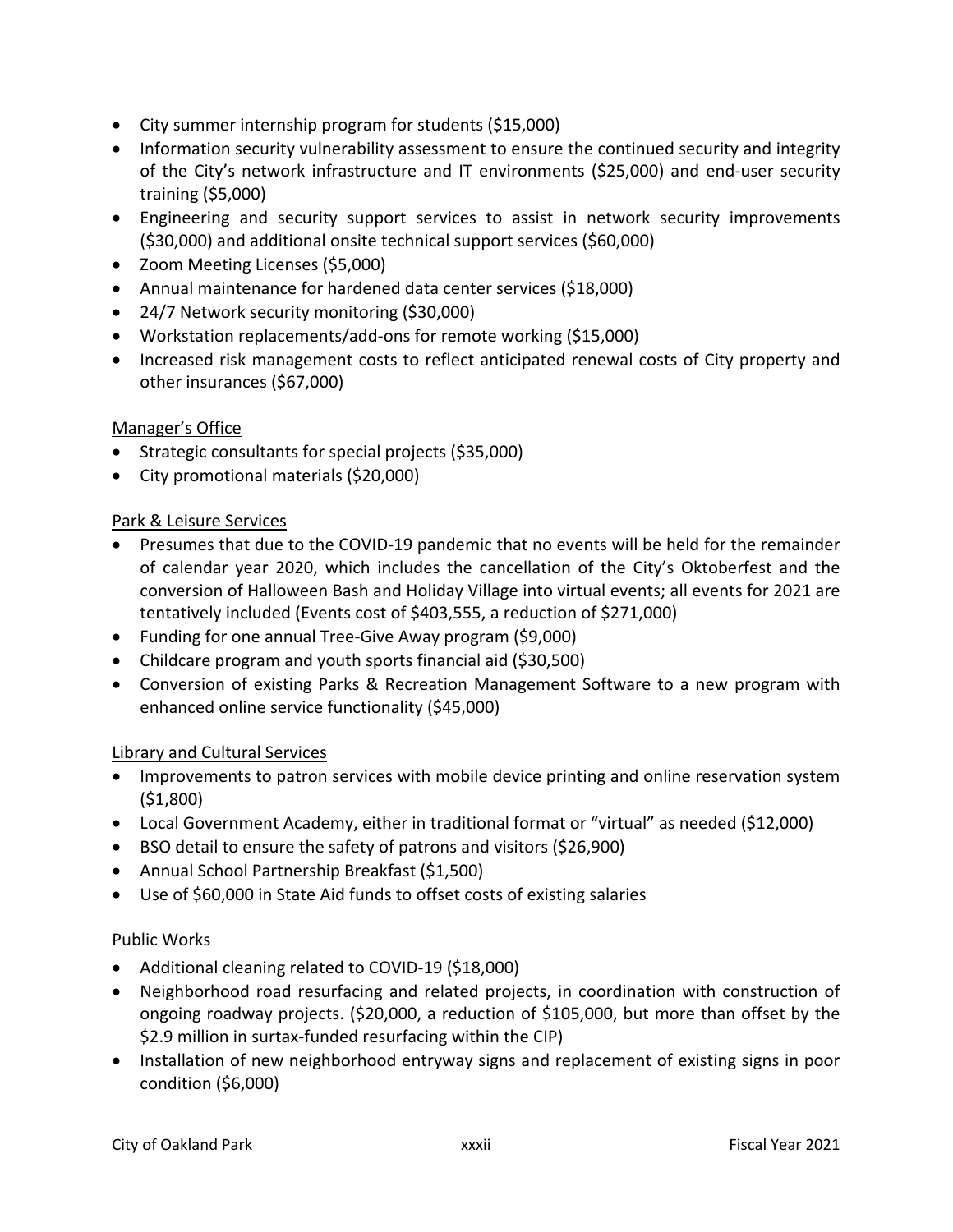- Funding for five asphalt speed tables to replace existing temporary speed tables for traffic calming (\$30,000)
- Median planting replacements (\$21,000)
- Habitat specialists and specialized maintenance for Stunson Nature Trail and Sandpine Preserve (\$30,150)
- GPS monitoring system for City vehicles for safety and asset control (\$36,000)

# Broward Sheriff's Office (BSO)

- Increase in existing contractual police service costs over FY 2020 of 3.3%, a cost increase of \$532,142; the City is working with the Sheriff's Office to reduce this number
- Use of \$40,000 in Law Enforcement Trust Fund monies to offset the costs of the City's two School Resource Officer positions

# Multi‐Department/Other

- Aid to non-profits (\$80,000)
- Increase in property, liability, and other insurance costs for the City (\$67,000)
- Increase in workers' compensation insurance costs due to pending renewal (\$18,666)
- General Fund Contingency for unanticipated expenditures. (\$250,000)

# **All Funds Staffing and Compensation Summary**

# *All Funds Staffing Summary*

Compensation costs represent the largest category of expenditures for City operations. The General Fund lost one‐third of all positions during the prior recession. A similar loss is something the City seeks to prevent in the future, both to avoid disruptions in service delivery to residents, but also to avoid disruptions in the lives of our employees and their families This City has maintained a conservative philosophy regarding staffing levels. Existing and future vacancies are evaluated to ensure that the functions of the vacant position cannot be filled by some other adjustment to current departmental organization or increased efficiency in processes. Additions to staffing have been chiefly predicated on the ability to largely offset new compensation costs through reductions in contractual services costs, increase revenues, or the elimination of vacant positions.

Staffing increases have been limited over the past six years. In FY 2015, the total staffing count for the City was 289 employees and for the FY 2019 budget, the count was 299, an increase of 10. These increases reflected the addition of permitting, building inspection, code enforcement, and fire rescue positions. For FY 2020, the budget included two new Enterprise fund positions: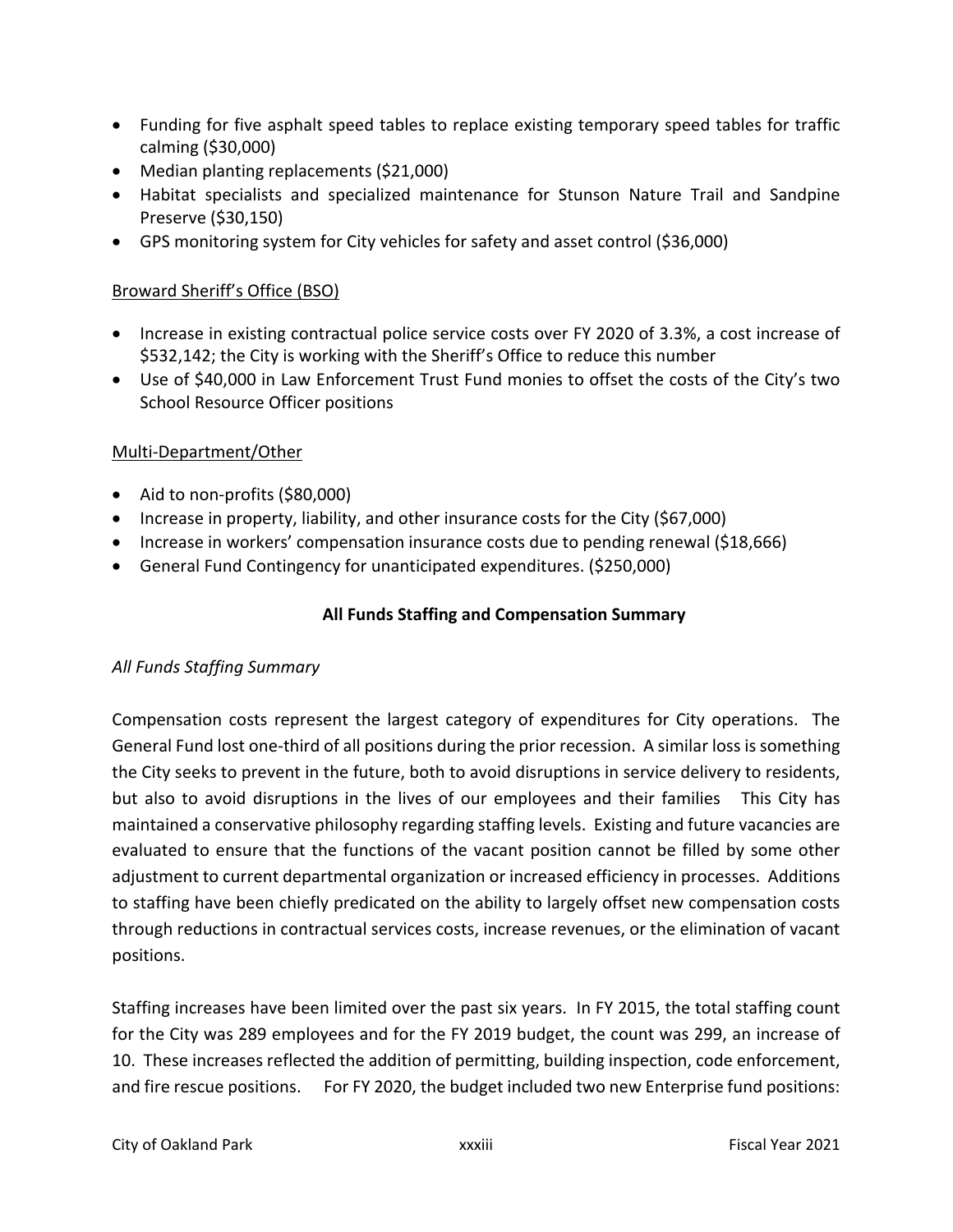an Environmental & Sustainability Manager and a Solid Waste Inspector. After the adoption of the FY 2020 budget, the City was awarded a FEMA Staffing for Adequate Fire & Emergency Response (SAFER) grant. The SAFER program was created to provide funding directly to fire departments to help increase the number of trained, "front line" firefighters available in their communities. With the award of the grant, the City was able to increase the staffing count of firefighter/paramedics from 25 to 28, which increased the total count of certified firefighter positions to the highest level in a decade. With the addition of these positions, the total citywide staffing increased to 304 positions, of which 254 are full-time and 50 part-time. These numbers exclude temporary internship positions and the staffing count of the local Oakland Park Sheriff's District (99 total positions, 88 sworn, 11 non-sworn).

The proposed budget for FY 2021 maintains these existing staffing levels. As discussed earlier in this document, the proposed budget does recommend the restructuring of Engineering & Building Services into two separate departments: Engineering & Construction Management and Building & Permitting Services. The current Engineering & Building Services Director position would be converted into a Director of Engineering & Construction Management position at no cost. The current Engineering & Building Services Assistant Director position would be converted to a Director of Building & Permitting Services position. The cost of this conversion is as follows:

|                     |                                                     | Net Cost/(Offset)   |
|---------------------|-----------------------------------------------------|---------------------|
| Category            | Title                                               | <b>General Fund</b> |
| <b>New Position</b> | Director, Building & Permitting Services            | 185,807             |
| <b>Offsets</b>      | Assistant Director, Engineering & Building Services | (150, 587)          |
|                     | Net Cost \$                                         | 35,220              |

The primary cost driver of this conversion is the change in the retirement package; the full director level position would be categorized as Senior Management Class of the Florida Retirement System as opposed to the Regular Class.

# *Compensation Summary*

Oakland Park has two City pension plans: the General Employees' Pension Plan and the Police & Fire Rescue Plan. Both plans are closed to new members and all eligible new hires are compulsory members of the Florida Retirement System (FRS).

The General Employees Pension Plan (GEPP) is a closed and frozen plan, meaning that no new employees may participate (closed) and no additional benefits are being accrued by existing members (frozen). Members of the GEPP who did not elect to join FRS were enrolled in a 401(a) plan, with the City contribution set to match FRS employer contribution rate. The GEPP costs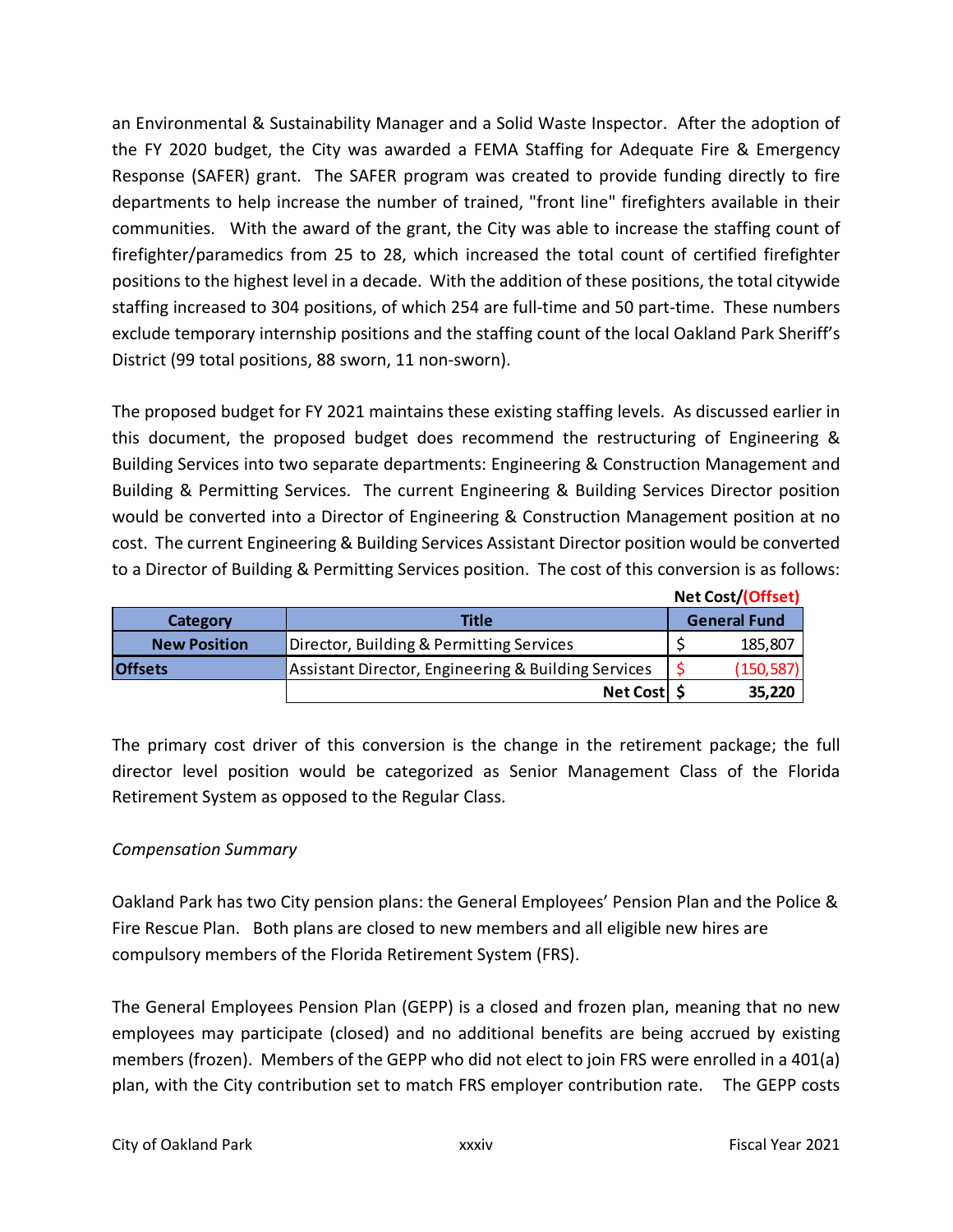next year are \$1.05 million, a decrease of \$0.42 million from FY 2020. Of this decrease, \$0.29 million is attributable to the General Fund, with the remaining \$0.13 million distributed among the City's Enterprise Funds. The decrease in costs helps offset an increase in the FRS contributions for Regular Class members, i.e. general employees. The employer contributions increased from 8.47% to 10.00% effective July  $1<sup>st</sup>$ , 2020. The GEPP Board of Trustees consists of the Financial Services Director, the Human Resources Director, and one additional staff member as designated by the City Manager.

The Police and Fire Pension Plan is the City's other local plan. This plan is managed by an independent Board of Trustees, comprised of one Firefighter appointed trustee, one Police appointed trustee, two trustees appointed by the Commission, and a fifth trustee that is mutually appointed by the other four trustees. The duty of the board is to administer the pension plan as adopted by the City Commission. The police plan component was effectively closed when Oakland Park began contracting for police services with the Sheriff's Office. Police who moved to the Sheriff's Office were allowed to continue in the plan and accrue benefits, but at this time there are no longer any active police members, meaning that this side of the plan is effectively frozen.

Decreasing funding ratios and increased City costs resulted in the benefit structure of the plan being modified in 2013 within the larger context of an imposed labor contract for firefighters. The changes to benefit structure became a major issue in subsequent contract negotiations. In 2018, the Commission approved a labor contract with the fire union that included closing the fire side of the Police & Fire Pension Plan to resolve longstanding pension concerns. Existing vested members of the plan were given the opportunity to stay within the City plan and continue to accrue benefits or could elect to join the Special Risk Class of FRS. Firefighters participating in FRS have the advantage of a reduced contribution to their retirement, which is 3% of wages compared to the 8% required by the City plan. The average effective increase in take-home pay for members who converted to FRS is approximately \$3,200 a year. Overtime is also pensionable under FRS, whereas under the City Plan it is not. For existing members who transition to FRS, the City worked closely with the State Division of Retirement to develop a mechanism that permits mid‐career firefighters with the City to collect their City pension benefits when they become eligible while continuing employment with the City and accruing additional FRS benefits. This ensures members unable to participate in the FRS Deferred Retirement Option Program were compensated with an alternative program.

The transition to FRS raises costs for the City now and into the near-future, but is projected to result in longer‐term savings and, more importantly, provide financial stability to the City' Police and Fire Pension Plan for the benefit of our public safety pensioners and City taxpayers who support their retirement benefits. The City is legally committed to funding the closed local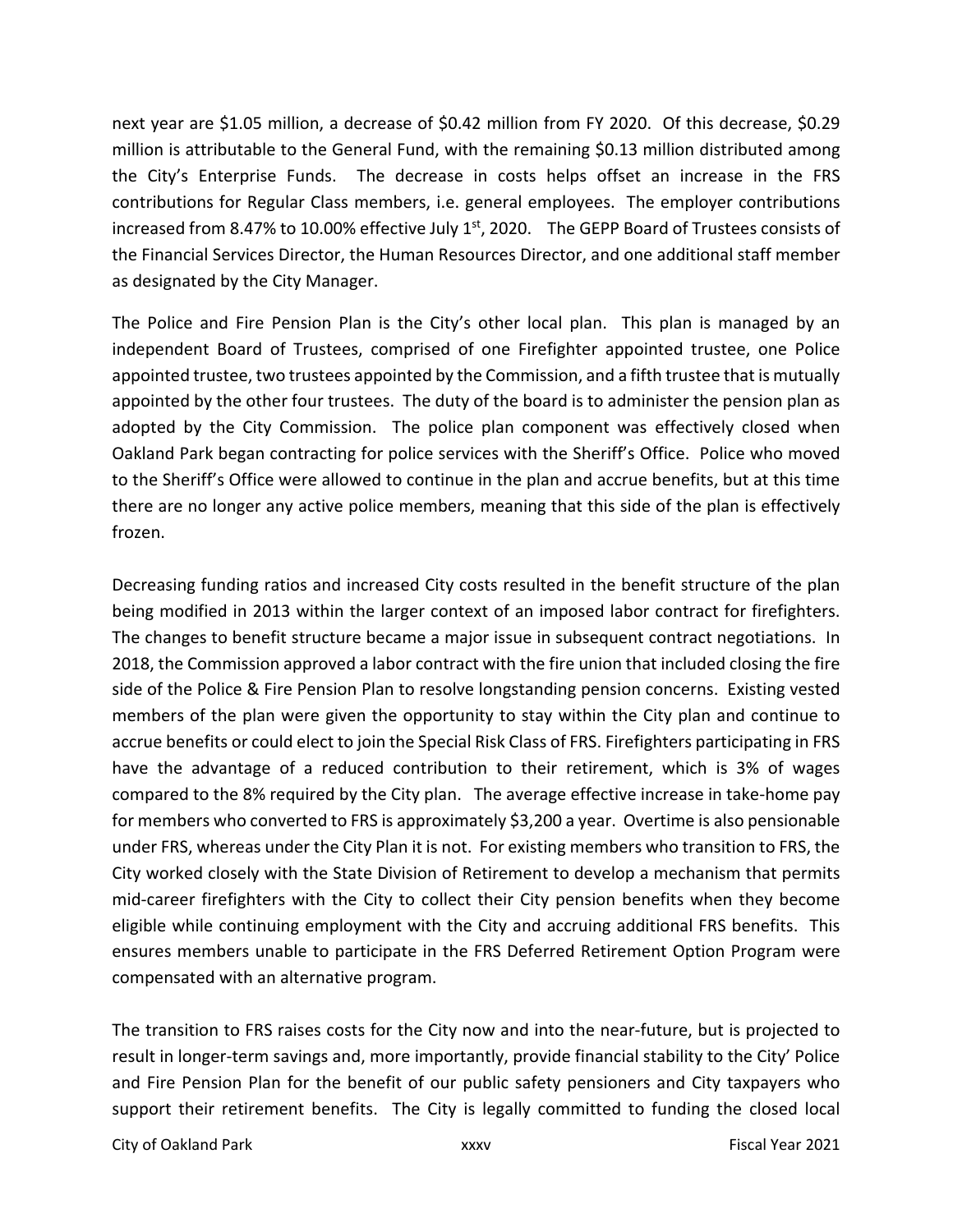pension plan while concurrently funding FRS benefits. The annual cost of FRS Special Risk Class retirements is approximately \$1 million. The City must also fund legacy payments to the closed plan. The current draft of the Police & Fire Pension actuarial valuation determining the City's contribution to the closed plan shows a required contribution of \$2.7 million, an increase of \$0.9 million. This increase is due to the State's Division of Retirement requiring that the plan amortize the pension fund's unfunded liability within a much shorter span of years than was expected. City staff are working with the plan's actuary and the Division of Retirement to find acceptable, alternative methodologies that would reduce this contribution to a more manageable amount given the current financial situation, but the City will be required to fund these elevated costs if no alternative is approved by the State.

The City has three labor unions: the International Association of Firefighters (IAFF), the American Federation of State, County, and Municipal Employees (AFSCME), and the Federation of Public Employees (FOPE). The FY 2019 budget included wage increases pursuant to approved labor agreements. These increases were 3% salary increases for all union employees with 2% lump sum payments for employees who had reached the maximum of their salary grades. The Commission approved comparable increases and payments for civil service and non‐classified employees. These increases were well in excess of the 2.1% change in the Consumer Price Index for 2017 and 2018; the City has offered raises consistently above the consumer price index for the past six years.

The labor contracts with all three unions expired on September 30, 2019. Negotiations for successor agreements began well in advance of their expiration and the City maintained a consistent position of no retroactive payments. Since then, the City has approved a two‐year agreement with AFSCME that provided for 3% salary adjustments in years one and two of the contract (FY 2020 and FY 2021). The City made similar offers to the other two bargaining units. IAFF and FOPE both declared impasse. Special magistrate hearings have been held with both bargaining groups, but the recommendations from both special magistrates have not yet been rendered as of the drafting of this budget message. The City's written summations for these hearings were provided to the Commission and the public as reports from the City Manager during the City Commission meetings of March 18 (FOPE) and June 17 (IAFF).

Although the City has maintained a conservative staffing philosophy, it has worked to provide salary adjustments that exceed changes in the consumer‐price index and that are equitable and reflective of the hard work performed by our employees. The City faces significant financial challenges due to the COVID‐19 pandemic. The National Bureau of Economic Research announced in June that February 2020 marked the end of a record 128 months of economic expansion and that the national economy thereafter entered into a pandemic‐driven recession.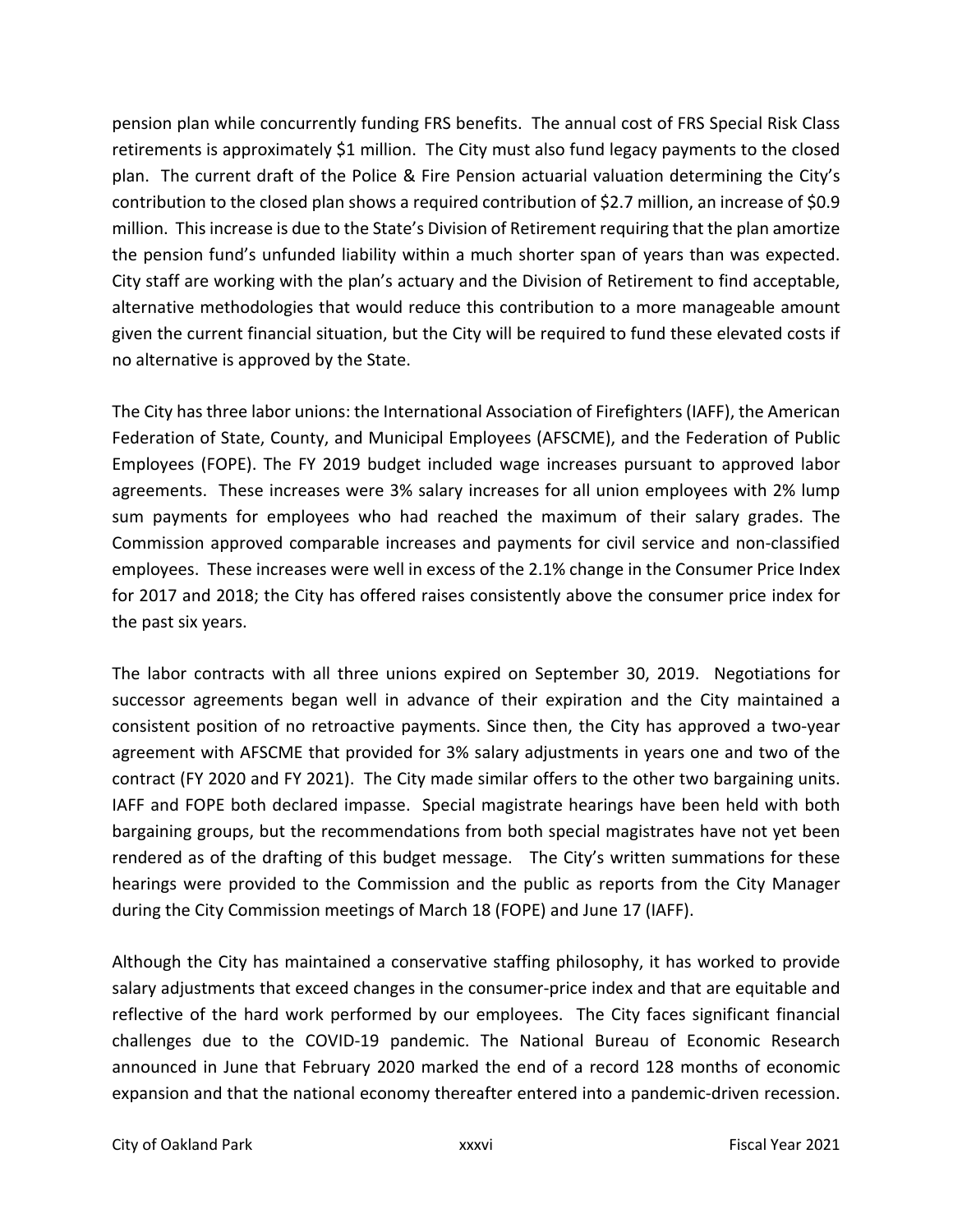Despite being in a recession, the City has maintained its offer to both the IAFF and FOPE of twoyear contracts with 3% salary adjustments. This is in stark contrast to the wage freezes of the prior recession.

The City hopes that a reasonable and financially sustainable resolution will soon be achieved. The proposed budget for FY 2021 includes funding to provide parity in salary increases among civil service and non‐classified to match the 3% wage increases for AFSCME employees. The AFSCME contract will expire on September 30, 2021, and contract negotiations will be held during FY 2021 to develop a successor agreement.

In prior negotiations, the City committed to a compensation and class study to review the salary ranges and position grades in our compensation plan. The results of the study indicated that the City's salary ranges were competitive, requiring only minimal adjustment for most positions. The City Commission passed a 2.5% increase to the minimum and maximum salary ranges within the compensation and class plan effective January 2019. As part of this study, additional recommendations were made to increase the grade for certain positions which were determined not to be market competitive. In particular, the study determined that salary ranges of professional‐level and non‐classified senior management positions were uncompetitive. The Human Resources Department is evaluating the implementation of these recommendations as part of the compensation plan being prepared for consideration by the Commission in September. The recommendations included in the compensation plan will reflect the Commission's ongoing efforts to maintain equity, parity, and competitiveness for all staff. These changes would increase the minimum and maximum salary ranges for positions to ensure market competitiveness for the purposes of recruitment and retention. Individual salaries would only be affected if a given employee's salary is below the new minimum salary range.

The proposed budget anticipates that employee health insurance costs will increase by 5%, an approximate increase of \$90,000. This reflects the current year's plan experience. The City will receive the actual renewal rates prior to the adoption of the budget and the new rates will be effective in January 2021.

### **Other Pending Issues Impacting the Budget**

### State Revenue Estimates

At the time of this document's publication, the State's Office of Economic & Demographic Research has yet to release all County and Municipal Revenue Estimates to be used for FY 2021. The City uses the estimates to budget Communications Services Tax, Local Government Half‐Cent Sales Tax Program, Local Option Fuel Taxes, and Municipal Revenue Sharing Program revenue accounts. In the absence of these State estimates, staff has included conservative revenue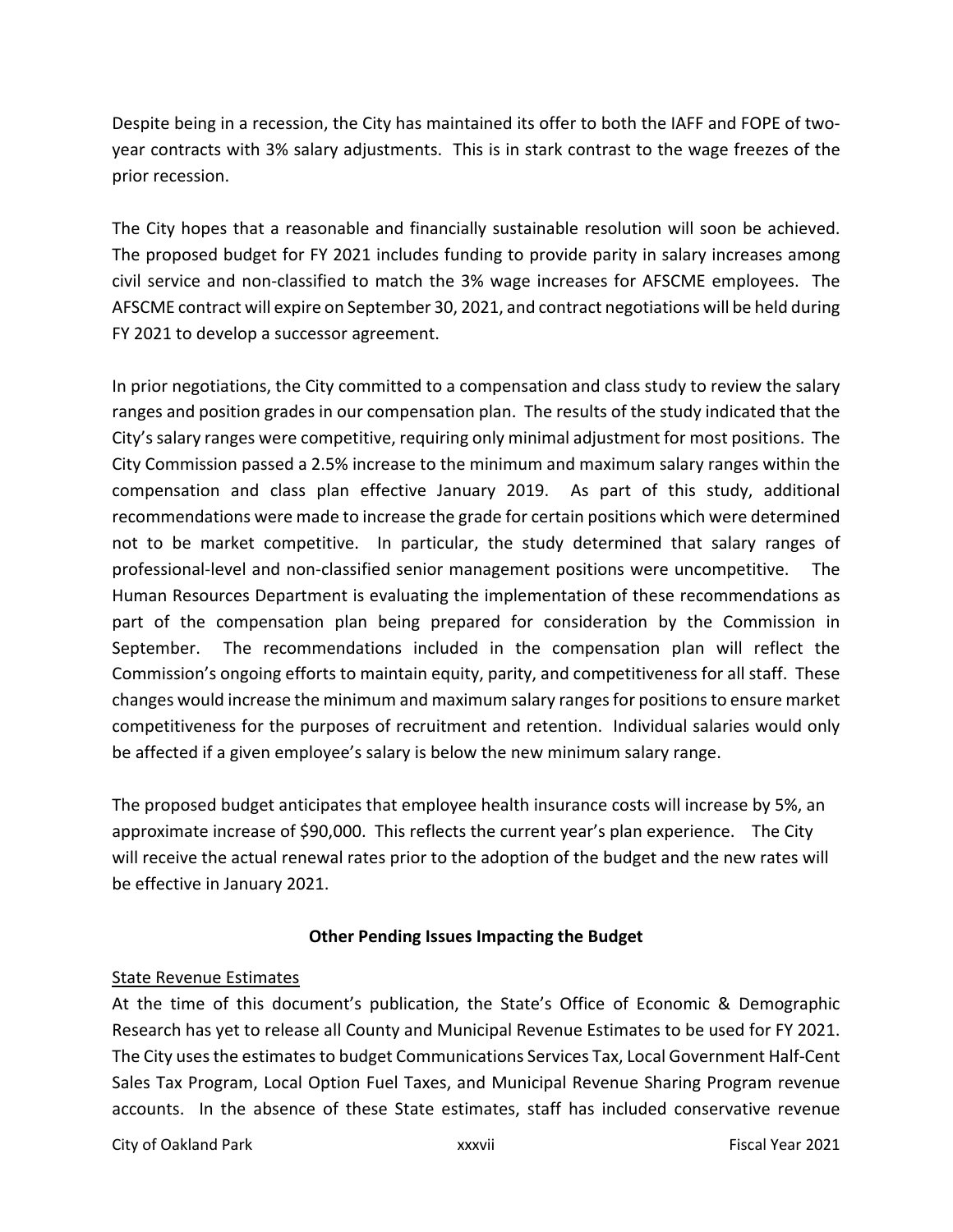estimates within the budget for the accounts that presumes that the current level of revenue declines will remain constant during the 2021 fiscal year.

### **Conclusion**

For the past seven years, this City has enjoyed the tailwinds of an American economy that was expanding. These years have been well spent. Projects were undertaken to improve this City, new initiatives were implemented to address quality of life concerns, and plans were laid for the City's future. The budgets that were recommended and adopted without alteration during these years funded these endeavors while lowering the millage rate five times during the past six years to the point at which Oakland Park residents now benefit from one of the lowest millage rates in the County. The proposed operating millage rate, if adopted, will lower it even further. Like the budget recommendations that preceded it, this budget prioritizes fiscal responsibility while funding the continued progress of our cause.

The upcoming fiscal year is one full of challenges and uncertainties. The recommended budget is a financial plan for the upcoming fiscal year, a plan that is based only on what we know at this time. Attempting to forecast an entire year's worth of revenues and expenditures for a City is never an easy endeavor, but the current circumstances present even greater difficulties. Nevertheless, the estimates used to build the budget proposal were carefully considered and fiscally conservative. Thanks to the strong fiscal management of the City, we are able to propose a budget that maintains the delivery of City services, staffing levels, advances the strategic plan, and maintains sufficient reserves for the City to respond to a potential hurricane or continued financial difficulties. Plans can, and should change, as circumstances evolve. We will continue our diligent monitoring of City finances and we will bring updates and revisions to the Commission as needed.

We may not know what will happen to the economy and the course of the COVID-19 pandemic, but there are some certainties that we can rely on. One of these is that Oakland Park will remain a City on the Move. This spring, we were able to secure a high‐quality AA credit rating even in the midst of the COVID-19 pandemic and issued \$26 million in general obligation bonds at a highly favorable interest rate. These proceeds allow the City to begin construction and continue the design of facilities bond projects even as we navigate our way through an economic recession and ongoing public health crisis. With the addition of transportation surtax funds and other grant resources, the proposed five-year CIP is the largest and most ambitious in the history of the City.

This budget continues our commitment to make Oakland Park a safer, more successful, more financially sound, and more beautiful place for our families, businesses and visitors for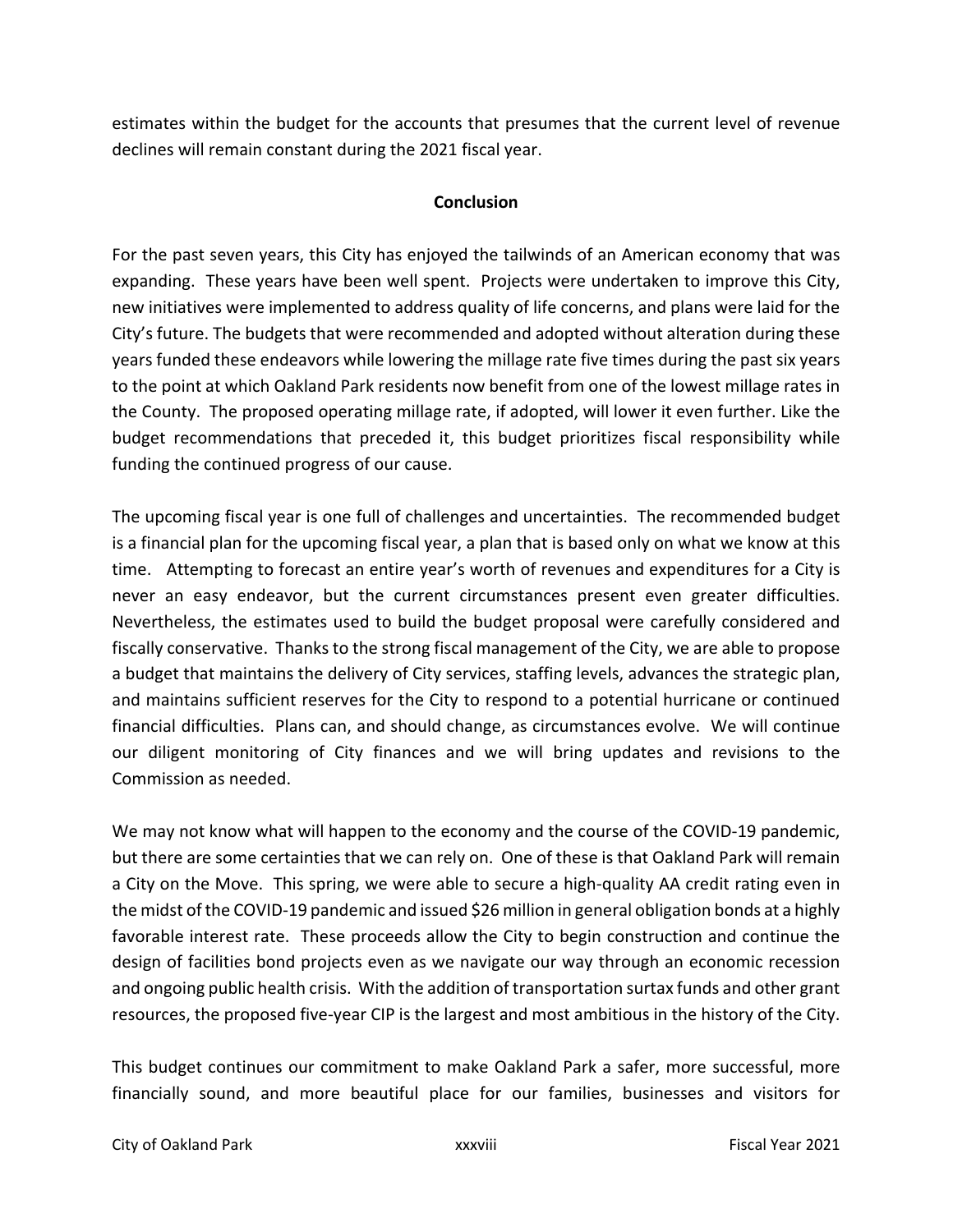generations to come. The past few months have stalled the country's economic progress, but here in Oakland Park, we aren't going to stop pursuing our goals. We're not slowing down. Together, we are moving forward. Together, we will continue Building Our Second Century.

Your support is greatly appreciated.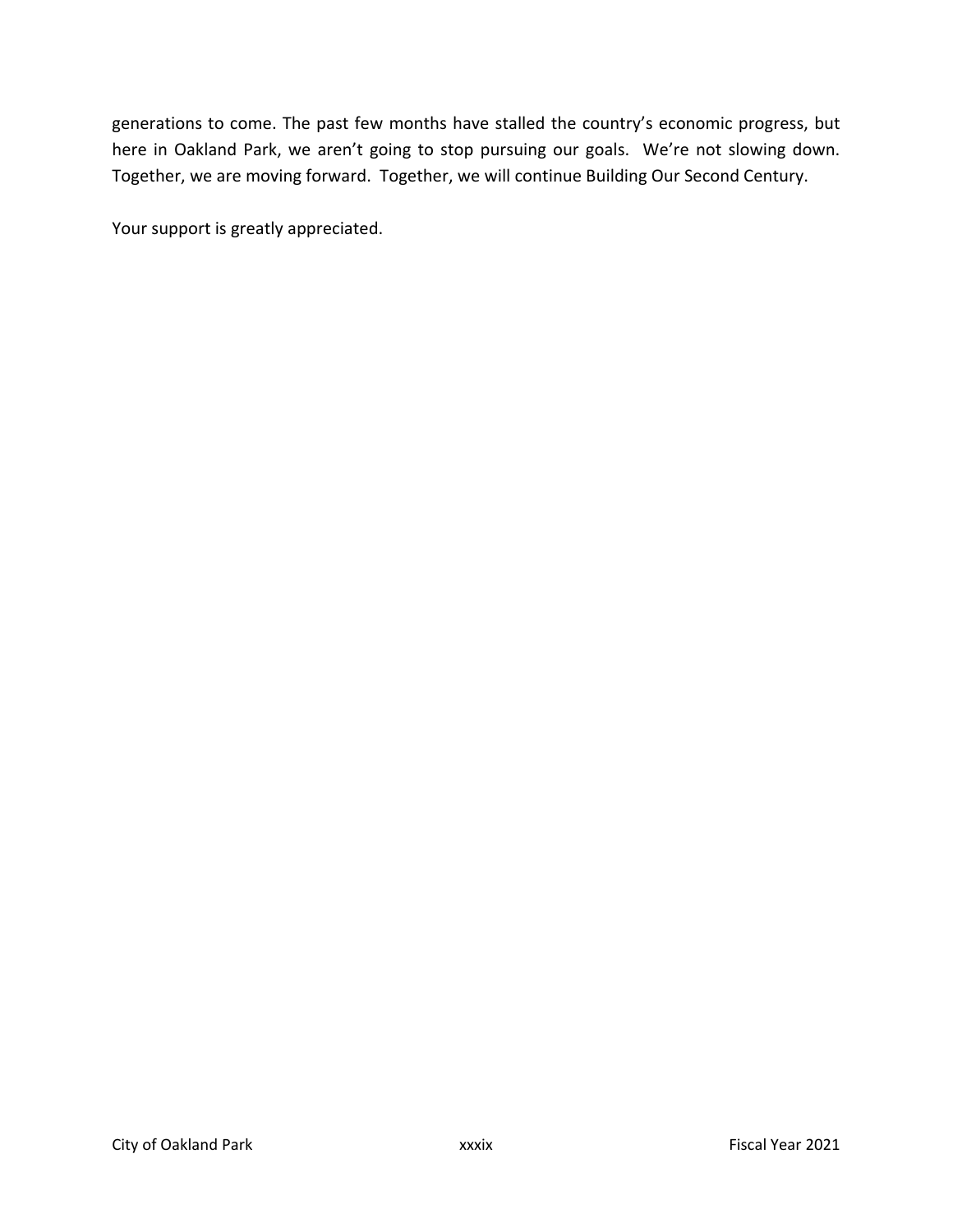#### **Acknowledgements**

I extend my sincere appreciation to the staff involved in the budget process and to the department heads for their cooperation and responsiveness in developing this budget. Staff work tirelessly to achieve your goals in a cost effective, efficient, and courteous manner, and strive for nothing short of excellence for our community.

It is also important in this document to acknowledge the many sacrifices that have been made to provide us with the financial resources needed to go into the 2021 fiscal year. COVID‐19 presents a major challenge to our community and our City's finances; as part of our response to these challenges, we introduced a variety of cost‐saving measures, including a 10% reduction in hours worked for non-Fire Rescue and Solid Waste operations staff. The savings from the schedule modifications during FY 2020 were roughly the equivalent of saving one job per pay period. I am happy that as part of the development of the FY 2021 budget that we were able to reduce expenditures in such a fashion to provide us with sufficient resources to balance next year's budget without the need for elimination of positions and layoffs. The reduction in hours was a difficult decision and I extend my profound gratitude for all employees for their graciousness and understanding. I hope that during the next fiscal year that our finances will allow us to begin moving away from the current schedule reductions. As part of cost-cutting measures, our purchasing division sent letters to our many vendors asking them to make voluntary reductions in their pricing. Our thanks to the following vendors who, at the time I write this, have provided pricing discounts to the City of Oakland Park:

- ACAI Associates, Inc. Baxter & Woodman Caltran Engineering Group Calvin Giordano & Associates Colliers International Corradino Group Crain Atlantis Engineering Craven Thompson & Associates Currie Sowards Aguila Architects Dunlap & Associates Habitat Specialists Hazen & Sawyer HBK Engineering
- Host Compliance Kaufman Lynn Construction Keith and Associates Landscape Service Professionals Langan Engineering and Environmental Marlin Engineering R.J. Bejar & Company R. Miller Consulting Group Russ Klenet & Associates Saltz Michelson Architects SCORE Broward

Finally, my thanks to the Mayor, Vice‐Mayor, and City Commissioners for providing the leadership and strategic direction that guided the development of this budget.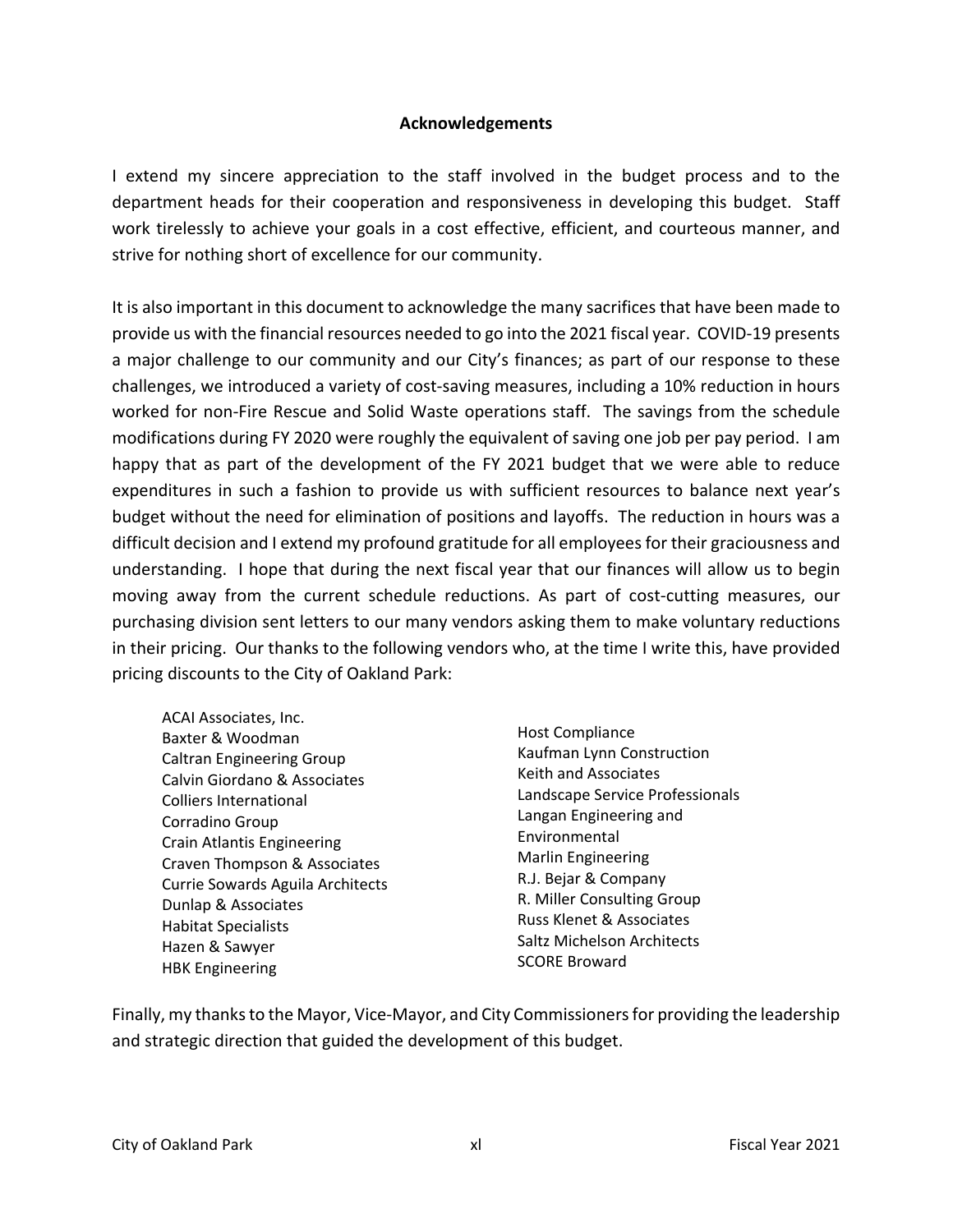### **Proposed Budget Calendar**

The progression through adoption of the Final FY 2021 Annual City Budget and CIP Budget involve a series of Regular and Special City Commission meetings. Each of these meetings allows for additional opportunity to clarify the recommendation and receive Commission and citizen input. Below are the critical dates that are currently scheduled:

- July 15, 2020 Distribution of the FY 2021 Recommended Annual City Budget;
- July 22, 2020 City Manager's Budget Presentation to Commission; Set time, date and place of the first Public Hearings for the Tentative Millage Rate and Budget and the Final Assessment Rates for Fire, Stormwater and Residential Solid Waste; Adopt Preliminary Millage Rates, Fire, Stormwater & Residential Solid Waste Assessments for TRIM Notice;
- September 3, 2020 Public Hearing: Adopt Tentative Millage Rates & Tentative Annual Budget; First Reading of Solid Waste Commercial Rate Ordinance; Tentative adoption of CRA budget;
- September 14, 2020 Public Hearing: Adopt Final Fire, Stormwater & Residential Solid Waste Assessments (Held at 6:00pm);
- September 16, 2020 Public Hearing: Adopt Final Millage Rates, Final Budget, Fiscal Policies, Compensation Plan, and CIP. Second reading of Solid Waste Commercial Rate Ordinance; Final adoption of CRA budget

cc: D.J. Doody, City Attorney Renee Shrout, City Clerk Andrew Thompson, Financial Services Director